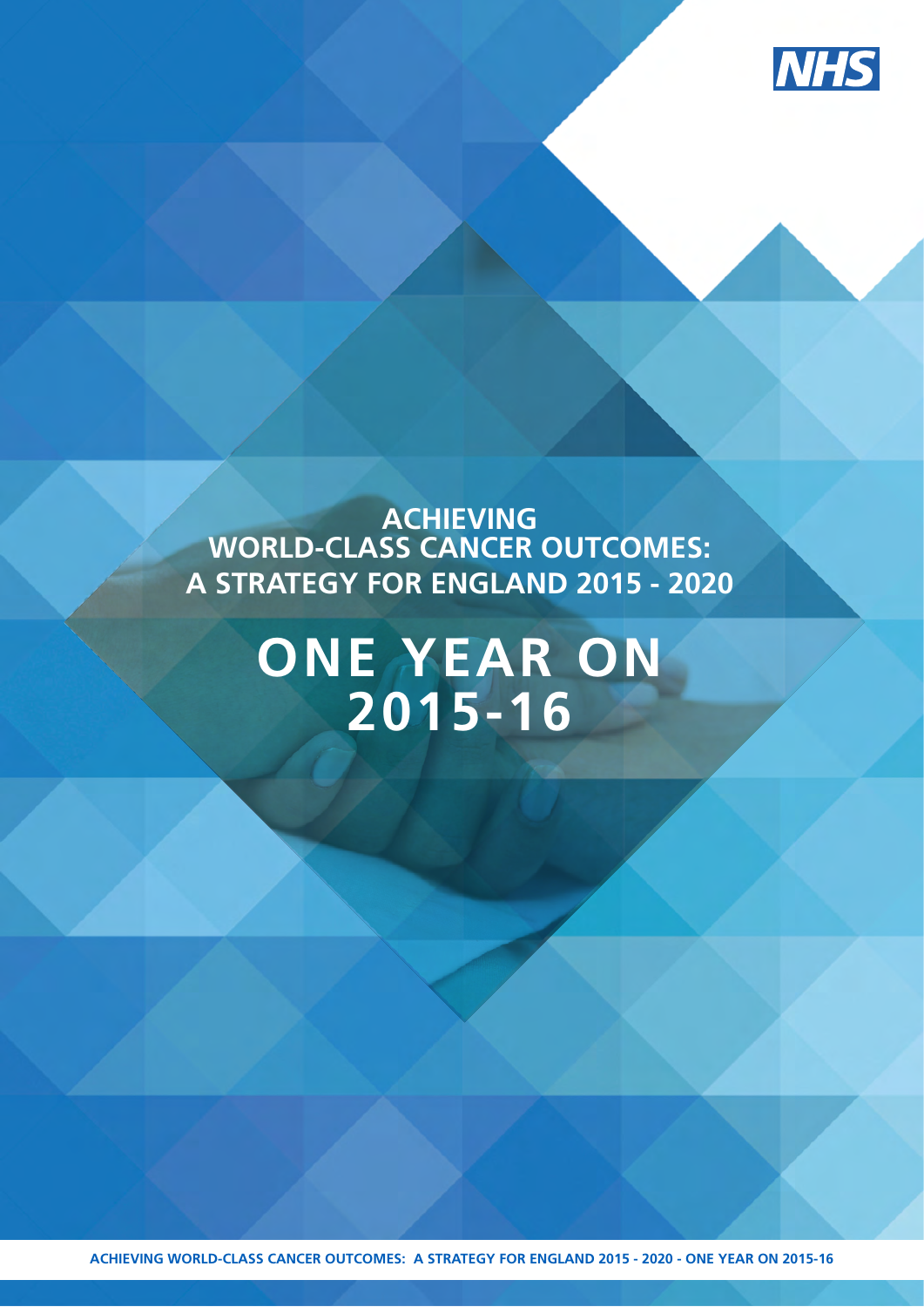# **Contents**

| and National Clinical Director for Cancer             |  |
|-------------------------------------------------------|--|
|                                                       |  |
| Progress report:                                      |  |
|                                                       |  |
|                                                       |  |
|                                                       |  |
| Ensuring the best treatment                           |  |
|                                                       |  |
|                                                       |  |
| Commentary from the National Cancer Advisory Group 34 |  |
|                                                       |  |
| Governance and collaboration                          |  |

Cancer Alliance 'footprints'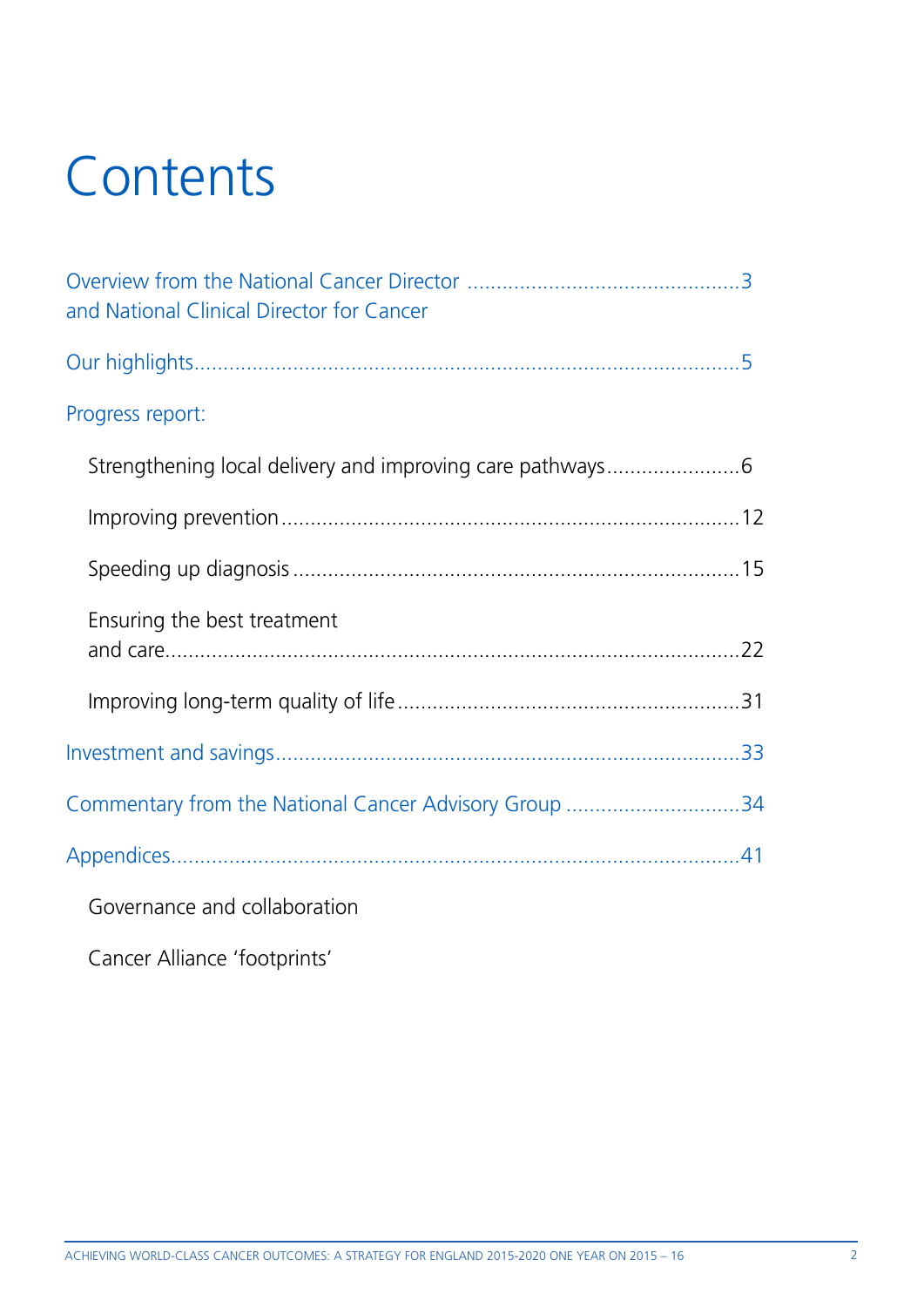## <span id="page-2-0"></span>**Overview**

The independent Cancer Taskforce set an ambitious task for the NHS: to make significant progress in reducing preventable cancers, increasing cancer survival and improving patient experience and quality of life by 2020. In the first year of a five year programme to implement the cancer strategy we have made rapid progress in a number of key and high-impact areas. This includes working with colleagues across the country to establish the infrastructure and environment to deliver transformations in outcomes that will benefit all patients, regardless of their age or ethnicity, where they live or what type of cancer they have.

Survival rates for cancer in this country have never been higher. We are seeing more people than ever come forward with symptoms – over 1.7 million referrals for urgent investigation were made by GPs last year – while the proportion of cancers diagnosed as an emergency has fallen to 1 in 5, the lowest level recorded. We are treating more people with cancer – with 134,000 radiotherapy treatment episodes, and over 150,000 patients receiving chemotherapy last year – and, overall, patients continue to report a very good experience of care.

However, we are concerned about continuing unwarranted variation in outcomes across England, as highlighted by the recent CCG Improvement and Assessment Framework ratings. We know there is more to do across the patient pathway to improve outcomes for all those affected by cancer.

In July 2015, the independent Cancer Taskforce published its five year [strategy for cancer](http://www.cancerresearchuk.org/sites/default/files/achieving_world-class_cancer_outcomes_-_a_strategy_for_england_2015-2020.pdf) in England. The Taskforce, led by Sir Harpal Kumar, Chief Executive of Cancer Research UK, was asked to develop a strategy to deliver the vision for cancer patients outlined in the Five Year Forward View for better prevention,

swifter diagnosis, and better treatment and care for all. The strategy that the Taskforce published in July 2015 was widely supported, and the NHS has committed to making it a reality by 2020.

We published our initial [implementation plan](https://www.england.nhs.uk/wp-content/uploads/2016/05/cancer-strategy.pdf) in May 2016 to set out our approach to delivering the strategy in the coming years. In this report we describe the progress we have made since the five year strategy for cancer was published.

In the first year of implementation, we have focussed on putting in place the infrastructure and levers to transform patient outcomes across the country, and on high-impact initiatives like the National Cancer Diagnostics Fund. We are establishing Cancer Alliances across England to lead implementation of the strategy locally, and together with the national Cancer Vanguard, rigorously examine and test more effective and efficient ways to plan, pay for, direct and deliver services. In launching a new integrated Cancer Dashboard, we have ensured there is a high-level 'single version of the truth' on patient outcomes in local areas to help us improve the speed and quality of our service to patients.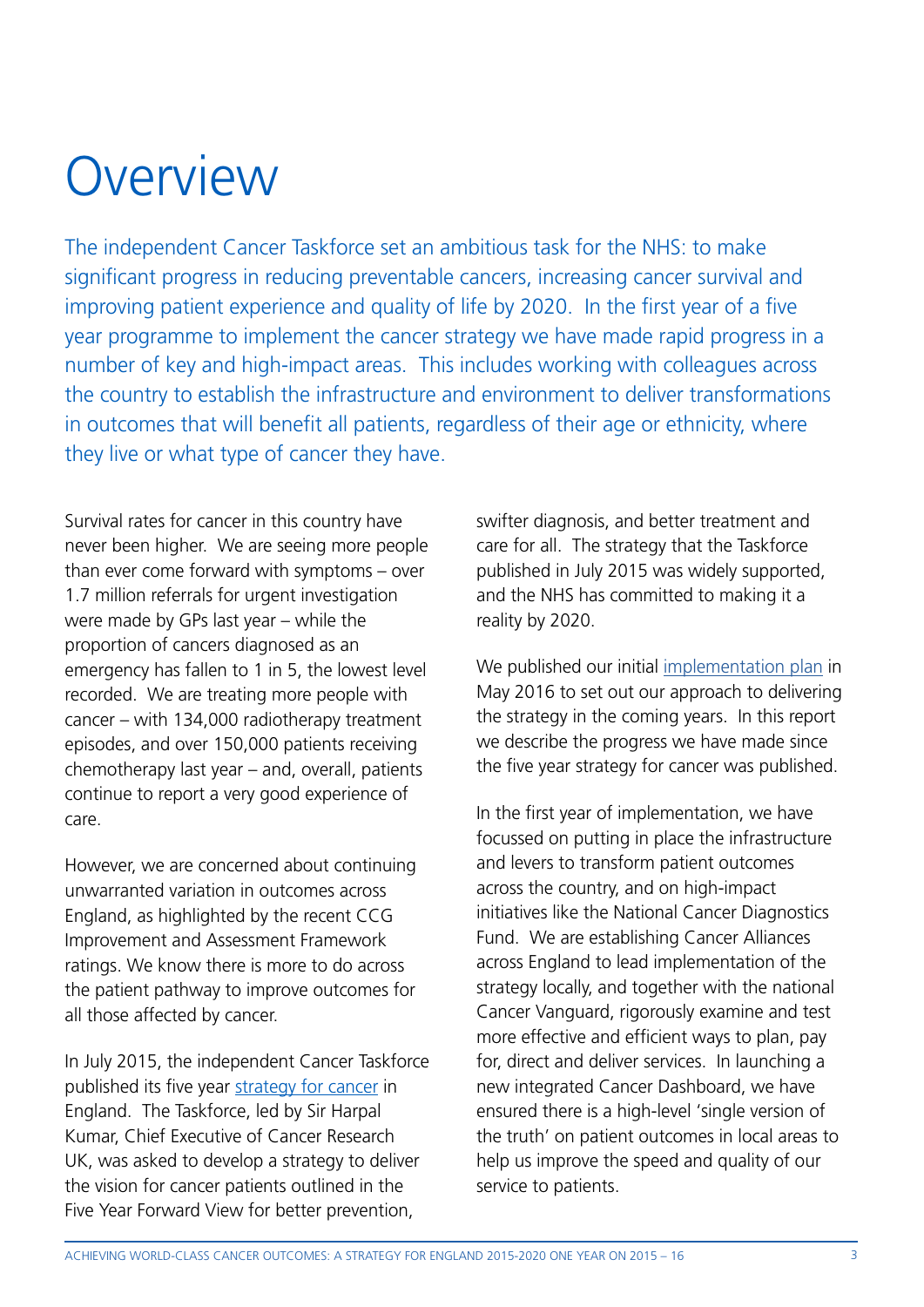This year two national Be Clear on Cancer campaigns have been launched, we have begun to test rules for a new Faster Diagnosis Standard in four areas of the country, and awarded funding to support long-term transformational change in diagnosing cancer earlier. The results of the latest Cancer Patient Experience Survey have been published, a new approach to funding cancer drugs has been launched, and plans for sustainable modern radiotherapy services have been developed, together with a £130m investment in replacing and upgrading equipment over the next two years.

We have also begun work to develop a Quality of Life indicator, so that we can ensure we improve not only survival but quality of life for patients.

The Taskforce set an ambitious and challenging programme of improvements for the health system, including 96 recommendations. Alongside the key early priority areas we have taken forward in this first year, we remain determined to implement the vision of the taskforce report in full by 2020.

We are pleased to have Government support in doing so, particularly highlighted in the Mandates to the NHS and HEE, and the PHE remit letter, to take forward full strategy implementation.

This first year of strategy implementation has seen some considerable changes in the wider healthcare environment and in the country as a whole. For some, like the introduction of population healthcare planning in 44 Sustainability and Transformation Plan footprints, we have already adapted and aligned our strategy, and for others, we will need to carefully consider and manage both challenges and opportunities for the years ahead in taking our strategy forward.

Since the publication of the Taskforce strategy, we have also continued to feel increasing demand on services and pressure on NHS capacity to respond. This is shown not least in the challenge to meet the national standard for 85% of patients starting treatment within 62 days of first being referred with suspicion of cancer. We know that meeting this standard will be dependent not only on investment but on doing things differently so that we can use precious resources wisely.

We appreciate the support of all our colleagues on the Transformation Board in helping us to make significant progress this year, and particularly want to thank all staff working throughout the NHS who show their expertise, commitment and dedication every day in caring for cancer patients. We believe the NHS is in a good position to achieve the Taskforce recommendations by 2020 and to ensure that we can improve prevention, survival and quality of life, and provide the best cancer services to patients everywhere.

Cally falwer

Cally Palmer National Cancer Director

lin Harnari

Chris Harrison National Clinical Director for Cancer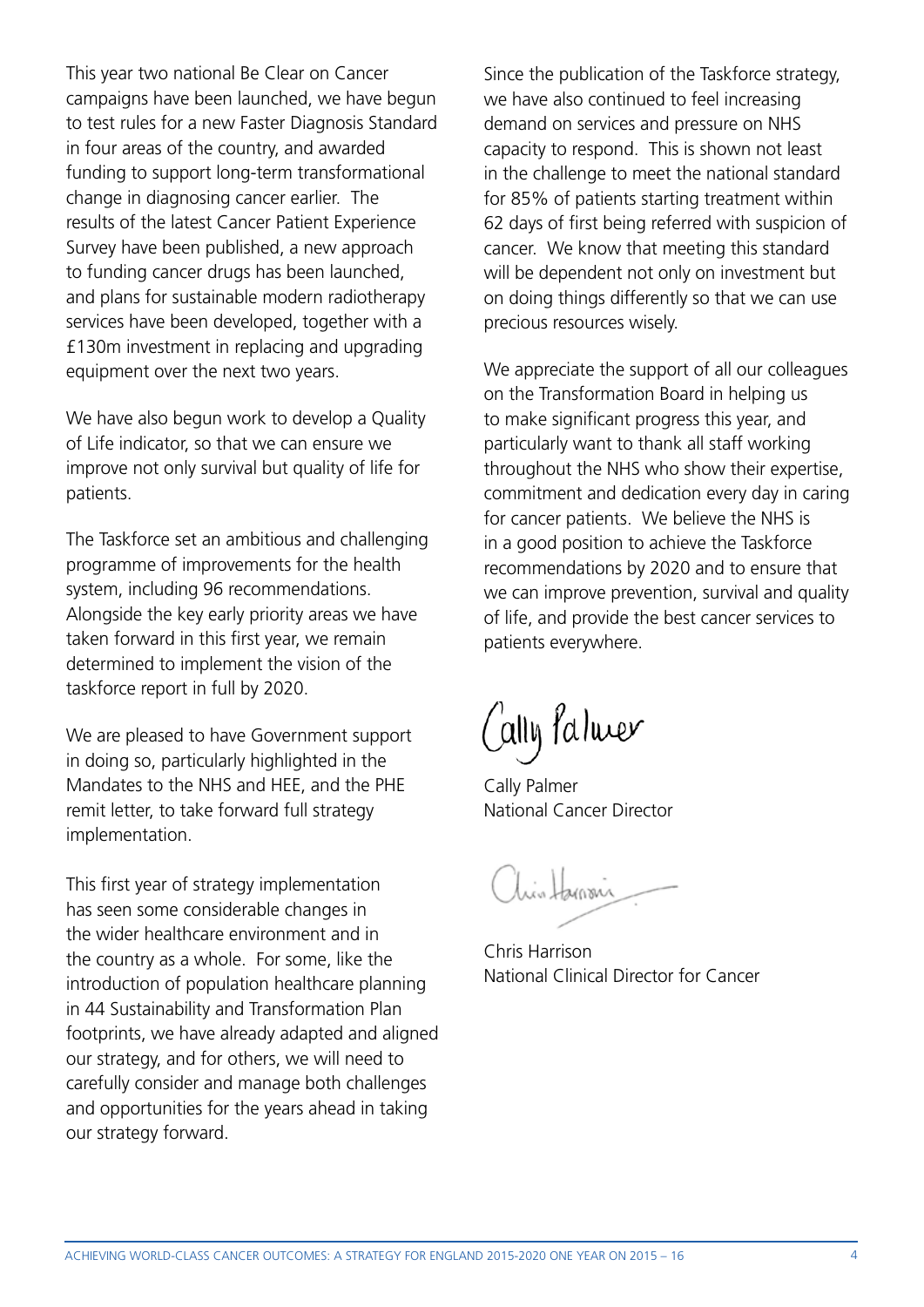# <span id="page-4-0"></span>Our highlights

**SIXTEEN CANCER ALLIANCES** are being established across the country from September 2016, bringing together clinical and other local leaders to transform cancer pathways and improve the quality and value of cancer services locally

> The National Cancer Vanguard was launched in three sites in London and Manchester to test an **ACCOUNTABLE CLINICAL NETWORK MODEL FOR CANCER** to improve quality and value

### A new, simpler **BOWEL CANCER HOME**

**TESTING KIT** has been announced, aimed at increasing participation in bowel cancer screening to improve earlier diagnosis

#### A **NEW PRIMARY TEST FOR THE CERVICAL SCREENING**

**PROGRAMME** has been announced, toprevent more cervical cancers from developing The first 40 of 200 extra **NON-MEDICAL ENDOSCOPISTS**  started training with the aim of speeding up access to endoscopy services

A £130m investment in **RADIOTHERAPY EQUIPMENT** over the next two years has been announced, giving patients access to the latest cutting-edge technology regardless of where they live

Two national **BE CLEAR ON CANCER CAMPAIGNS** were launched to encourage **EARLY IDENTIFICATION OF CANCER SYMPTOMS**

A new approach to the appraisal and funding of **CANCER DRUGS** in England was put into practice, ensuring faster access to the most promising new treatments for patients

30 projects have begun to test more efficient diagnostic pathways across the country, supported by a new **NATIONAL DIAGNOSTICS CAPACITY FUND** 

#### Research has been commissioned to help develop a **NEW QUALITY OF LIFE METRIC**

for cancer patients to ensure we care for each person individually and appropriately

#### Four health communities are testing a new **FASTER DIAGNOSIS STANDARD** to

ensure that people receive a cancer diagnosis or the all clear within 28 days of GP referral

#### A new **INTEGRATED CANCER**

**DASHBOARD** was launched, presenting a 'single version of the truth' on outcomes and performance data across the cancer pathway

#### Six key **MOLECULAR DIAGNOSTIC**

**TESTS** have been made available as standard within the NHS to ensure the best personalised treatment for each patient

Guidance for commissioners to **SUPPORT PEOPLE LIVING WITH AND BEYOND CANCER** was published in April

#### Results of the 2015 **NATIONAL CANCER PATIENT EXPERIENCE SURVEY**were

published, showing positive experiences of care for patients overall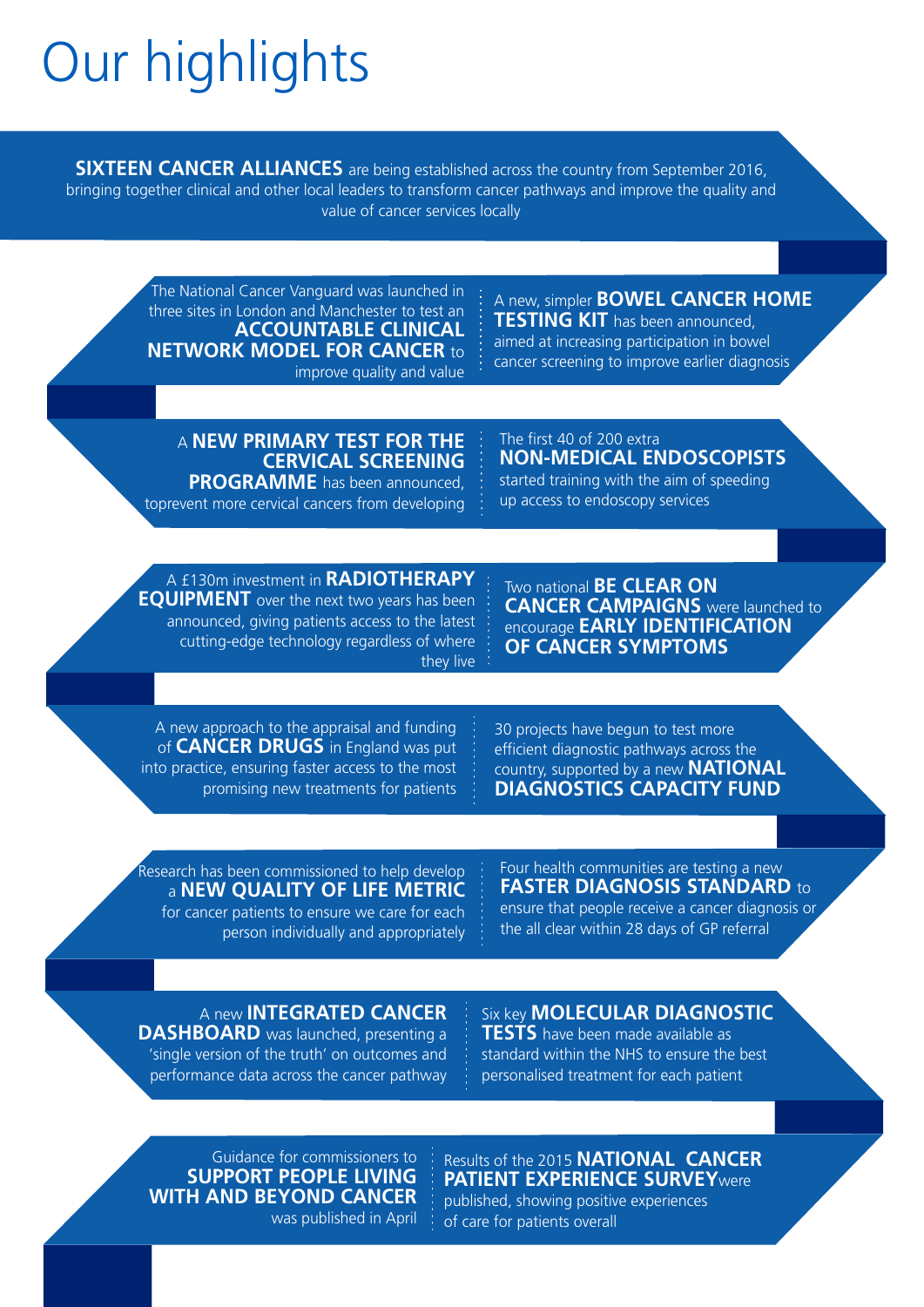## <span id="page-5-0"></span>Strengthening local delivery and improving care pathways

The way cancer services are delivered locally is at the heart of the national cancer strategy. Transformations in prevention, diagnosis, treatment and post-treatment care will come from the clinicians, managers, and wider healthcare staff across local services working side by side with patients and their populations. This is why we have made the Taskforce recommendation to set up Cancer Alliances a priority in our implementation programme and why we have worked with colleagues throughout the country to establish these from September 2016.

To strengthen local delivery and improve care pathways, the Taskforce also recommended testing whole-pathway, population-based commissioning and provision, which we are taking forward in the National Cancer Vanguard. Three partnerships in London and Manchester are developing this new model of working across organisational boundaries with strong clinical leadership, to improve the quality and value of care we deliver to patients.

The publication of the CCG Improvement and Assessment Framework cancer ratings highlighted the importance of local areas being able to identify opportunities for improvement, and to be able to track development. This year we also launched an integrated cancer dashboard to allow the Alliances and National Cancer Vanguard to expand on the view provided by those ratings, to review performance locally, including speed of access to treatment, survival rates, and patient experience. We will be developing this further to include speed of access to diagnosis and a new measurement of quality of life so that we can ensure we offer patients the very best treatment and care wherever they live.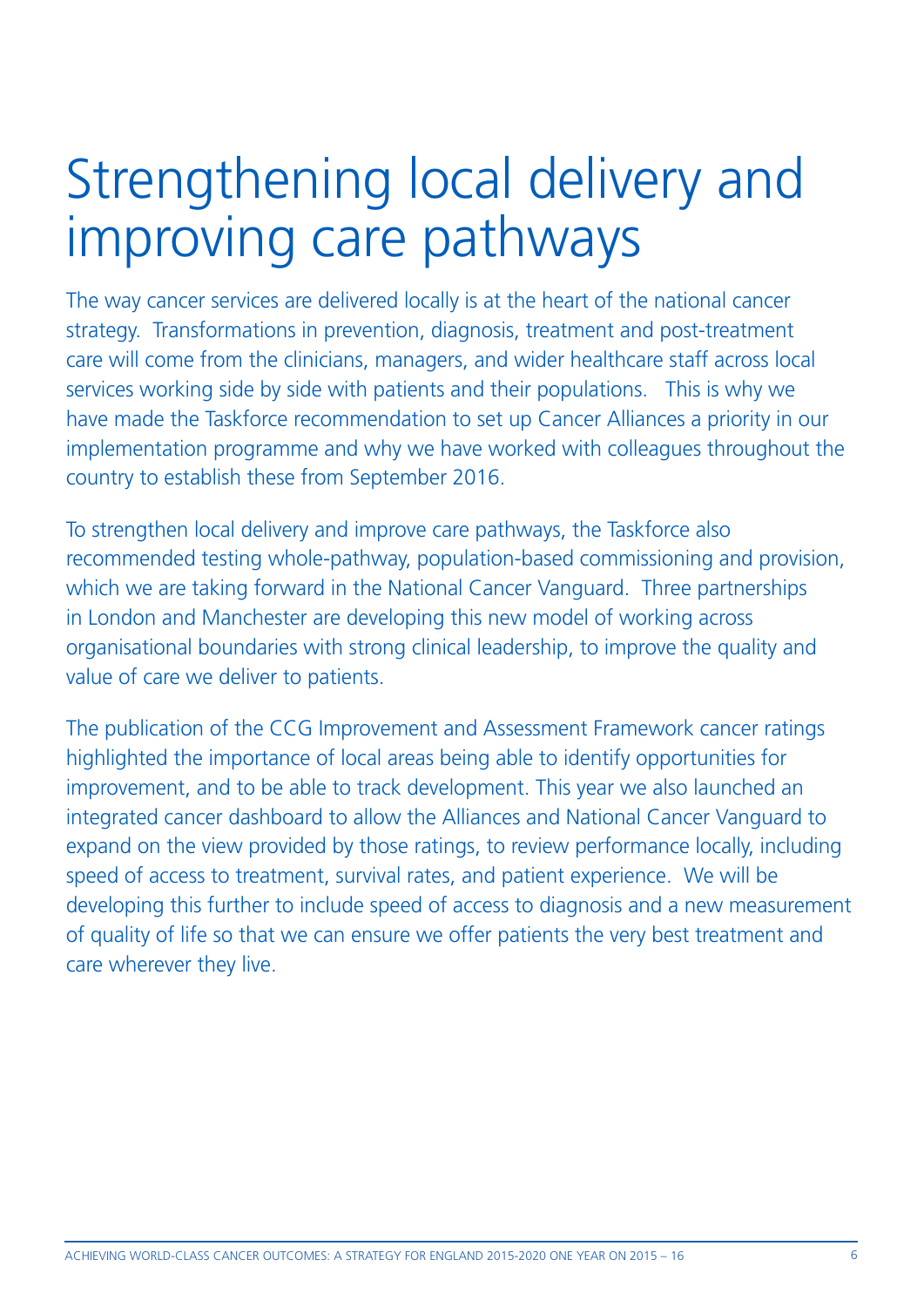## **Cancer Alliances and the National Cancer Vanguard**

Enabling GPs, hospital clinicians and other local leaders to look together at cancer outcomes for their populations will help them to identify where and how they can work better together to provide services which meet patients' needs and achieve better results.

Over the last year, we have made rapid progress in establishing the local structures to drive improvements in cancer through Cancer Alliances, and in launching the national Cancer Vanguard to test some of the more advanced new models of designing, planning for and providing care that the Taskforce recommended.

We have worked with colleagues across the country to define footprints and develop the aims and objectives for Cancer Alliances, building on the Taskforce's vision for reinvigorated cancer leadership at a local level.

We have now established 16 Cancer Alliances across the country, in addition to the three National Cancer Vanguard sites, which will be responsible for:

- Planning and leading the delivery of the transformation required to implement the Cancer Taskforce strategy locally, taking a whole-pathway and cross-organisational approach.
- Reducing variation in outcomes and access to high-quality, evidence-based interventions across whole pathways of care and for the Alliance's whole population.

• Exploring the potential to take on devolved responsibilities for outcomes and funding across pathways for their local populations, based on learning from the National Cancer Vanguard.

Cancer Alliances will support the new Sustainability and Transformation Plans (STPs) being developed in 44 footprints across the country. We have published an ['aide memoire'](https://www.england.nhs.uk/wp-content/uploads/2016/05/stp-aide-memoire-cancer.pdf)  [on cancer](https://www.england.nhs.uk/wp-content/uploads/2016/05/stp-aide-memoire-cancer.pdf) to translate the Taskforce strategy into local expectations for STP footprints, for which the Cancer Alliances will drive delivery. We will shortly be publishing further quidance for Alliances in developing their plans to deliver the cancer strategy locally.

Alliance partners will work at scale across their geographical 'footprints' to focus on improvements for their whole population – both transforming services and care across whole pathways, and reducing variation in the availability of good care and treatment for all people with cancer. They will particularly focus on achieving transformations – at scale – to improve survival, early diagnosis, patient experience and long-term quality of life. Delivery of the 62 day wait from referral to first treatment standard particularly will need to underpin these transformations. Successful delivery will be shown in improvements in ratings in the CCG IAF, and the wider Cancer Dashboard.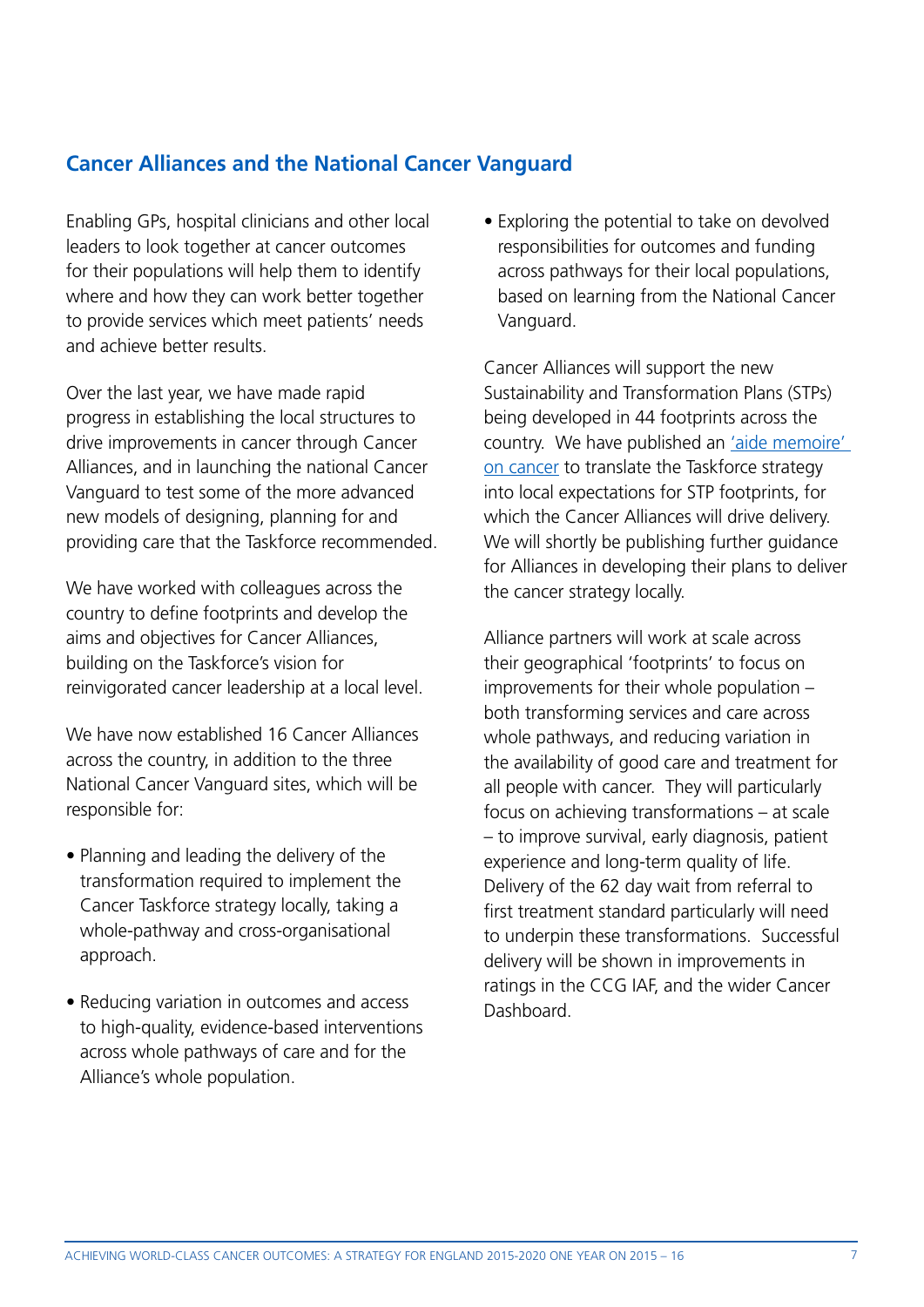Figure 1 shows the agreed geographies for the 16 Cancer Alliances and three Vanguard sites in England. Annex B shows how these map to the STP footprints.

With current financial constraints, in order to improve outcomes and care we need to rigorously examine and update the way we plan, pay for, direct and deliver services. The Taskforce recognised this with their recommendations to test whole-pathway commissioning and lead provider models, and with the launch of the National Cancer Vanguard in September last year, we have the opportunity to lead the way in this transformation.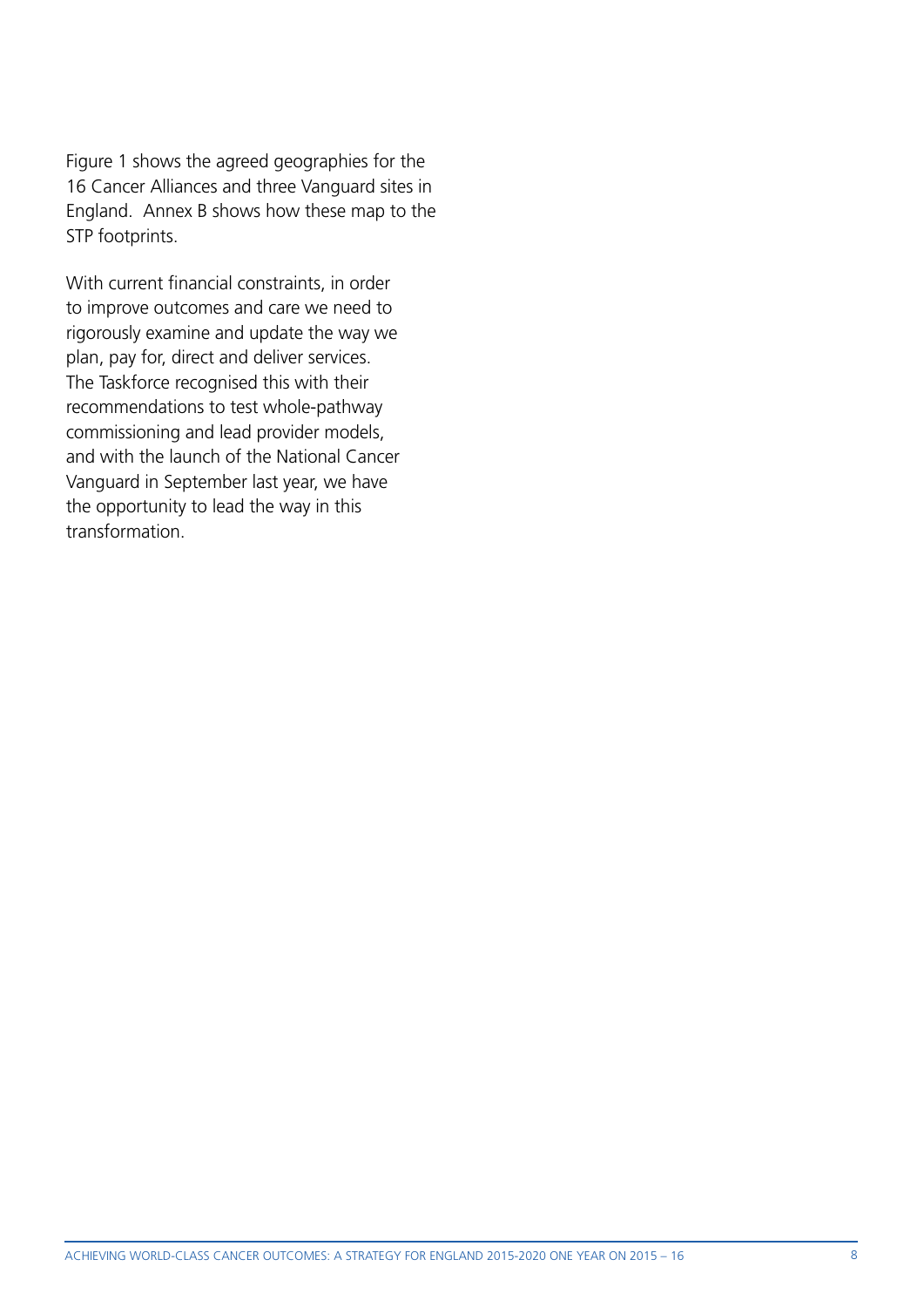## Figure 1 Cancer Alliances and National Cancer Vanguard sites

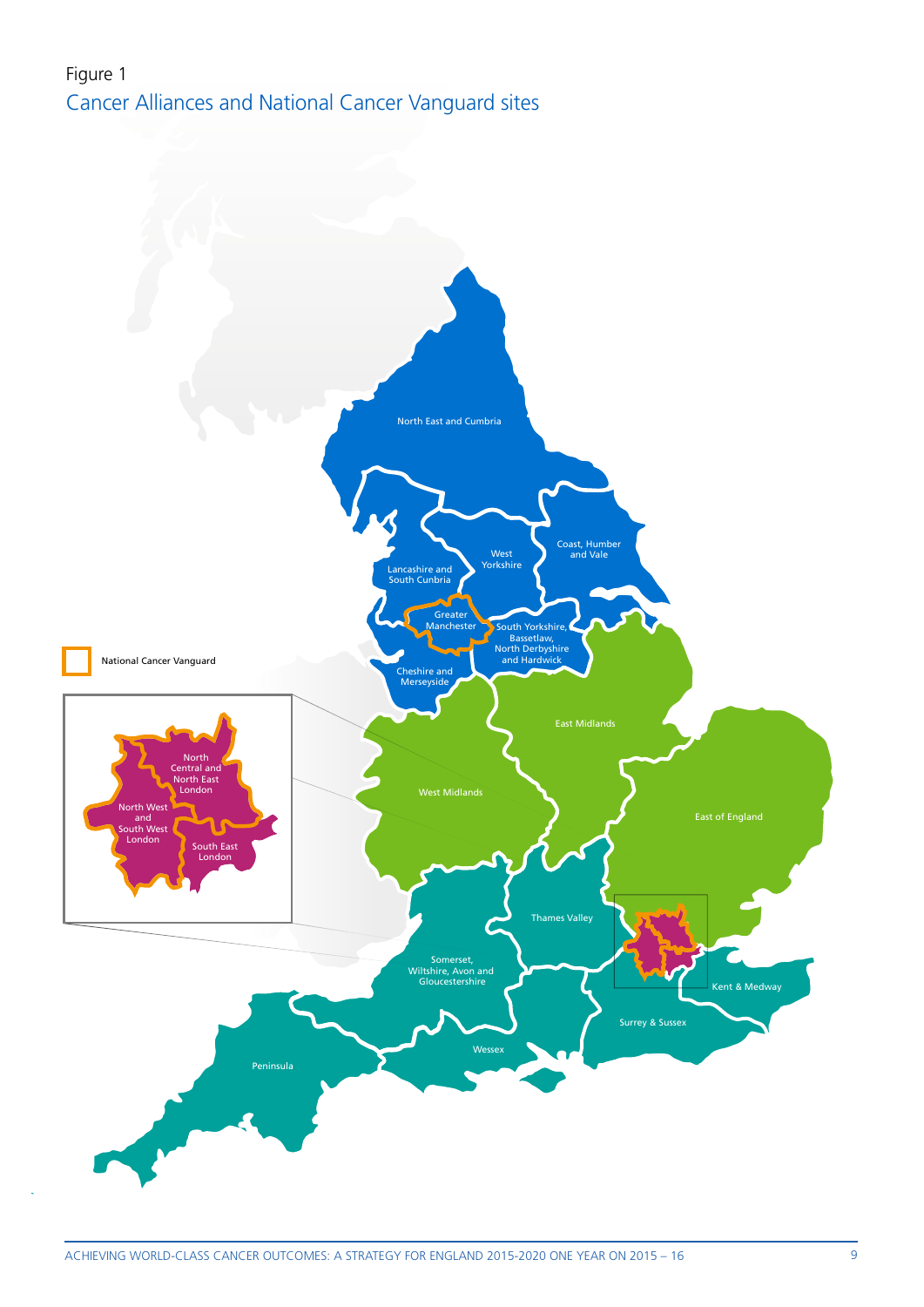## **Integrated Cancer Dashboard**

Data, informatics and analysis are key to service improvement. The CCG Improvement and Assessment Framework provides a high-level view of the performance of CCGs on cancer services. As recommended by the Taskforce, this year we also launched an integrated Cancer Dashboard, to support local health communities to look in more detail at their performance and opportunities for improvement across the cancer pathway.

The Dashboard comprises around 30 data items from across the patient pathway to allow clinicians, commissioners and providers to pinpoint areas for improvement through pathway redesign and changing behaviour. The data is presented at CCG and/or provider level where possible, and will shortly be available at Cancer Alliance level to allow Alliances to look at data across their areas.

The Cancer Dashboard builds on the four key cancer metrics that appear in the new CCG Improvement and Assessment Framework. The IAF provides a focus for looking at the performance of CCGs and wider health communities on the things that really matter to patients, and helps commissioners, clinicians and the wider public see where we need to focus service improvement work. We developed four key metrics for cancer for inclusion in the Framework, and a sub-group of our National Cancer Advisory Group, led by Sir Harpal Kumar of Cancer Research UK, is providing moderation for the assessments of CCGs on the basis of those metrics.

#### **Cancer in the CCG Improvement and Assessment Framework**

The four cancer metrics in the CCG IAF:

- •One year survival
- •Early diagnosis
- 62 days from urgent GP referral for suspected cancer to first treatment
- •Overall patient experience

Figure 2 shows our approach to data supporting delivery of the cancer strategy.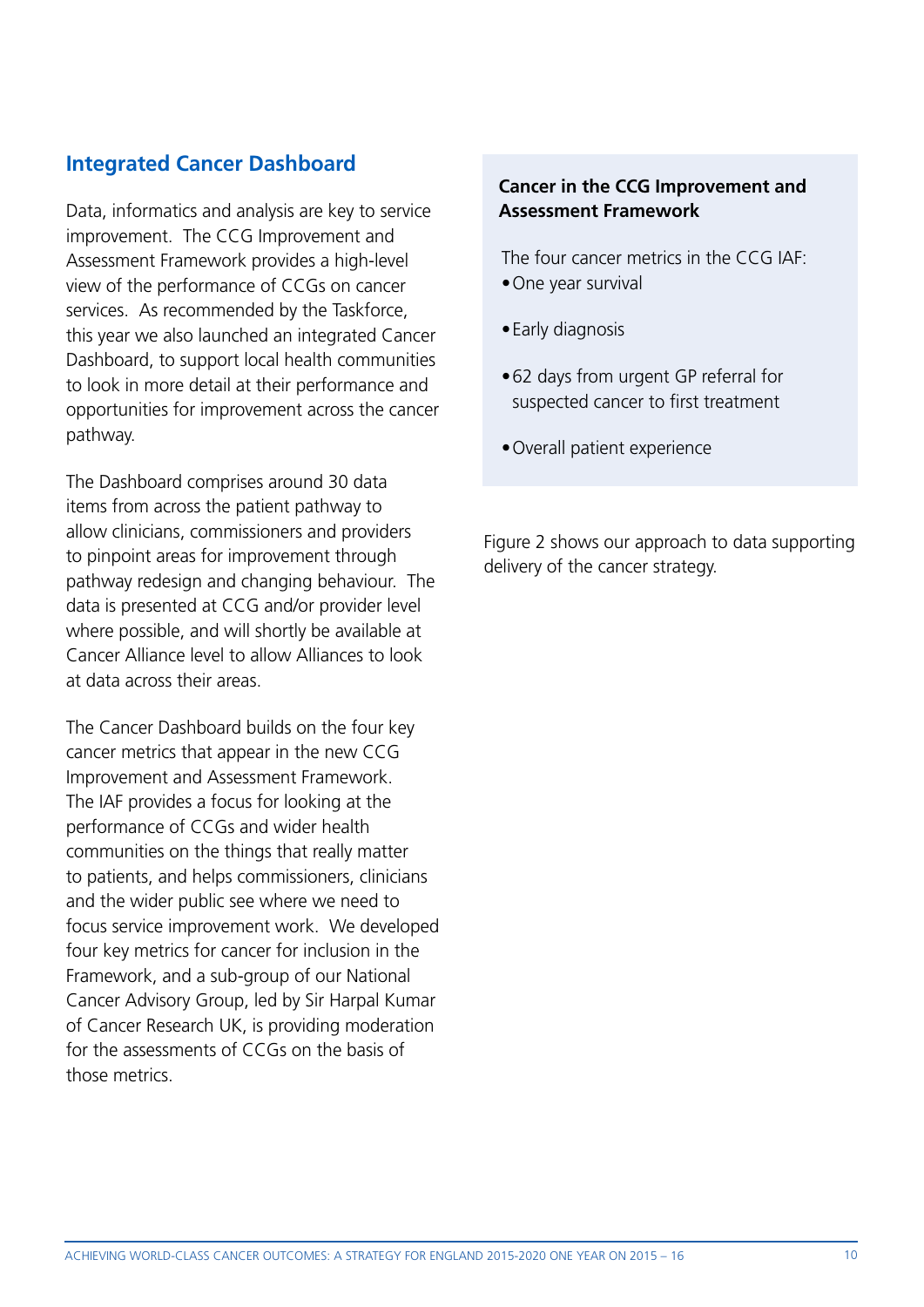#### Figure 2: Levels of cancer data



Source: Adapted from the King's Fund (2016) Measuring the performance of local health systems: a review for the Department of Health (figure 8).

### **Measuring progress:**

The success of Cancer Alliances and the Cancer Vanguard will be measured through the change in outcomes across prevention, diagnosis, treatment and post-treatment care, as outlined in the rest of this report.

Alliances and the Vanguard will also have their own delivery plans and evaluation criteria to monitor progress in supporting the delivery of improved outcomes.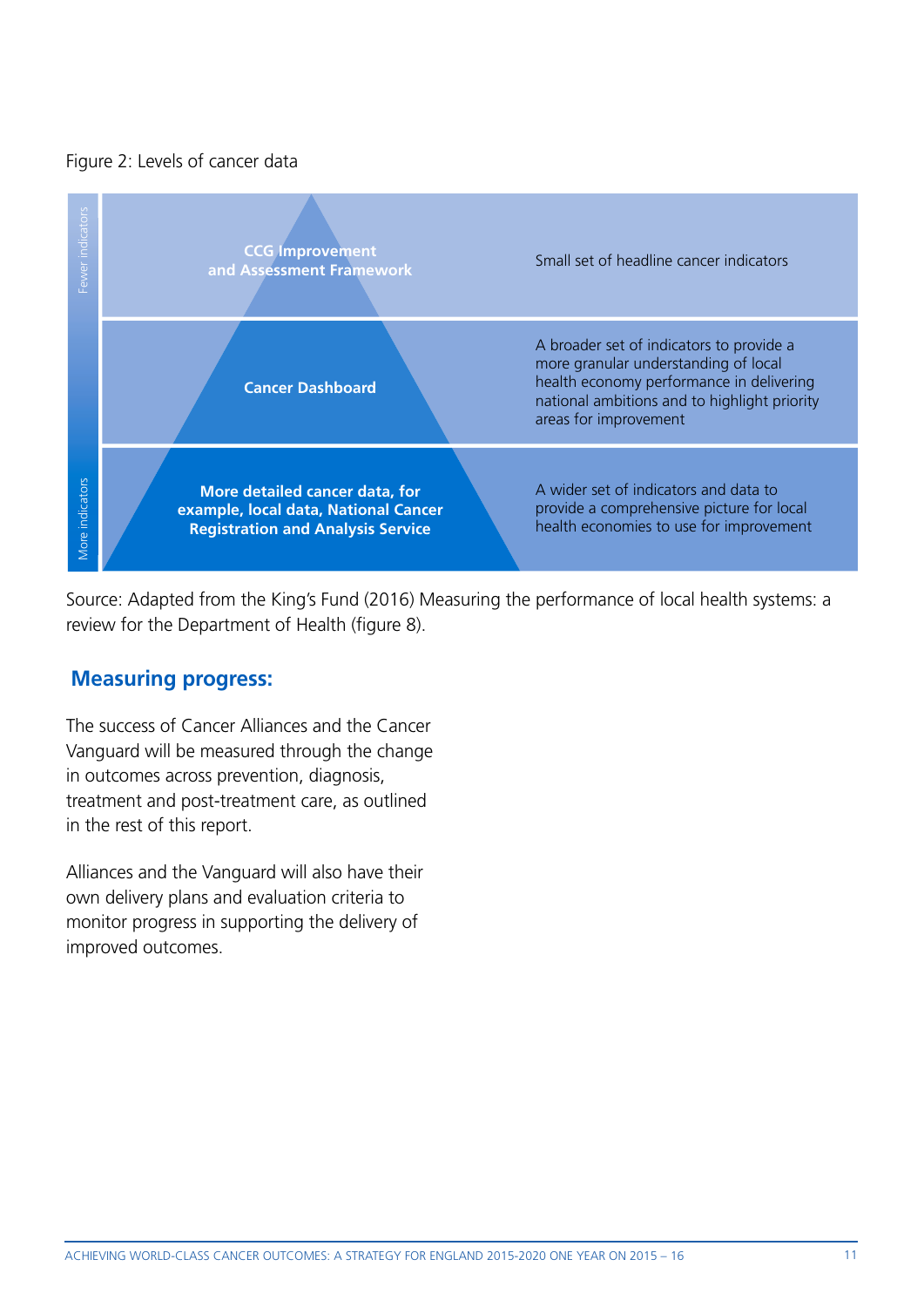# <span id="page-11-0"></span>Improving Prevention

There is a real opportunity to reduce the numbers of people who develop cancer - 40% of cancers are due to preventable factors. It is absolutely vital to develop activity on tobacco, alcohol and obesity in line with the recommendations of the Taskforce.

Since the publication of the Taskforce strategy, the Government has published a national childhood obesity strategy and new low risk drinking guidelines, and made progress in developing a tobacco control plan. Public Health England's alcohol evidence review is also expected in the autumn. It is essential that significant progress is now made in these areas.

The Taskforce supported the National Screening Committee's recommended changes to the national cervical screening programme to prevent more cervical cancers from developing and we are pleased that these changes are underway.

## **Addressing lifestyle risk factors**

More than 4 in 10 cases of cancer are caused by aspects of our lifestyles which we have the ability to change. All of these lifestyle risk factors – including most significantly smoking, obesity and alcohol misuse – can result in the development not just of cancer but many different diseases which cause premature mortality. Our approach to tackling them requires cross-Government action.

This year, the Government published their plan to reduce England's rate of childhood obesity within the next 10 years by encouraging industry to cut the amount of sugar in food and drinks, and helping primary school children to eat more healthily and stay active.

After smoking, obesity is the biggest single preventable cause of cancer. It is linked to 13 different types, including two of the most common – breast and bowel – and two of the hardest to treat – pancreatic and oesophageal. Evidence finds obese children are up to five times more likely to be obese as an adult. Children in the UK also currently consume at least double their recommended maximum amount of sugar, with soft drinks their number one source. Tackling the causes of obesity to prevent more cancers will require comprehensive action. As a flagship measure of the Childhood Obesity Plan, the proposed Soft Drinks Industry Levy should help to prevent cancers by improving diets and helping to tackle obesity. Public Health England's report Sugar Reduction: Evidence for Action recommended this as one area of effective action when combined with other measures. Following recent consultation, this levy will be legislated in the 2017 Finance Bill ahead of implementation from April 2018.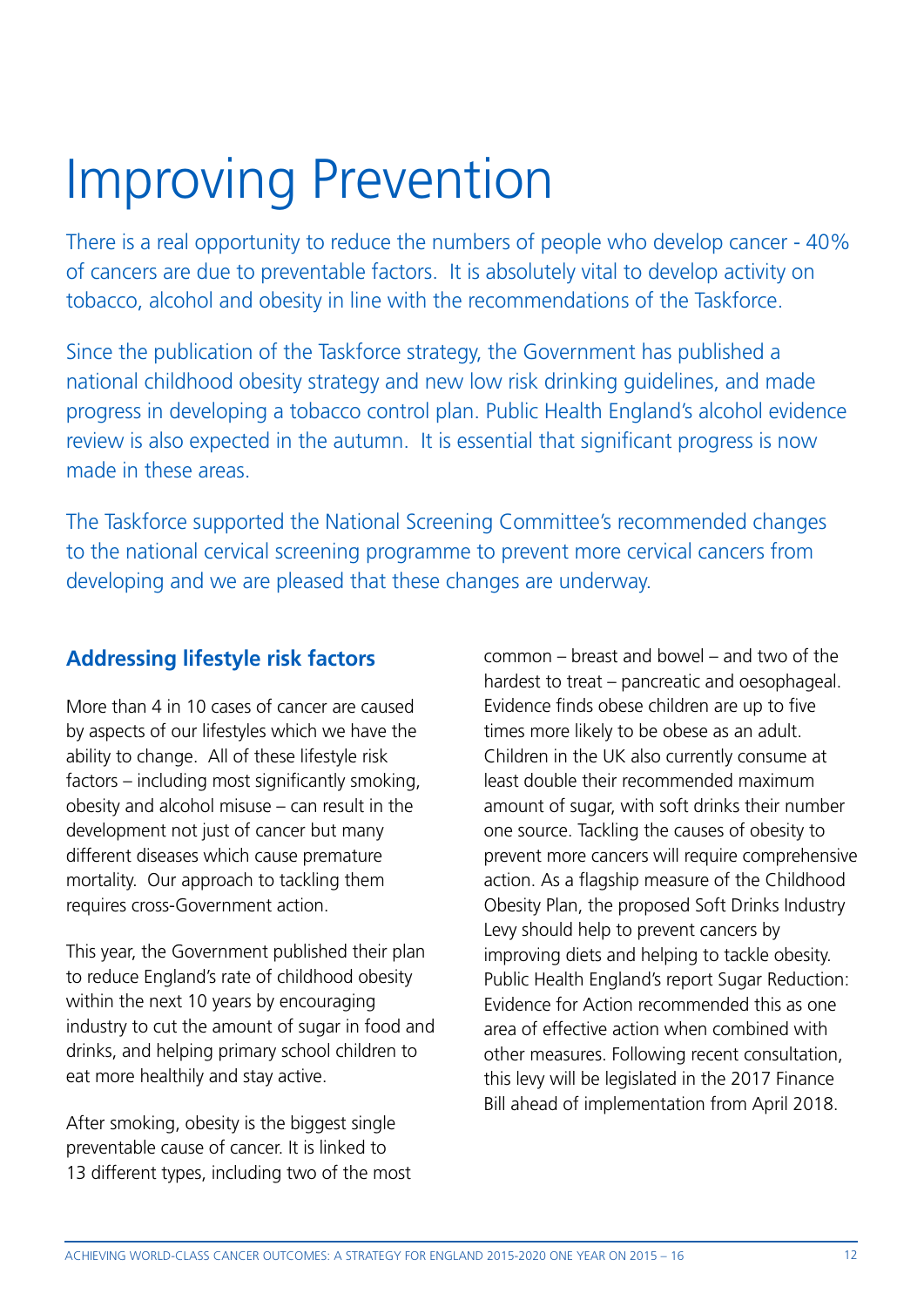Further Government plans on tobacco control and alcohol misuse have progressed this year, with announcements planned before the end of the year.

We will be working closely with our partners across Government to ensure that these strategies and their subsequent delivery adequately respond to the urgent need for action to reduce the number of avoidable cancers.

### **Preventing more cervical cancers**

The Government has announced an important change to the cervical screening programme this year which should see more cervical cancers prevented in the future.

99.7% of cervical cancers are caused by the Human Papilloma Virus (HPV). In an effort to prevent more cervical cancers from developing, the cervical screening programme is being changed so that women will first be tested for HPV and monitored more closely if the virus is found. In cases where no HPV is found, over treatment and anxiety for women will be minimised, but for those with the virus, being more closely monitored will mean that any abnormal cells developing should then be caught early and dealt with.

These changes mean that women may not have to attend screening so regularly and would therefore save the NHS vital funding. PHE are leading a cross-system implementation group to plan and prepare for the conversion to HPV primary screening.

### **Vaccinating to prevent cancer**

HPV is one of the most common sexually transmitted infections. Persistent infection with high-risk HPV types can lead to the development of cervical and some other cancers.

The HPV vaccine is currently offered routinely to 12 and 13 year old girls to aim to reduce the incidence of cervical cancer in women. Each year over 250,000 girls in England commence HPV vaccination.

The 2016-17 HPV vaccination pilot for men who have sex with men has started to be rolled out with recruitment via GUM and HIV clinics across England. A potential 2017-18 pilot extension is currently under discussion.

As recommended by the Taskforce, PHE is currently modelling the cost effectiveness of extending a HPV vaccination programme to adolescent boys. The Joint Committee on Vaccination and Immunisation (JCVI) will take the results of the model into consideration in order to recommend whether or not such a programme should be implemented.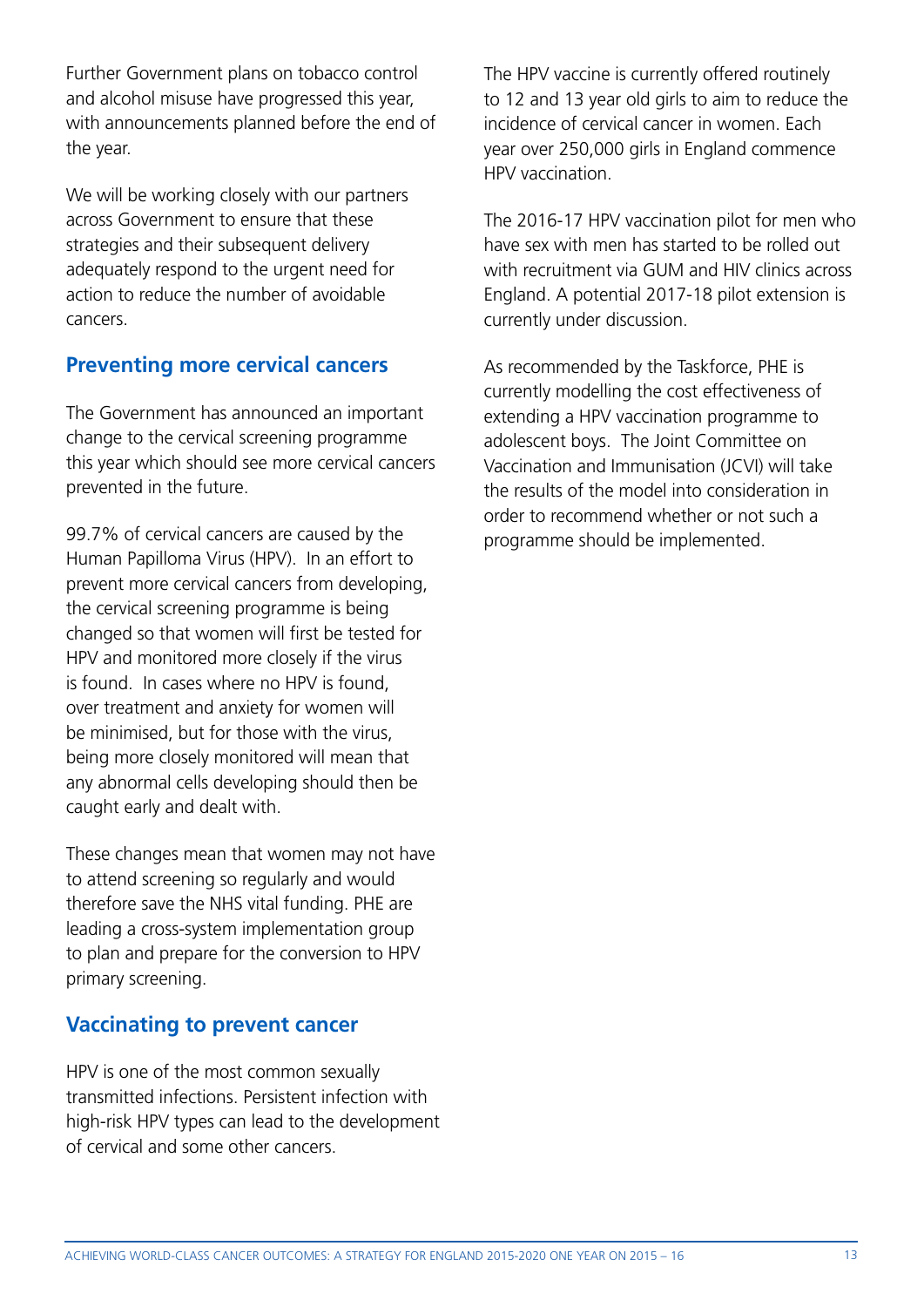## **Measuring progress:**

| What do we want to achieve by<br>2020/21?                                                             | Do we know what the picture was in<br>2015?                                                                                                                                                                               |
|-------------------------------------------------------------------------------------------------------|---------------------------------------------------------------------------------------------------------------------------------------------------------------------------------------------------------------------------|
| Fall in age-standardised incidence and a<br>reduction in the number of cases linked to<br>deprivation | Data for 2015 are expected to be<br>published in February 2017.<br>The latest data available are for 2014 and<br>show that in that year the rate for males was<br>670.8 per 100,000 and for females 546.1<br>per 100,000. |
| Fall in smoking rates to 13%                                                                          | In 2015, the smoking rate amongst<br>people aged 18 years and over was<br>$16.9\%$ .                                                                                                                                      |
| 21% in routine and manual workers                                                                     | The equivalent figure amongst routine<br>and manual workers was 26.5%.                                                                                                                                                    |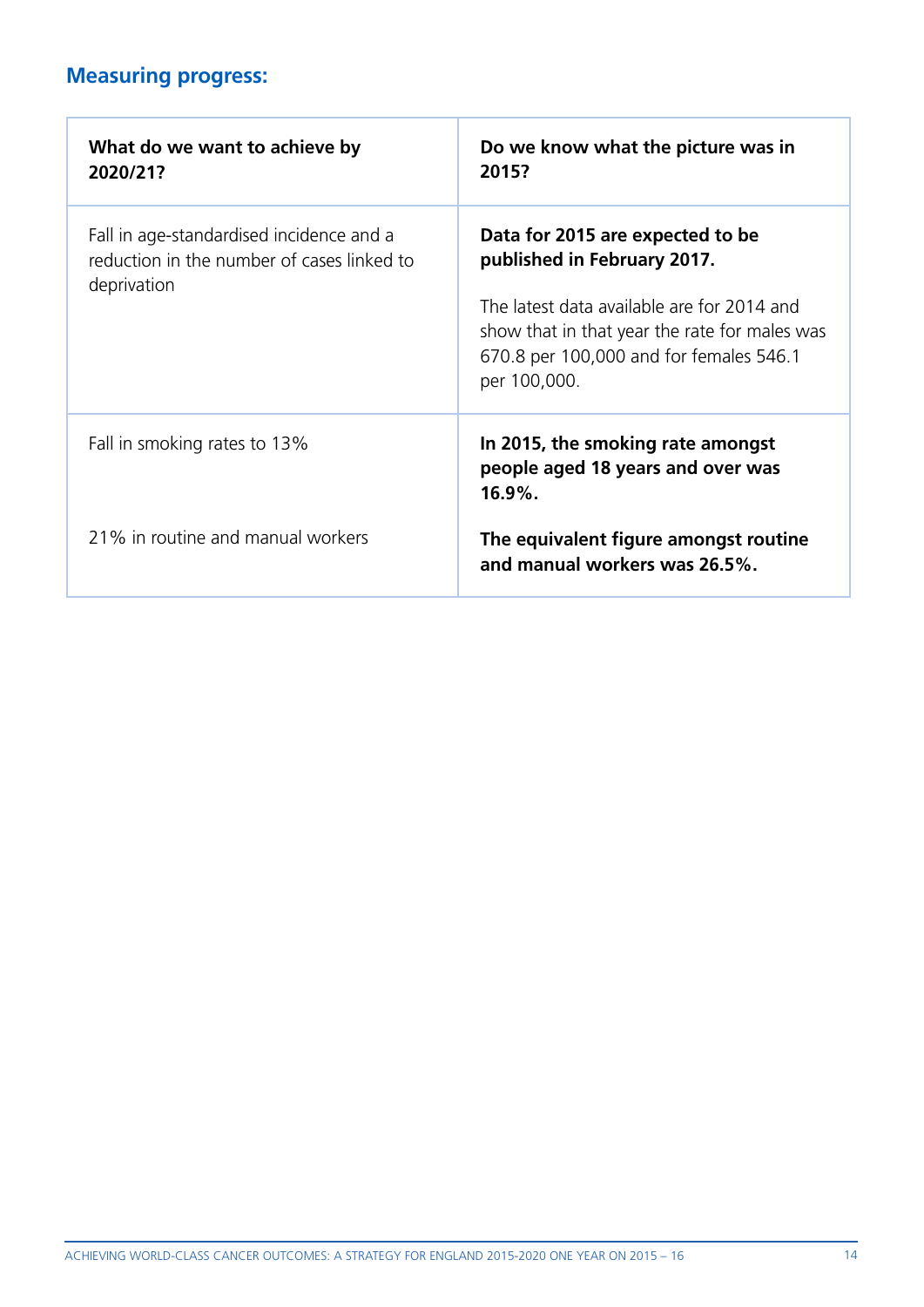# <span id="page-14-0"></span>Speeding up Diagnosis

Early diagnosis is crucial to improving survival – the earlier a cancer is caught, the more likely treatment is to be successful. The key Taskforce recommendations in this area were on rolling out a new test to catch bowel cancers earlier, continuing national campaigns to encourage those with symptoms to get checked out, testing new approaches to driving earlier diagnosis and introducing a new standard to receive a diagnosis of cancer or the all clear within 28 days of being referred by your GP.

The Taskforce recognised significant challenges in the current climate in improving earlier diagnosis, particularly in demand increases, capacity pressures and meeting workforce challenges, and these have continued over the last year. In response, CCG baseline allocations this year reflected a modelled increase in diagnostic activity, and the Planning Guidance was clear that planning for adequate diagnostic capacity was a 'must do' for local services.

We have put significant focus on early diagnosis in this first year of the programme so that treatment is more likely to be successful - from getting people into the system as soon as possible, through screening and symptom awareness programmes, to ensuring a quick response to make a diagnosis.

We will maintain our focus on early diagnosis to ensure we can save more lives by 2020, and the Early Diagnosis Oversight Group will determine how best to take forward the wider range of recommendations on early diagnosis from the Taskforce, working closely with the new Cancer Alliances.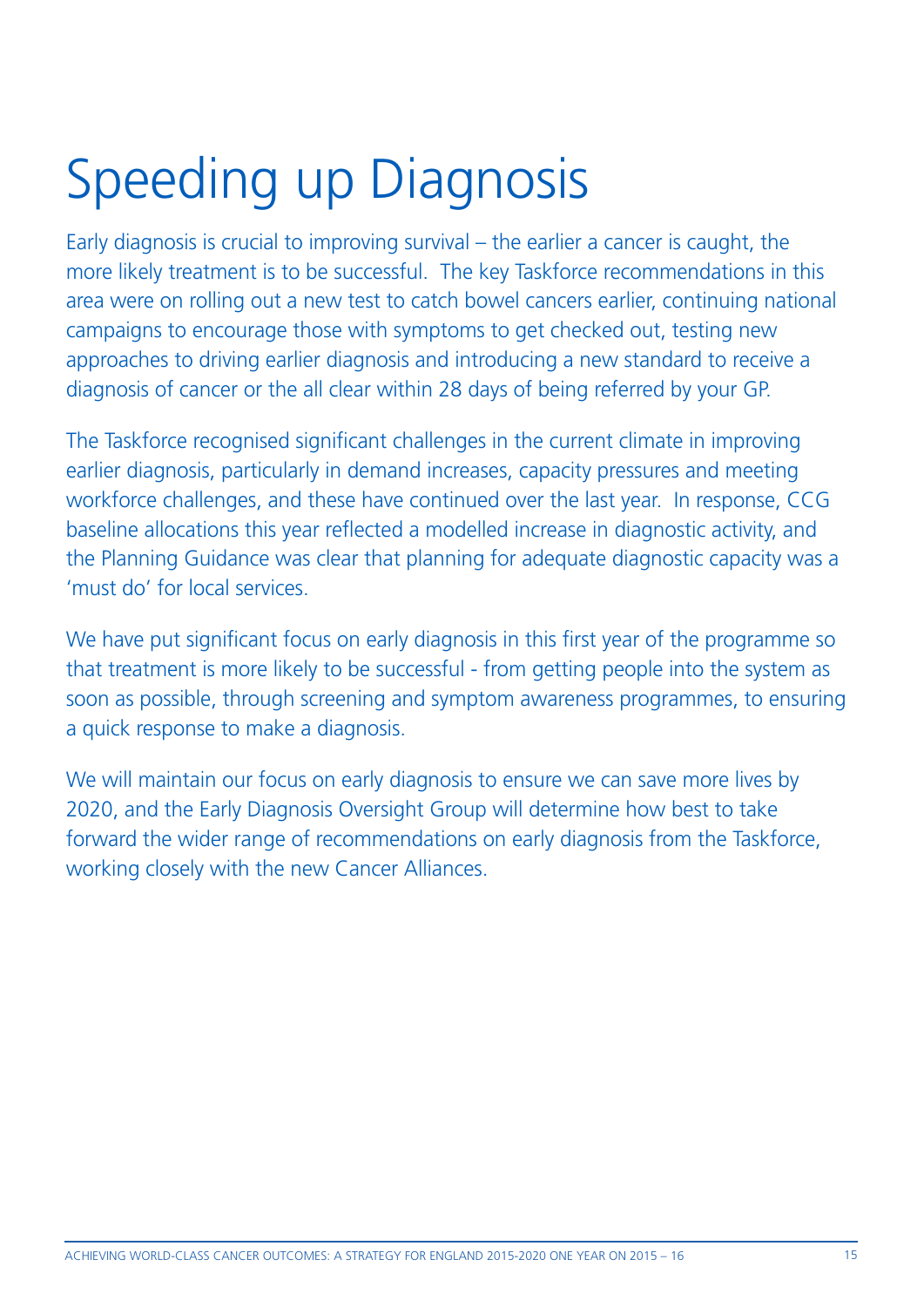

#### **Encouraging those with symptoms to go to their GP**

On 14th July, Public Health England launched the latest Be Clear on Cancer campaign, to raise awareness of a persistent cough and breathlessness as possible symptoms of lung and heart disease, including cancer, and to encourage those with symptoms to get checked out by their GP.

The campaign was aimed at men and women aged 50 and over, as this group are most at at most risk of heart and lung disease, including lung cancer, COPD and lung cancer. It primarily targeted people from lower socio-economic groups, as they are often more reluctant to visit their GP. The campaign also targeted 'influencers', such as friends and family.

The campaign has received significant media coverage, including on national and regional TV and radio, print and online.

We will start to get data on the impact of the campaign in Spring 2017, which will help us

to refine our approach to further campaigns. Results show that in the months surrounding the first national lung cancer campaign, there were an estimated 700 additional cancers diagnosed compared to the same period in the previous year. During this time, approximately 400 more people had their cancers diagnosed at an earlier stage and around 300 additional patients had surgery as a first treatment for diagnosed lung cancer which gives them the best chance of prolonged survival.

## **Supporting earlier diagnosis of bowel cancer**

Bowel cancer is the fourth most common cancer in the UK. If it's detected at an early stage, before symptoms appear, it's easier to treat and there's a better chance of surviving it. NHS England commissions two types of bowel cancer screening for adults:

- · A faecal occult blood (FOB) test offered to all men and women aged 60-74. Every two years, they are sent a home test kit, which is used to collect a stool sample
- · An additional one-off test called bowel scope screening (flexible sigmoidoscopy) is being introduced in England. This is offered to men and women at the age of 55. NHS England took forward responsibility for commissioning operational bowel scope screening centres as at 1 April 2016.

This year, the Government announced that a new test (the Faecal Immunochemical Test) will be rolled out across England in place of the FOB test. The test is simpler for people to use, in their own homes, and is expected to increase uptake of bowel cancer screening by around 10 per cent.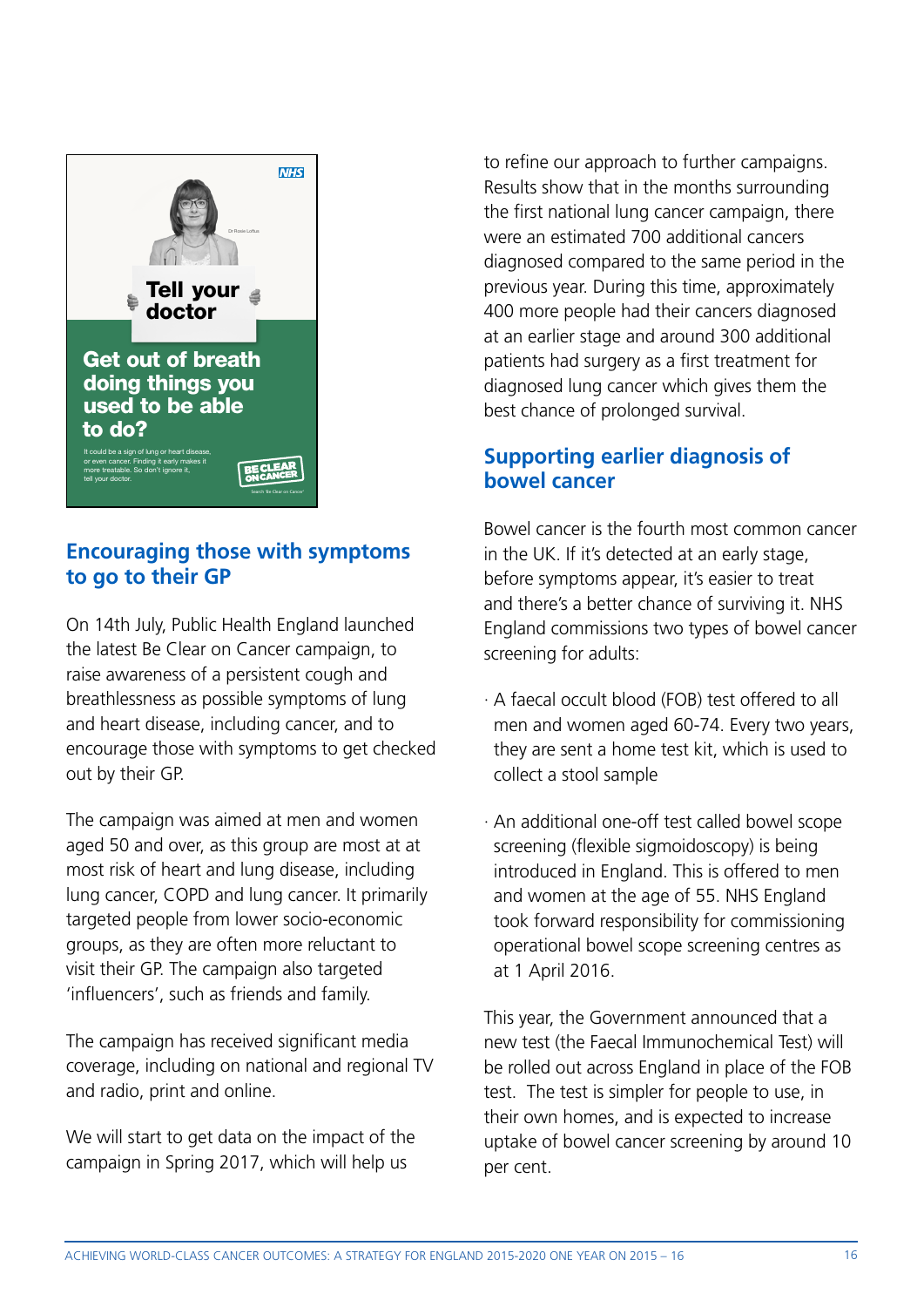### **Launching a new national diagnostic capacity fund**

People should be assured that the NHS is able to diagnose them quickly if they have concerning symptoms. We have established a National Diagnostics Capacity Fund to build on core funding from CCGs to support projects and initiatives that create long-term transformational change in diagnostic services and pathways.

As we push for earlier diagnosis, we are already seeing rises in demand for diagnostic tests - over 1.5 million urgent GP referrals for suspected cancer were made last year, an increase of 50% in the last four years. We need to focus on ensuring that diagnostic services are ready and able to respond to this rising demand so that people are diagnosed quickly.

#### **National Diagnostics Capacity Fund 2016/17**

Thirty projects from across the country have been approved for funding from the National Diagnostic Capacity Fund 2016/2017.

Bidders were asked to explore innovative ways of improving diagnostic service delivery, leading to better clinical outcomes, improved patient experience and increased safety and quality.

The projects funded through the Fund this year will be trialling:

· Diagnostic pathway redesign – including nurse-led triage services, and developing training programmes.

- · Improving diagnostic reporting capacity
- · Straight to test and direct access to diagnostic procedures
- · Point of Care Testing
- · Improving clinical capacity through the use of allied health professionals

We expect that the projects will result in increased patient throughput, a reduction in unnecessary hospital admissions and reduced waiting times against the 62 day cancer waiting times standard.

Projects funded in this year are due to be concluded by 31 March 2017. They will be evaluated for efficacy and successful models will be shared and promoted through Cancer Alliances.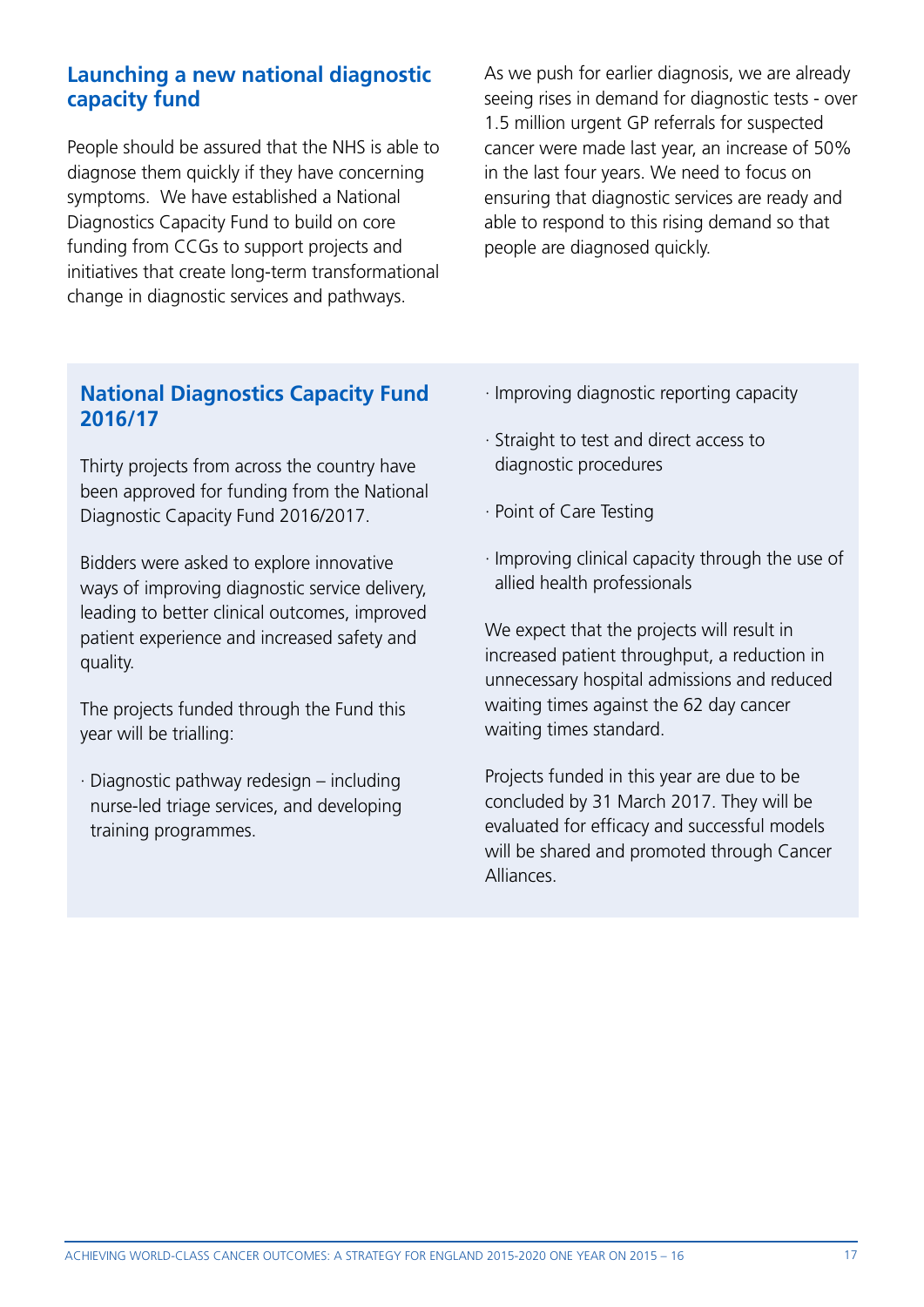## **Piloting multi-disciplinary diagnostic centres**

Patients with vague or non-specific symptoms can often experience long delays in being diagnosed, even when their GPs are concerned their symptoms may be serious. This year we have started to trial new multi-disciplinary diagnostic centres to speed up the time to diagnosis for those patients.

Through these pathways, patients who have non-specific but concerning symptoms will be able to be referred by their GP to receive a number of tests quickly to explain the symptoms in one referral.

The pilots are taking place in London, Greater Manchester, Leeds, Bristol, Oxfordshire and Airedale, Wharfedale and Craven (Yorkshire).

## **Oxfordshire Multi-Disciplinary Centre, John Radcliffe Hospital, Oxford**

The Oxfordshire Multi-Disciplinary Centre (MDC) will be based at the John Radcliffe hospital and will have started seeing its first patients by the end of 2016. The MDC is a collaboration between Oxfordshire CCG, Oxfordshire NHS Trust, the Nuffield Department of Primary Care Health Sciences, and Oxford Allied Health Science Network. It aims to speed up the diagnostic process for patients that present with non-specific but concerning symptoms that could be indicative of a number of different cancers.

Patients 40 years of age or older presenting to their GP with symptoms such as weight loss, appetite loss, nausea, fatigue and abdominal pain will be initially triaged in primary care, including a series of blood tests, to rule out common benign disease or a specific cancer. If the GP remains suspicious of cancer the patient will be referred onto the SCAN (Suspected CANcer) pathway. The pathway will provide rapid CT scanning, laboratory testing, and clinic review if necessary within two weeks of referral.

A discriminating factor of the Oxford approach is that patients for whom there is a suspicion of cancer will first undergo a CT scan of the neck, thorax, abdomen, and pelvis. Based on the results of the CT, patients will undergo further specialist testing e.g. colonoscopy, be referred to a site specific cancer pathway, or the MDC clinic.

Once referred to the MDC a pathway navigator will manage the patient's series of tests and investigations and provide a point of contact for the patient. Patients will also have access to allied health professional input such as dietetics, physiotherapy and psychological support. Over time, consultants and A&E will also refer patients to the MDC and there are plans to explore self-referral.

The Oxford MDC will be monitoring a series of outcomes to assess the effectiveness of the model including time to diagnosis, stage at diagnosis and conversion rate. Patients will be followed-up in primary and secondary care records, and in national registries to identify their short-term and long-term outcomes. The full evaluation and report will be available in the latter part of 2018. If successful, Oxfordshire plans to roll out the model of care across Oxfordshire.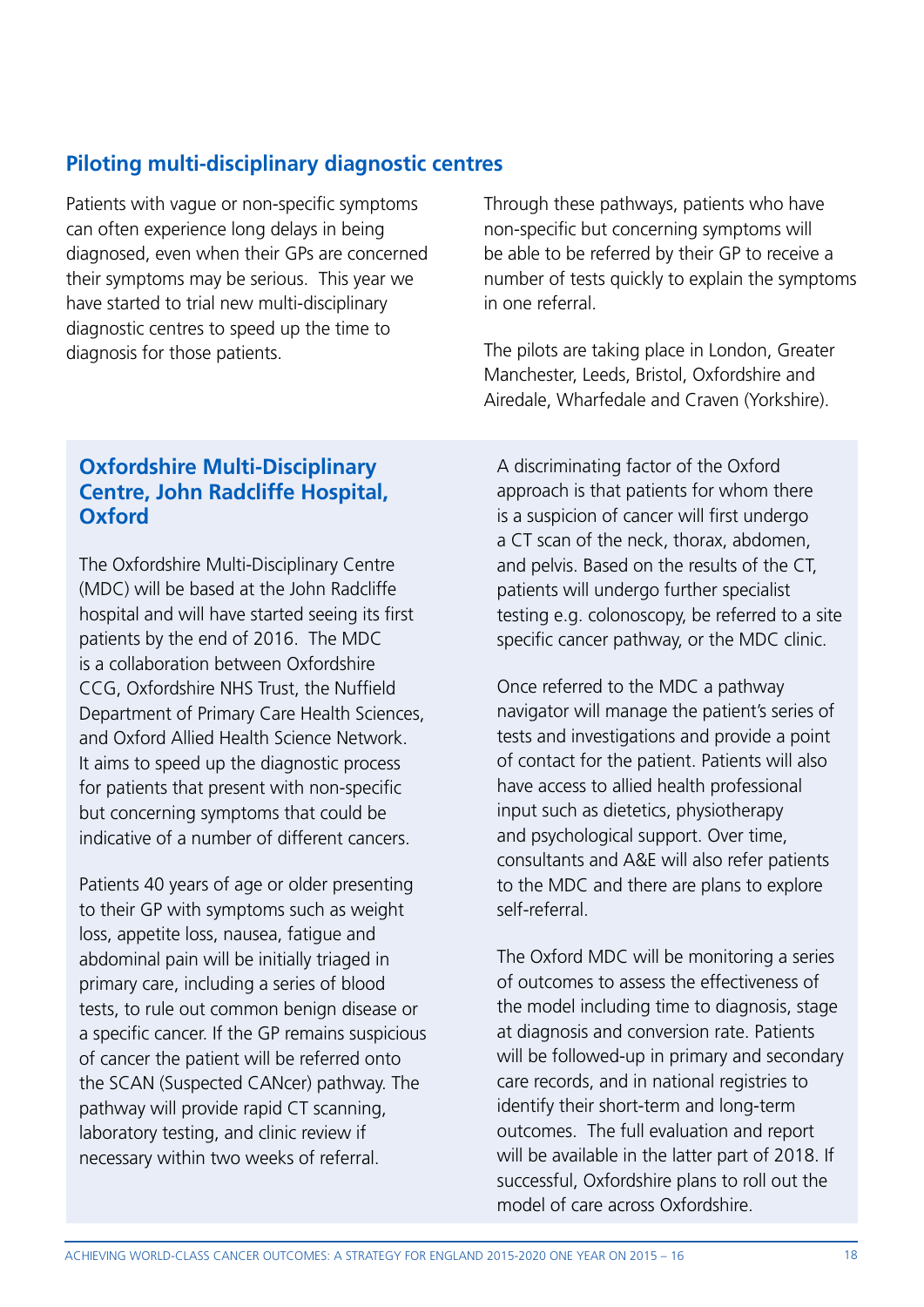## **Testing a new faster diagnosis standard**

Patients who are referred for investigation with suspected cancer should receive a diagnosis or have cancer ruled out within 28 days, so that they are able to start treatment as quickly as possible. We are testing new rules to measure the time-to-diagnosis standard and to work out the best way to implement this across the country.

We have selected four test sites:

- Leeds Teaching Hospitals NHS Trust
- East Lancashire Hospitals NHS Trust
- Royal Bournemouth & Christchurch Hospitals NHS Foundation Trust
- Kingston Hospital NHS Foundation Trust

Each site will be working closely with their relevant CCG(s)

### **East Lancashire Hospitals NHS Trust (Royal Blackburn Hospital and Burnley General Hospital)**

East Lancashire Hospitals NHS Trust is one of the busiest in the UK providing services to a population of over 520,000 people. It provides oncology services for common tumours, as well as being a tertiary referral centre for hepato-biliary, head and neck and urological cancers.

As one of the national 'test sites' for the 28 Day Faster Diagnosis Standard, the Trust is testing new approaches to the front end of the lung and upper GI cancer pathways:

• Lung – a Consultant Physician and a Consultant Radiologist will conduct a 'vritual clinic' to view and decide the next step based on the patient's chest x-ray and CT results before the patient attends for their first out patient appointment, ensuring that the process for a likely 'next step' has already begun by the time a patient arrives in clinic.

• Upper GI – radically reducing the wait for CT scans, performing CT within 24-48 hours of an initial gastroscopy indicating further investigation.

East Lancashire is recruiting a project manager and data analyst who will work with lead clinicians, the Macmillan assistant director of nursing, and cancer service managers to look in detail at these two pathways. The test site is working closely with the national team to define the rules for the new standard, test them robustly, and ensure a clear focus for the new standard on the needs of the patient, including a strong focus on communication and patient experience. The project will also test how to accurately collect, record and report this data.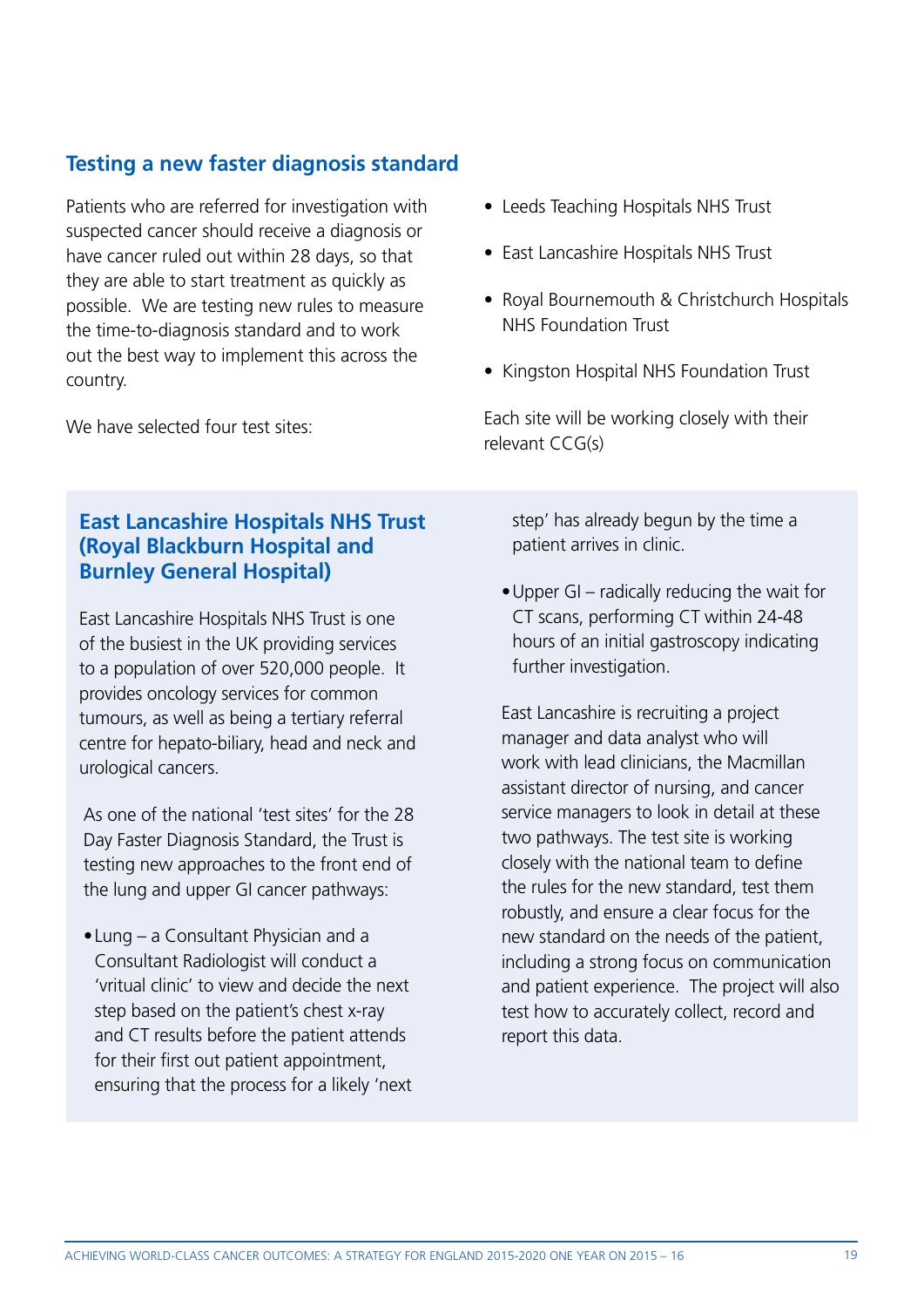## **Measuring progress:**

| What do we want to achieve by<br>2020/21?                                                                                                          | Do we know what the picture was in<br>2015?                                                                                                                                                                  |
|----------------------------------------------------------------------------------------------------------------------------------------------------|--------------------------------------------------------------------------------------------------------------------------------------------------------------------------------------------------------------|
| 75% surviving one year or more following<br>a cancer diagnosis, with a reduction in CCG<br>variation                                               | One-year and five-year survival rates<br>for patients followed up in 2015 are<br>expected to be published in January<br>2017.                                                                                |
|                                                                                                                                                    | The latest data available on one-year survival<br>are for patients diagnosed in 2013, showing<br>a 70.2% survival rate. 85 out of 209 CCGs<br>were identified as outliers below the England<br>$estimate1$ . |
| Increase in five and ten year survival, with<br>57% surviving ten years or more                                                                    | The latest data available on five year survival<br>are for patients diagnosed in 2009, showing<br>a 49.6% survival rate.                                                                                     |
| Reduction in survival deficit for older people                                                                                                     | One-year survival for those aged 55-64 in<br>2013 was 77.3% compared with 58.4% for<br>those aged 75-99.                                                                                                     |
| 62% of staged cancers diagnosed at stage<br>1 or 2, and an increase in the proportion of<br>cancers staged                                         | Data for 2015 are expected to be<br>published in Summer 2017.                                                                                                                                                |
|                                                                                                                                                    | The latest data available are for 2014 and<br>show that in that year, 87.6% of cancers<br>were staged and 57.8% of staged cancers<br>were detected at stage 1 or $2^2$ .                                     |
| Patients being told whether or not they have<br>cancer within 28 days of referral (threshold<br>to be determined through indicator<br>development) | Indicator in development. We are<br>currently testing the new metric in four sites,<br>and will begin to roll out across the country<br>from next year.                                                      |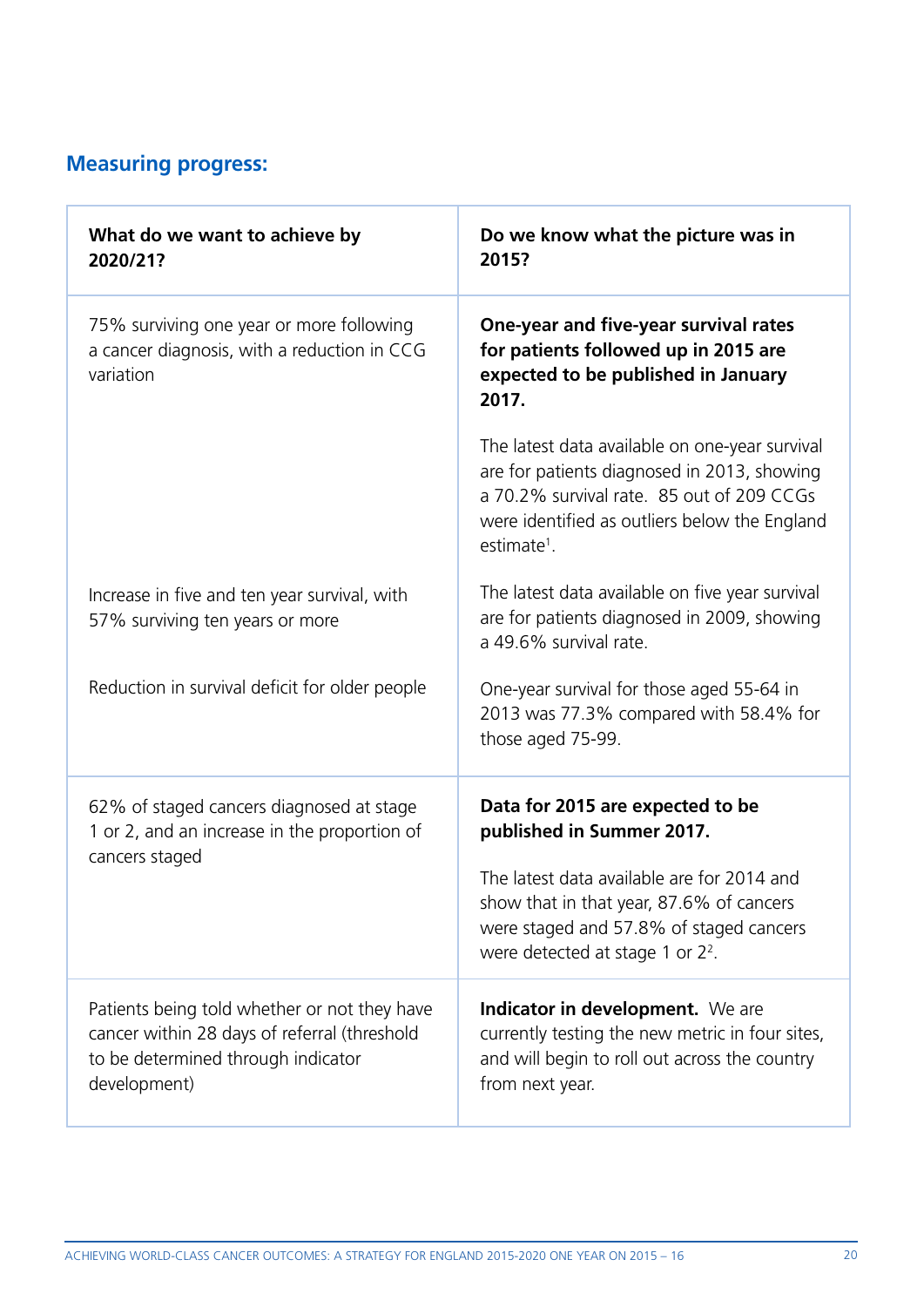| 85% or more of patients starting treatment<br>within 62 days of first being referred by their<br>GP | Data for 2014/15 showed that the<br>percentage of patients who received<br>a first treatment for cancer within 62<br>days following an urgent GP referral for<br>suspected cancer was 82.4%. |
|-----------------------------------------------------------------------------------------------------|----------------------------------------------------------------------------------------------------------------------------------------------------------------------------------------------|
|-----------------------------------------------------------------------------------------------------|----------------------------------------------------------------------------------------------------------------------------------------------------------------------------------------------|

1 Based on 95% confidence interval.

<sup>2</sup> Figures are for 10 cancers - invasive malignancies of breast, prostate, colorectal, lung, bladder, kidney, ovary and uterus, non-Hodgkin lymphomas, and melanomas of skin.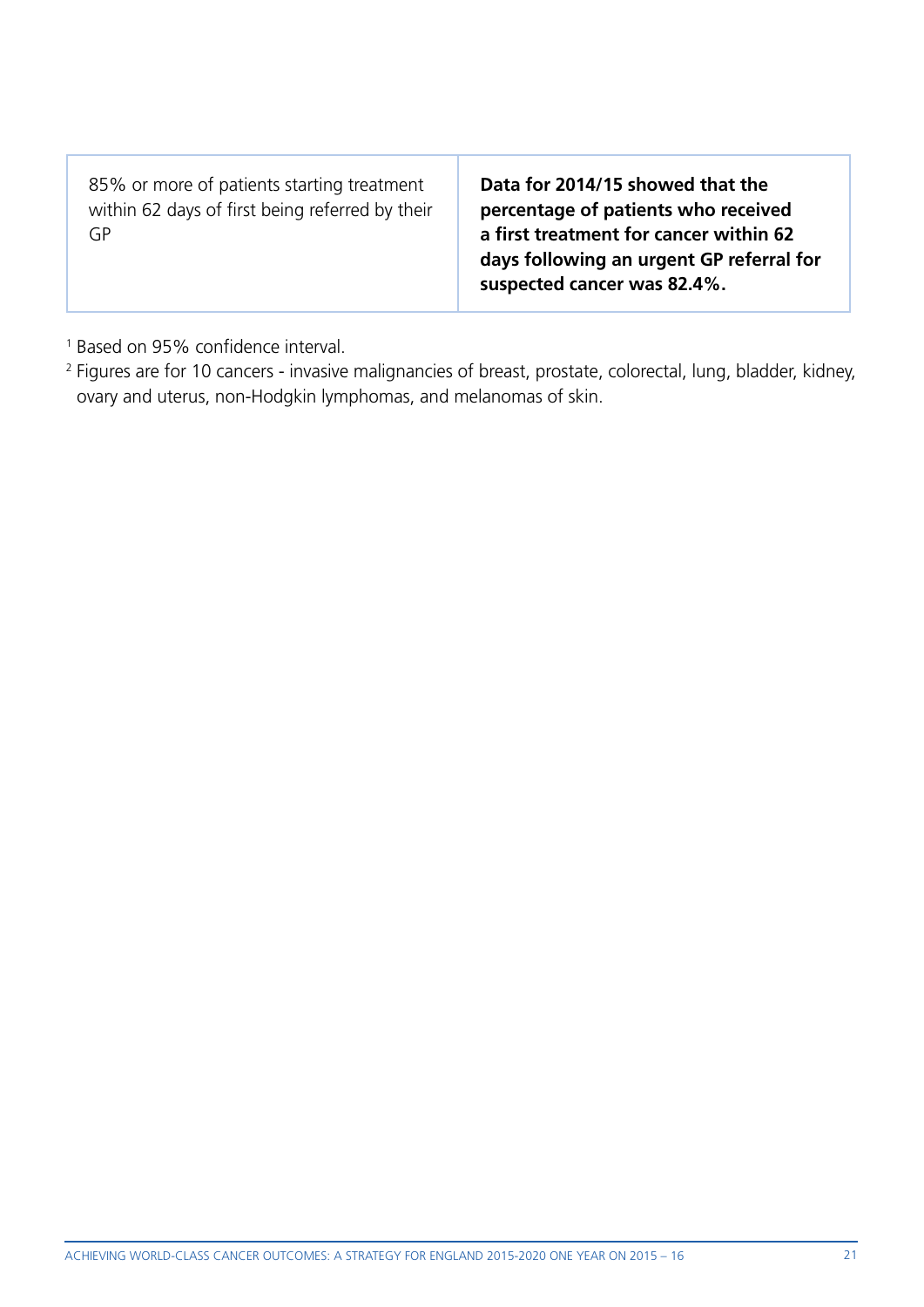## <span id="page-21-0"></span>Ensuring the best treatment and care

Our goal is personalised treatment and care for everyone diagnosed with cancer. Targeting treatments and providing individualised care depends on the best technology, equipment, expertise, and innovations being available throughout the patient pathway. Our workforce also needs to be supported in the delivery of the highest quality treatment and care.

The Taskforce made a number of recommendations including investment in modern radiotherapy services, a better system for accessing new cancer drugs, growing and supporting our workforce, and putting patient experience on a par with clinical outcomes and survival.

Progress has been made this year in developing a modern service plan for radiotherapy backed by additional investment in the latest technology, and introducing a better and speedier system for evaluating and accessing new cancer drugs. Six genetic tests are now available as standard; an essential component of personalised medicine where diagnosis and treatment is tailored specifically to the needs of each person.

We will also be working with Cancer Alliances to ensure pathways of care are as seamless and efficient as possible for both adults and children.

We have also faced challenges. While we have begun to train new non-medical endoscopists to increase diagnostics capacity, we know we need to accelerate our action on broader changes to the workforce. Our workforce plans need to be inextricably linked to our transformation plans and our vision for the future of cancer care, and as Cancer Alliances are established across the

country they will be crucial in helping to build the workforce needed to deliver transformational change.

The Oversight Groups looking at patient experience, workforce and specialised commissioning will determine how the wide range of Taskforce recommendations in those areas are taken forward to ensure we can meet the Taskforce recommendations in full by 2020.

The programme to implement the Cancer Taskforce report includes action to improve outcomes for adults and children, with specific recommendations on paediatric oncology. These will be overseen by the Oversight Group responsible for the High-Quality Modern Services Specialised Commissioning workstream, and taken forward together with Cancer Alliances and the National Cancer Vanguard.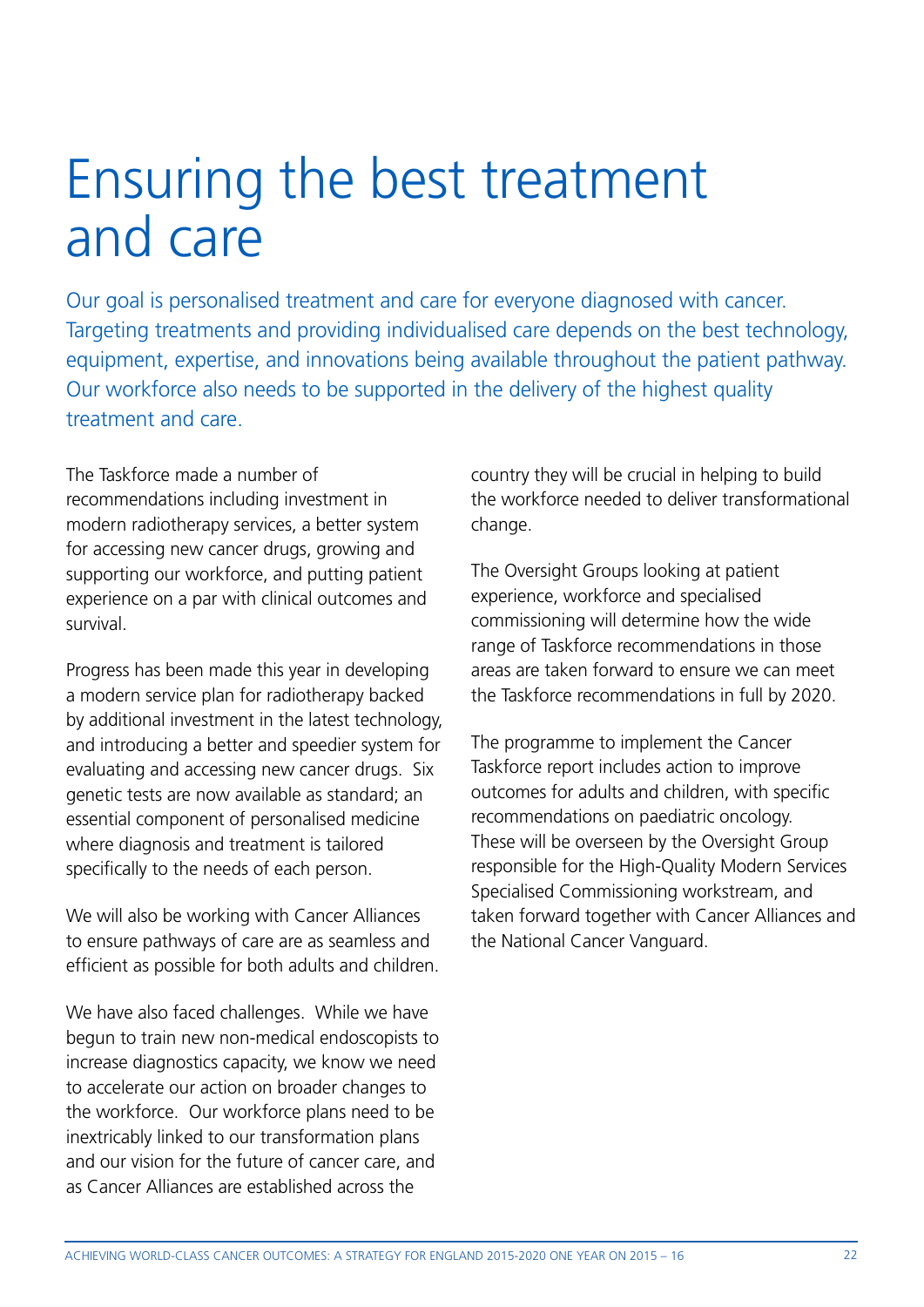## **Publishing the national cancer patient experience survey**

71,000 people with cancer took part in the 2015 National Cancer Patient Experience survey, for which the results were published in June 2016. The survey results give hospital trusts and CCGs a rich source of feedback from patients on their experiences of care and enables them to focus on areas for improvement.

The annual survey of how cancer patients are cared for in the NHS underwent an extensive review to ensure it is a better tool to help deliver the national cancer strategy, and follows consultation involving patients, clinicians and other stakeholders to ensure it best represents patient experience.

#### **Key findings of the National Cancer Patient Experience Survey 2015**

- 78% said that they were definitely involved as much as they wanted to be in decisions about their care and treatment.
- 90% said that they were given the name of a Clinical Nurse Specialist who would support them through their treatment
- 87% said that, overall, they were always treated with dignity and respect while they were in hospital.
- 94% said that hospital staff told them who to contact if they were worried about their condition or treatment after they left hospital.

#### **However…**

- Only 63% said they thought GPs and nurses at their general practice definitely did everything they could to support them while they were having cancer treatment
- Only 61% said they thought the different people treating and caring for them worked well together to give them the best possible care

Improvements have been made to services on the basis of the CPES results. In 2014/2015, NHS England supported Trusts to collaborate to improve their cancer patient experience. Trusts who performed well in CPES were buddied with less well performing Trusts to share learning and provide peer support for improvement. The scheme evaluated well with all those involved reporting that they had been able to implement changes to improve the patient experience. CPES scores nationally continue to demonstrate incremental year on year improvement, which is particularly significant when set against CQC Inpatient Survey results which have remained broadly static over a similar period

This year's work to improve the experience of care for people with cancer has two main priorities: to increase the number of people who have access to a cancer clinical nurse specialist (CNS) or other key worker to support them through their treatment, and to improve the experience of care for people with cancer from Black and Minority Ethnic (BME) groups, who frequently describe a poorer experience of care.

Through a wide ranging programme of engagement to hear the opinions of cancer patients and their families, and stakeholder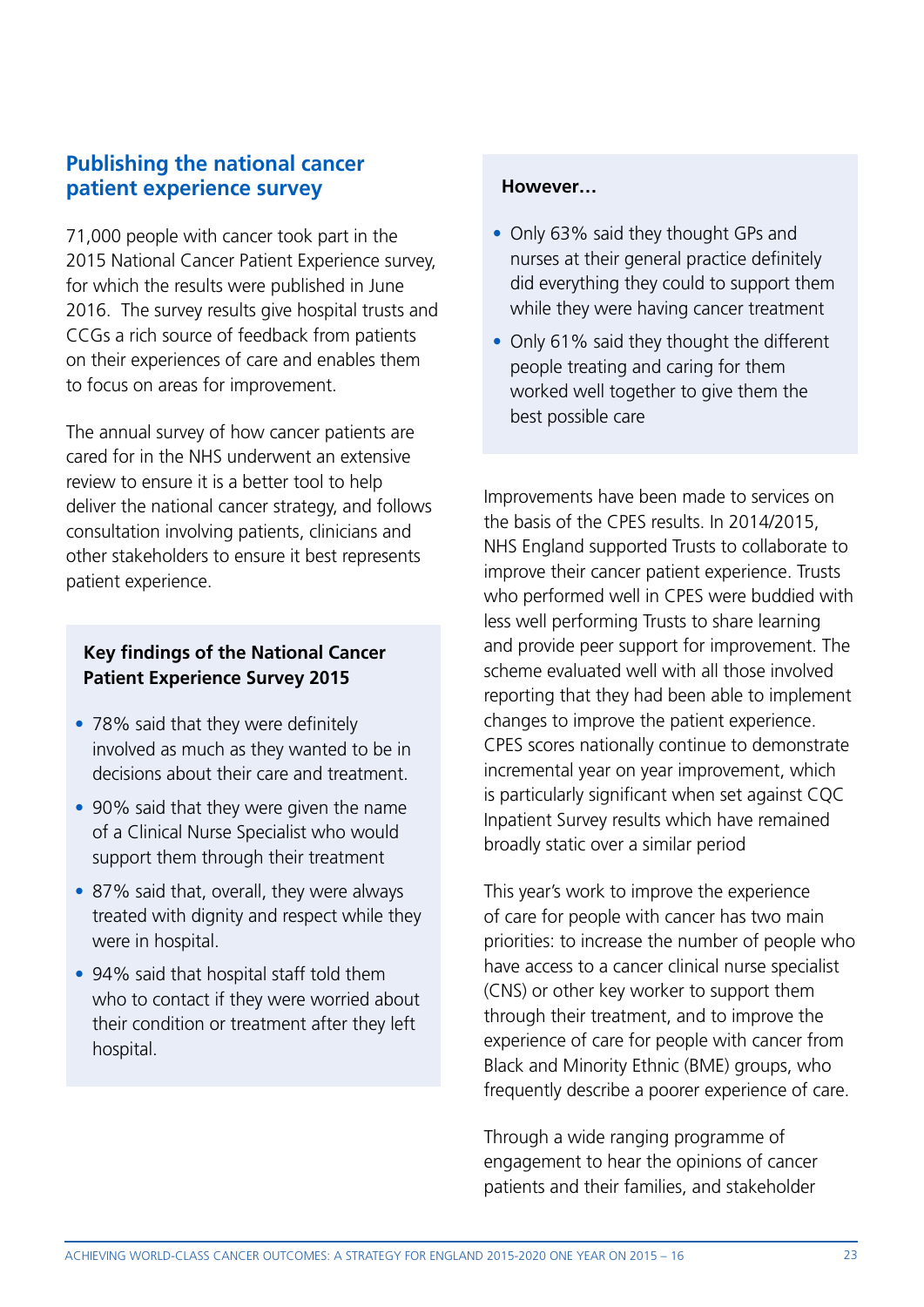workshops with NHS organisations, cancer charities and professional associations a range of options for increasing access to the support provided by cancer CNSs will be identified. New and innovative approaches for commissioning and providing CNS care will be identified to enhance care for patients, particularly focussing on those groups who report a poorer experience of care or where fewer patients report having access to a CNS. We propose to test, and implement these approaches in coming years.

People from BME groups have for many years reported a poorer experience of care. A piece of work is being commissioned to develop more effective ways to hear from BME people and a number of CCGs are working with NHS England's patient experience team to identify approaches to commissioning and providing cancer services which will deliver a high quality experience for all people.

### **Modernising radiotherapy services**

Radiotherapy is a core part of modern cancer treatment. Of all cancers cured, radiotherapy cures 40%. Cancer patients must have appropriate and timely access to evidence-based advanced radiotherapy techniques. A world class radiotherapy service that embeds research within it and supports the rapid evaluation and adoption of innovative techniques requires modern radiotherapy machines - linear accelerators (LINACS) - with full technical capability to deliver precise and personalised radiotherapy treatments.

Over the next two years, we will be investing £130m to upgrade radiotherapy equipment and transform cancer treatment in England.

Intensity modulated radiotherapy (IMRT) produces more conformal or 'shaped' radiotherapy doses within the body, which allows avoidance of normal tissues around the tumour. This has been shown in several scenarios to produce lower rates of side effects for patients. Modern radiotherapy machines can now further improve on both speed and dose distribution by treating in a moving arc, known as VMAT, or volumetric arc therapy. The next step in the evolution of radiotherapy is to combine IMRT with methods of image guidance (IGRT). The expansion of machines will include image guidance as standard.

At the forefront of radiotherapy development are the techniques of Stereotactic body radiotherapy (SBRT) and stereotactic radiosurgery (SRS). These technologies combine the accuracy of image-guided radiotherapy with the manipulation of beam delivery that allows a high dose of radiation to be delivered in just a few treatments, whilst minimising the dose to the normal tissues surrounding the tumour. The reduction in fractions has positive implications for patients and the NHS. SBRT and SRS are already considered standard of care for stage one non-small cell lung cancer, and brain metastasis, and the indications for SBRT are increasing. We want to ensure that all patients are able to access these treatments through networked centres throughout England.

Cancer Research UK has also funded 5 clinical trials testing the use of stereotactic radiotherapy (SABR). These pioneering studies will make the UK a world-leader in developing the evidencebased for SABR in the treatment of a range of hard to treat cancers, including biliary tract cancer, pancreatic and lung cancer. NHS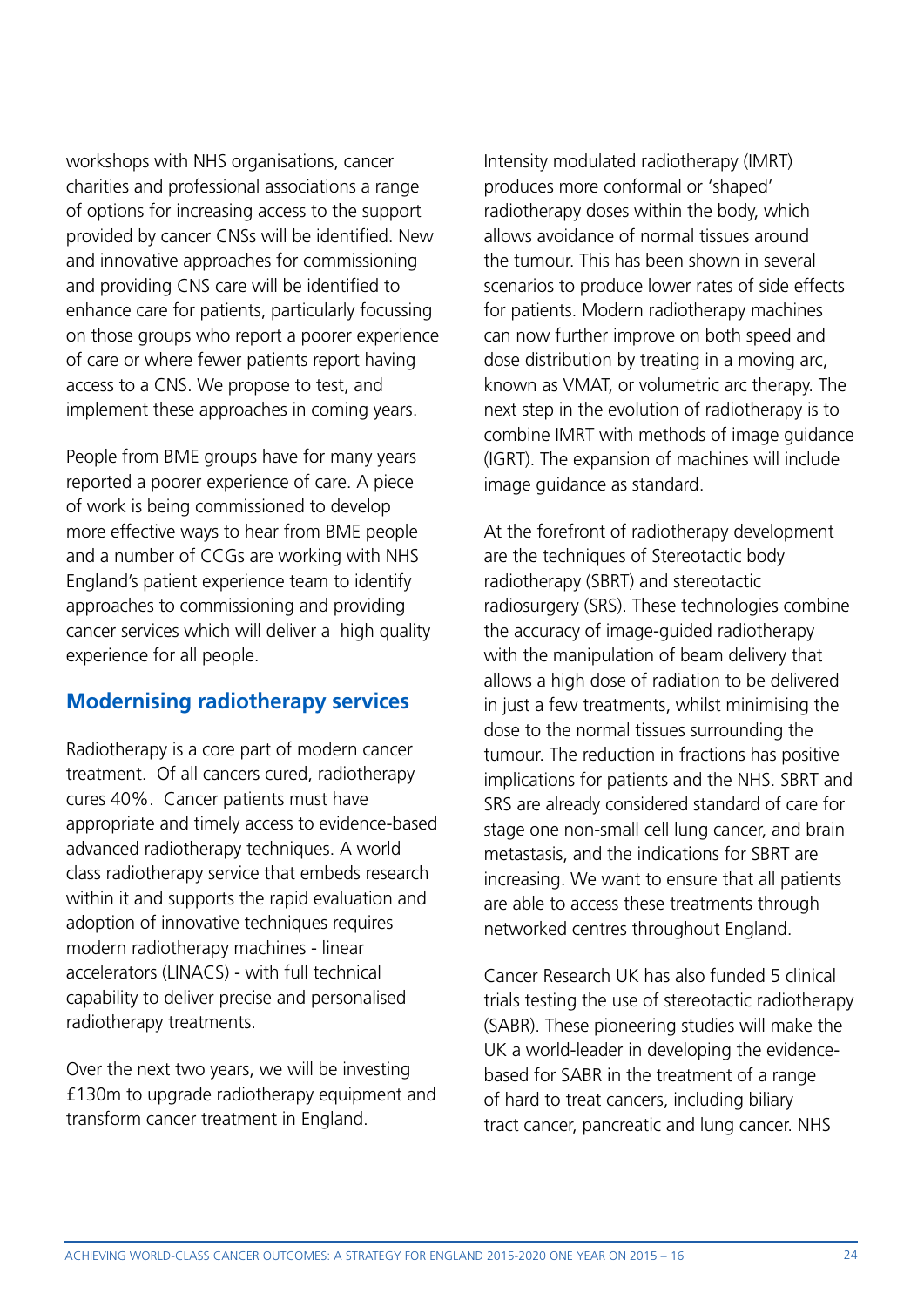England has allocated £6m to support the Excess Treatment Costs of these trials, without which these studies would not be possible. Cancer Research UK and NHS England have been working together to ensure these trials are set up and opened as quickly as possible, and they will be open to recruit patients in the next couple of months.

In the last year, NHS England has convened a Radiotherapy Expert Advisory Group (EAG) to make recommendations on a new clinical service model for radiotherapy services. The new model will be consulted on with radiotherapy teams nationally in the Autumn.

The proposed model will build on the world leading radiotherapy research conducted in the UK and ensure providers work together to reduce the current variation, optimise clinical outcomes, improve access to clinical trials and minimise the long term side effects of treatment.

### **Improving access to new cancer drugs**

In July, NHS England and NICE launched a new [approach](https://www.england.nhs.uk/cancer/cdf/) to the appraisal and funding of cancer drugs in England, which will mean faster access to the most promising new treatments for patients.

The new system was developed in partnership between NHS England, NICE, Public Health England and the Department of Health, with input from charities through consultation, and was the subject of a 12-week public consultation.

As part of the new system, the NICE appraisal process will start much earlier with the aim

of publishing draft guidance prior to a drug receiving its marketing authorisation and final guidance within 90 days of marketing authorisation wherever possible.

New financial control mechanisms ensure that the £340m budget cannot overspend and does not, therefore, divert resources away from other important areas of care.

A key aspect of the new arrangements is the provision of interim funding from the point at which NICE publishes positive draft guidance. Under the old arrangements patients usually had to wait for up to 90 days after final NICE guidance was published before new drugs were made available to them. As of end of September 2016 all of the nine drugs eligible have received interim funding and the drugs were immediately available for use. On 4th October 2016, NICE recommended the new drug osimertinib be made available through the Cancer Drugs Fund to treat a particularly aggressive form of lung cancer. This was the first drug to go through the revised CDF process and means patients can now access the drug whilst further evidence is collected.

The CDF budget continues to fund drugs that were on the old CDF (except for those companies that opted out) list until such time as NICE (for licensed indications) or NHS England (for off-label indications) make final recommendations on whether they should be funded routinely.

This new way of commissioning cancer drugs, including the CDF drugs, on present evidence, is resulting in drug reimbursement mechanisms which are of benefit to patients, taxpayers and those pharmaceutical companies that are willing to price their products responsibly.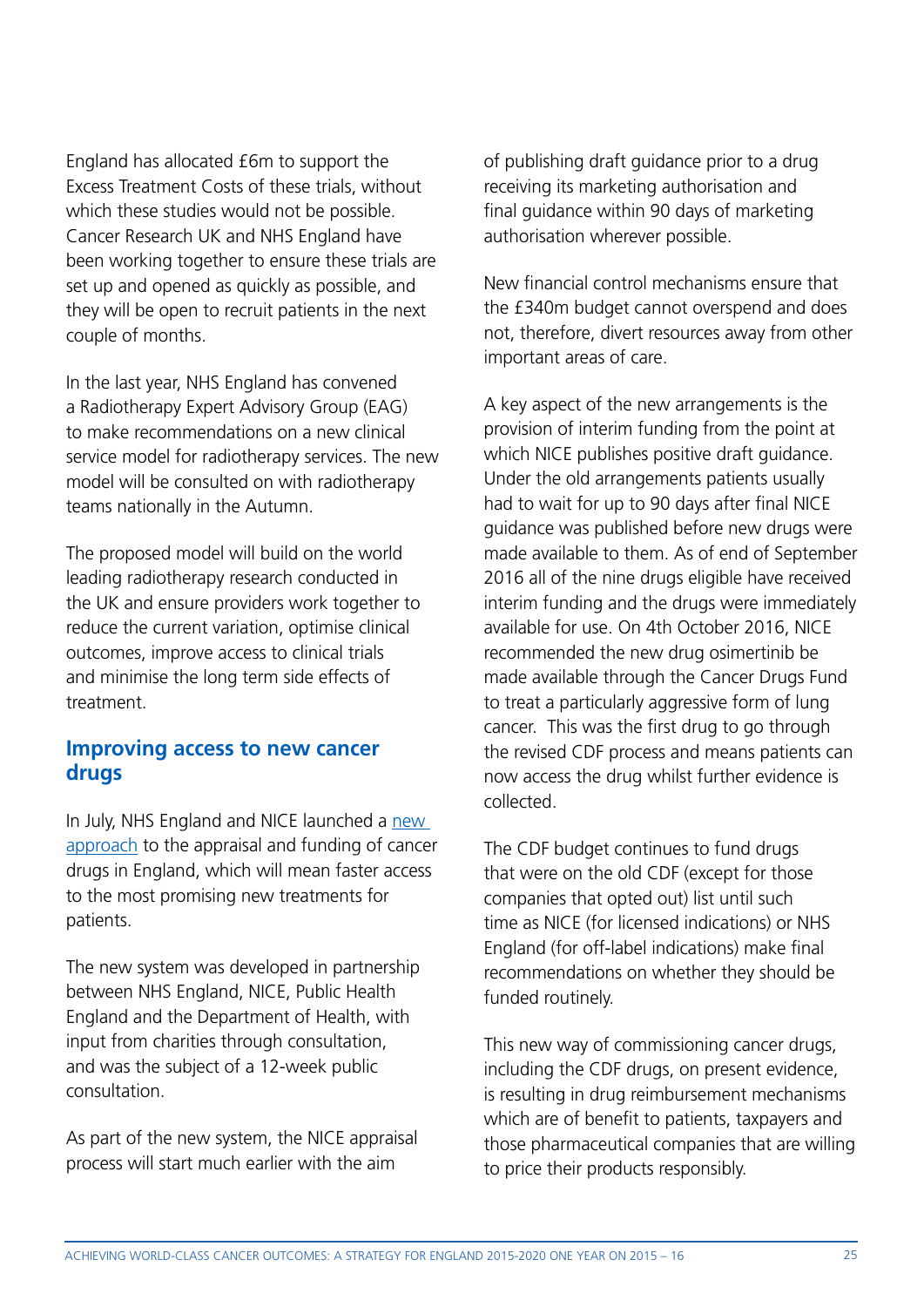The Taskforce also specifically recommended that NICE should consider the use of bisphosphonates to prevent secondary cancers in women previously treated for early stage breast cancer. This year, NICE have begun the process to update their guideline on early and locally advanced breast cancer and will be looking at the use of bisphosphonates. The updated guideline will be consulted on and is scheduled for final publication in January 2018.

#### **Improving access to molecular diagnostics**

Personalising cancer treatment to the specific needs and circumstances of an individual is reliant on genetic testing (or 'molecular diagnostics'), which offers the ability to identify the genetic characteristics of an individual's disease, and treat each person with cancer more effectively.

The technology behind molecular diagnostics is advancing at a rapid pace. Whilst many molecular diagnostics are routinely available across England, we recognise that access to some newer tests, particularly those linked to new chemotherapy treatments, has been challenging. This is because, in some cases, national prices do not always keep up with the pace of innovation.

This year, therefore, NHS England has set out new arrangements within the National Tariff Payment System that allow for a controlled and uniform entry into national prices. This arrangement has resulted in a set of six additional molecular diagnostic tests now being available as standard throughout the NHS:

| Test                 | <b>Related NICE guidance</b>                                  |
|----------------------|---------------------------------------------------------------|
| NRAS/KRAS<br>testing | Cetuximab for metastatic<br>colorectal cancer, NICE<br>TA176  |
| Oncotype<br>DХ       | Breast adjuvant<br>chemotherapy, NICE<br>quidance DG10        |
| <b>BRAF</b> Testing  | Vemurafenib (TA269) and<br>dabrafenib (TA321) for<br>melanoma |
| KIT Testing          | Imatinib for GI stromal<br>tumours, NICE TA86                 |
| ALK <sub>1</sub>     | Crizotinib for lung cancer,<br>NICE TA296                     |
| ALK <sub>2</sub>     | Crizotinib for lung cancer,<br>NICE TA296                     |

NHS England is also working closely with NICE to ensure that tests linked to specific new chemotherapy drugs ('companion' diagnostics) are included within technology appraisal guidance.

Similarly, where molecular diagnostics tests are not included within mandatory NICE guidance, the established NHS England policies for investment decisions and prioritisation will apply.

Regional Genetic Laboratories have been central to the adoption of genomic technologies in healthcare for over 40 years. These laboratories are currently the focus of an NHS England procurement, due to be launched shortly. This new genomic laboratory infrastructure for the NHS in England, based on centralised and local genomic laboratory hubs, will support rare, inherited and acquired disease, and ensure that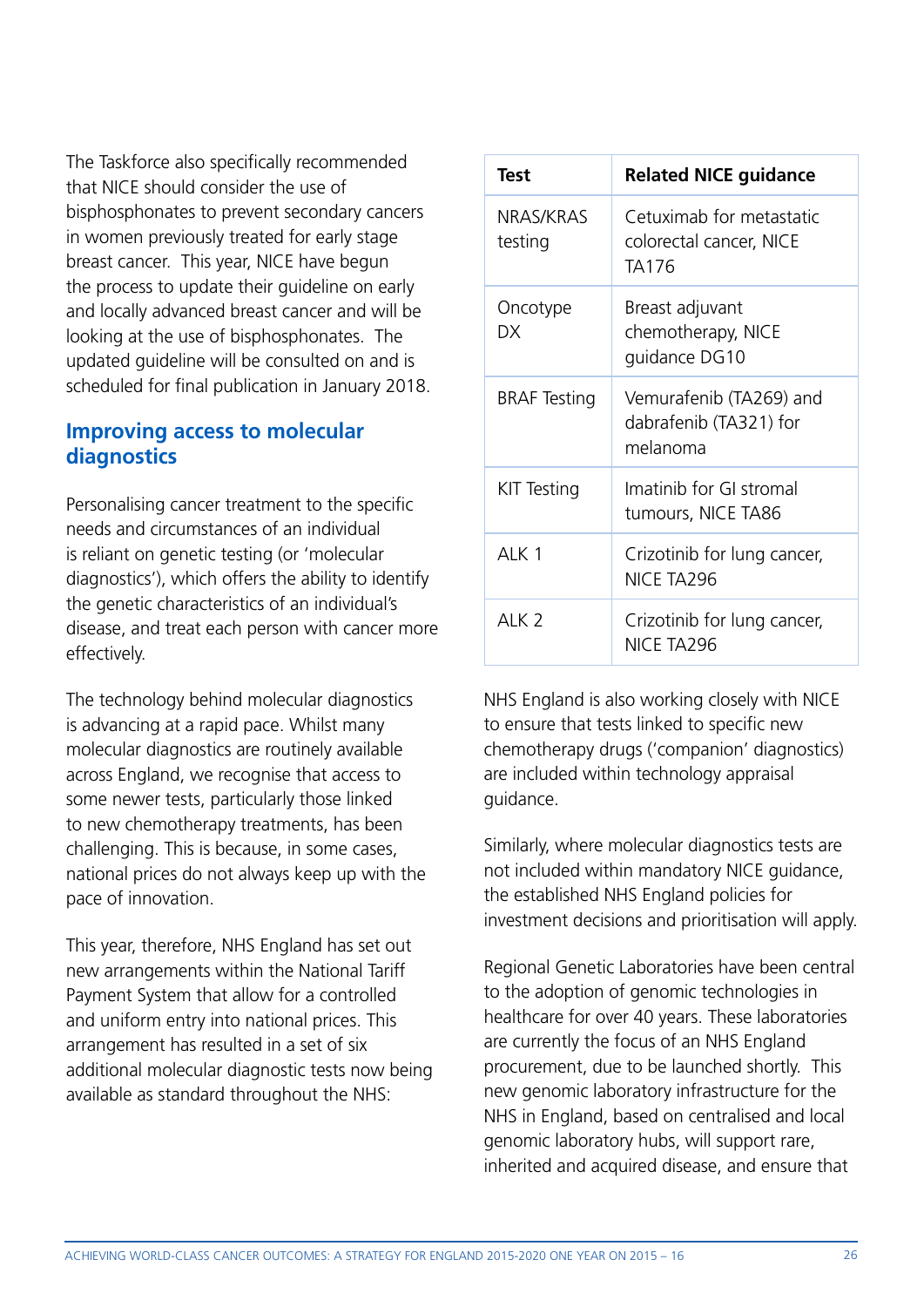we can roll out personalised medicine to all patients, recognising that each person's cancer and each person's response to treatment may be different.

### **Developing our workforce**

Workforce plans must be developed hand-inhand with wider strategic plans to transform cancer services, and require both national and local input. Cancer Alliances will be best placed to work with the Local Education and Training Boards (LETBs) to identify the local cancer staffing pressure, and ensure that these are addressed in the wider health workforce plans. The aim is to agree a sustainable long-term plan for the cancer workforce while achieving faster solutions for addressing capacity constraints in diagnostics and improving access to clinical nurse specialists, as evidence shows that this is vital for best patient care.

This year we have assessed workforce capacity in cancer services, and over the next year at a national level will focus on improving capacity in a number of areas including diagnostic radiography, and clinical and therapeutic radiology, in which the Royal College of Radiologists have shown urgent capacity issues.

We will also ask Cancer Alliances to consider new approaches to workforce development in their localities, particularly focussing on those professions where training is commissioned from local providers – in endoscopy, sonography, nursing and the allied health professions. They will also look at establishing and supporting networks of rare resources which can support multiple service providers. Work has been started by the East Midlands Radiology Consortium (EMRAD) to test this way of working.

The Taskforce report included a number of recommendations which will change the way we deliver care and the workforce skills profile required along the cancer pathway. For example, hypofractionation in radiotherapy treatment will significantly reduce the number of visits a patient makes to hospital, and is an opportunity to release resources. Similarly the introduction of stratified pathways will also freeup capacity in secondary care. With Alliances looking across the pathway we expect to see a more diverse workforce supporting the delivery of cancer services in a collaborative network.

We know that early diagnosis of cancer often means there are better outcomes for the patient. Endoscopy is an important diagnostic tool, and there is an opportunity to make better use of our endoscopy services if we had more people trained to undertake the investigations. In response to this need HEE launched a national scheme to encourage non-medical endoscopy by working with provider Trusts to encourage the training of nurses into this role. Two hundred training places have been made available over the three years to 2018, and already this year 40 people have begun their training.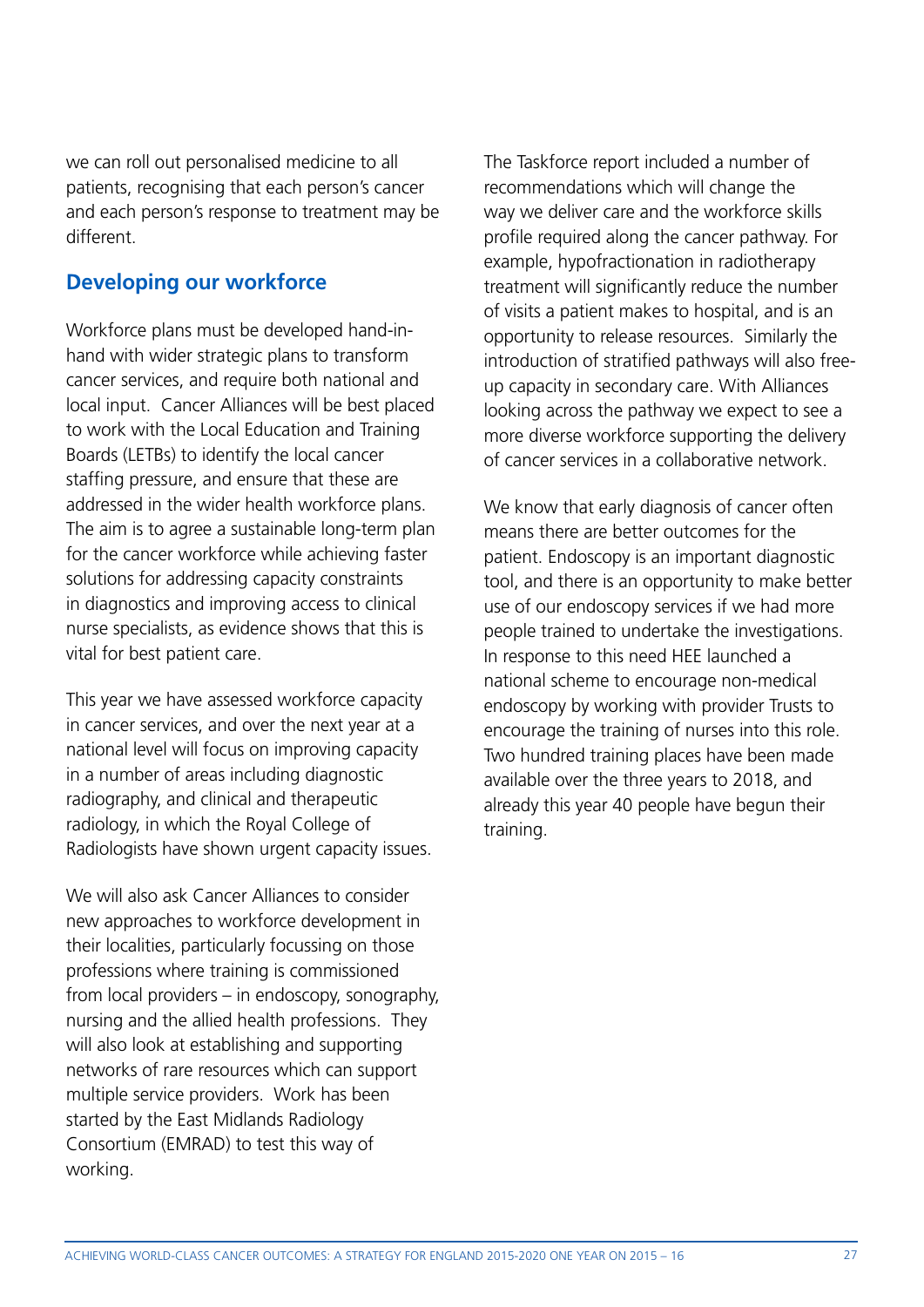### **Supporting research in transforming outcomes**

Research is crucial to enhancing our understanding of cancer - its causes, treatment and impacts – and our ability to develop better, more effective treatments, care and support.

The Taskforce recommended supporting a broad portfolio of cancer research in the development of precision medicine and personalised care. Over the last year we have worked with the National Cancer Research Institute (NCRI) to help them incorporate the priorities identified in the Taskforce report into their work programme, and support the cancer research community to get behind the key Taskforce ambitions. Cancer Alliances will be crucial in supporting and speeding up the roll out of research and its results.

In terms of research to ensure better service models, we have also continued to work with the Department of Health-led Policy Research Unit to ensure robust evaluation in projects such as the ACE pilots on encouraging earlier diagnosis.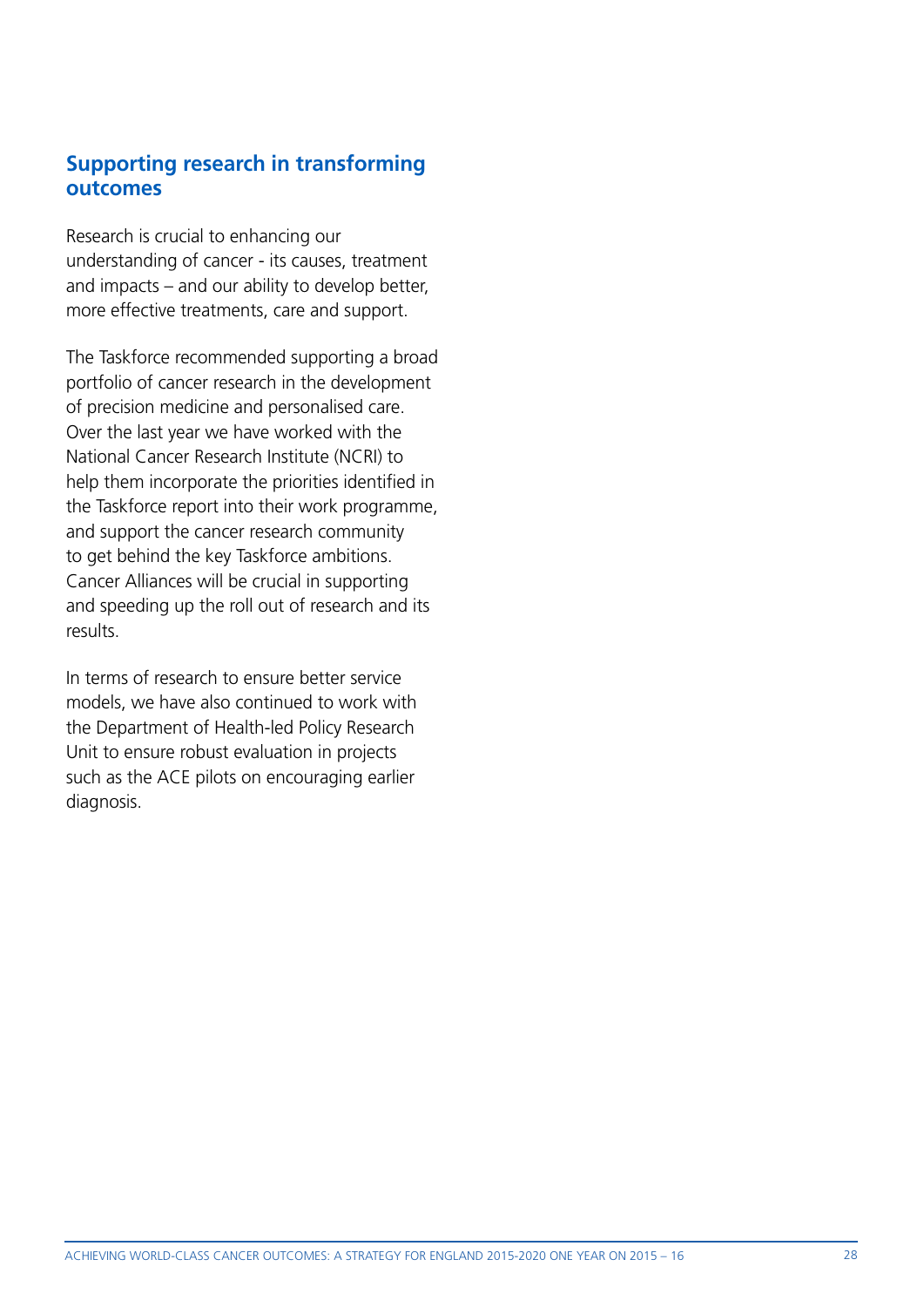## **Measuring progress:**

| What do we want to achieve by<br>2020/21?                                                           | Do we know what the picture in 2015 <sup>5</sup> ?                                                                                                                                                           |
|-----------------------------------------------------------------------------------------------------|--------------------------------------------------------------------------------------------------------------------------------------------------------------------------------------------------------------|
| 75% surviving one year or more with a<br>reduction in CCG variation                                 | One-year and five-year survival rates<br>for patients followed up in 2015 are<br>expected to be published in January<br>2017.                                                                                |
|                                                                                                     | The latest data available on one-year survival<br>are for patients diagnosed in 2013, showing<br>a 70.2% survival rate. 85 out of 209 CCGs<br>were identified as outliers below the England<br>$estimate3$ . |
| Increase in five and ten year survival with<br>57% surviving ten years or more                      | The latest data available on five-year survival<br>are for patients diagnosed in 2009, showing<br>a 49.6% survival rate.                                                                                     |
| Reduction in survival deficit for older people                                                      | One-year survival for those aged 55-64 in<br>2013 was 77.3% compared with 58.4% for<br>those aged 75-99.                                                                                                     |
| 96% or more of patients starting treatment<br>within 31 days from decision to treat                 | The percentage of patients who received<br>a first treatment for cancer within 31<br>days following decision to treat was<br>97.6%.                                                                          |
| 85% or more of patients starting treatment<br>within 62 days of first being referred by their<br>GP | The percentage of patients who received<br>a first treatment for cancer within 62<br>days following an urgent GP referral for<br>suspected cancer was 82.4%.                                                 |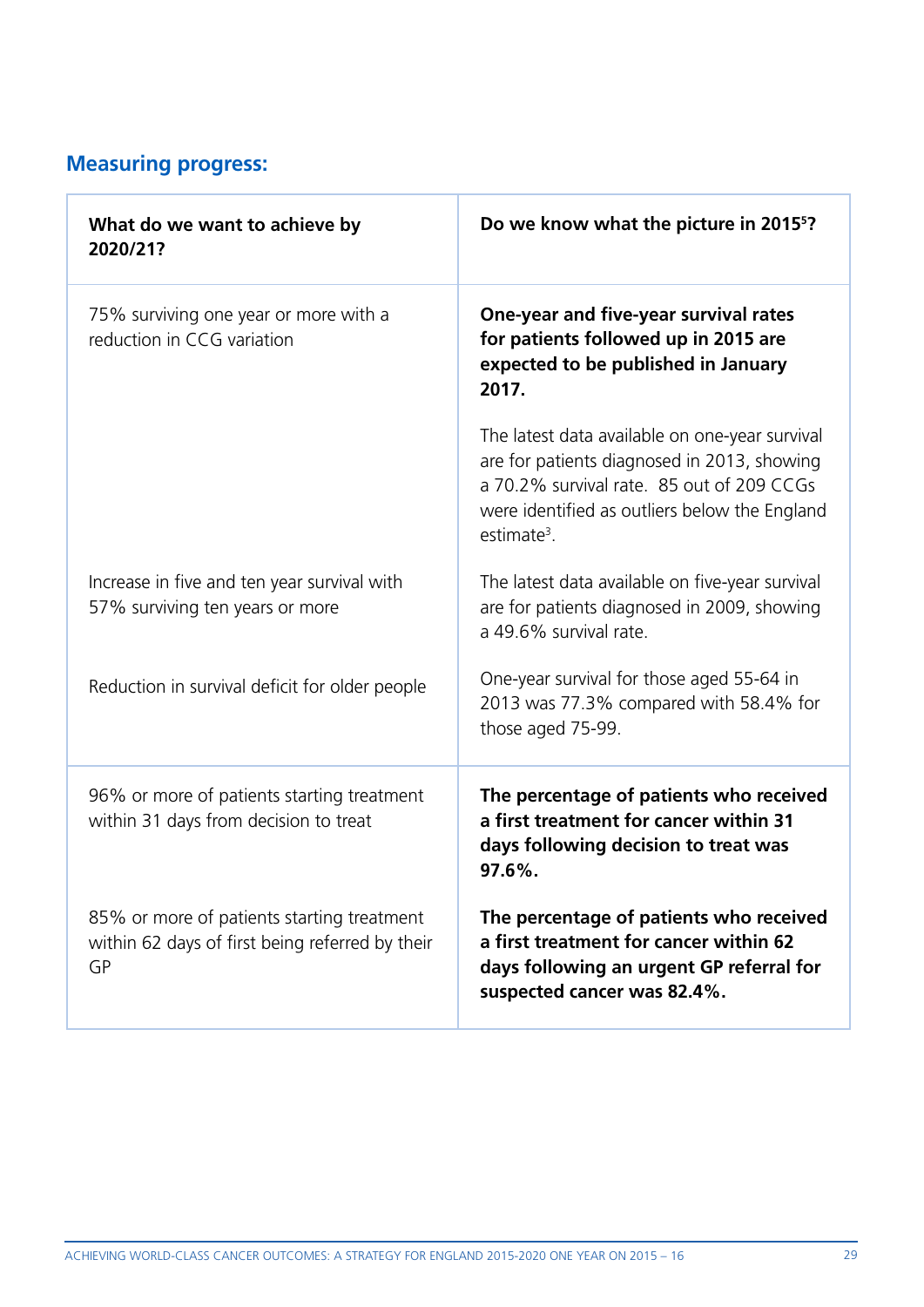Continuous improvement in patient experience with a reduction in variation **In 2015, the average rating of overall experience of care was 8.7 out of 10 where 0 was very poor and 10 was very good. 27 CCGs out of 209 and 19 trusts out of 148 trusts were identified as outliers scoring lower on overall patient experience than other CCGs and trusts respectively4 . White British gave a higher average rating of overall experience (8.7) compared with other ethnic groups (8.3).** 

3 Based on 95% confidence interval.

4Based on expected range (see <http://www.ncpes.co.uk/index.php>).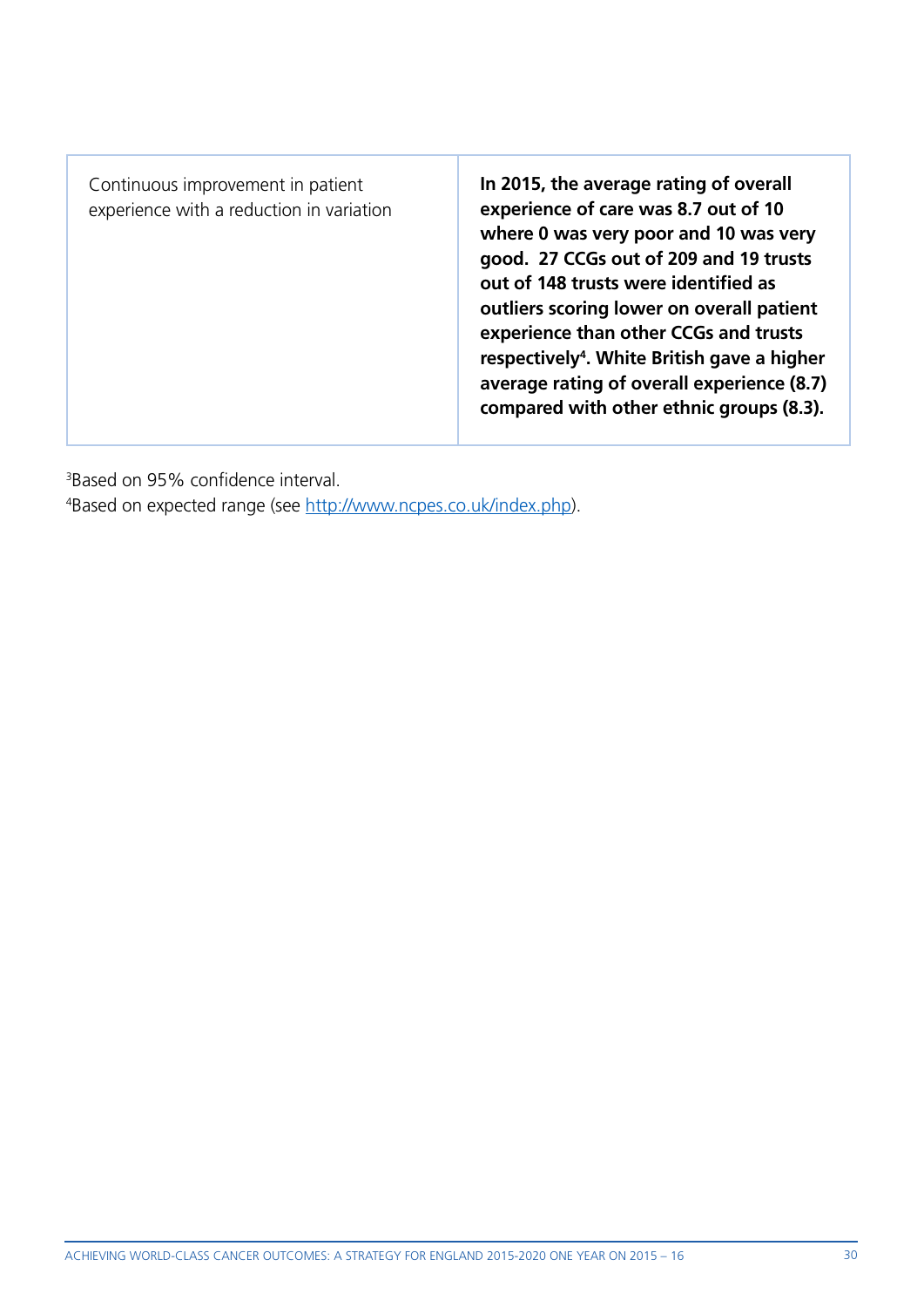# <span id="page-30-0"></span>Improving long-term quality of life

Cancer survival rates in England have never been higher; it is a cause for celebration that so many more people are living for longer with or after their cancer. However, we know that surviving cancer does not always means living well, and we are committed to changing that. In this area, the Taskforce recommended making quality of life a priority, giving everyone treated for cancer access to holistic support through a Recovery Package and improving follow up after treatment.

Excellent work is going on in some areas across England to implement the Recovery Package, update follow-up pathways and encourage supported self-management. We need to build on this and make sure local successes and learning are shared and recognised. At the same time, we need to better understand regional and national variation in availability and quality of the Recovery Package interventions and stratified follow up pathways, in order to speed up and strengthen delivery.

Collecting the right data and measuring the impact of changes on long-term quality of life is challenging. As we get the outputs from our research on this in the next year, we will look at ways to improve national data collection as a priority.

The Living With and Beyond Cancer Oversight Group will determine how the totality of the recommendations from the Taskforce in this area are best taken forward in the coming years, as business plans across the system are developed over the next few months.

## **Publishing commissioning guidance on living with and beyond cancer**

In April, we published [guidance](https://www.england.nhs.uk/wp-content/uploads/2016/04/cancer-guid-v1.pdf) on the commissioning of services to support people living with and beyond cancer.

The guidance sets out an approach to improving support for people living with and beyond cancer by ensuring they have access to a

Recovery Package, including holistic needs assessments, care planning and follow up, that best fits their needs. It also highlights the importance of providing appropriate information, support and services to improve rehabilitation and reduce and manage any consequences of cancer and its treatment.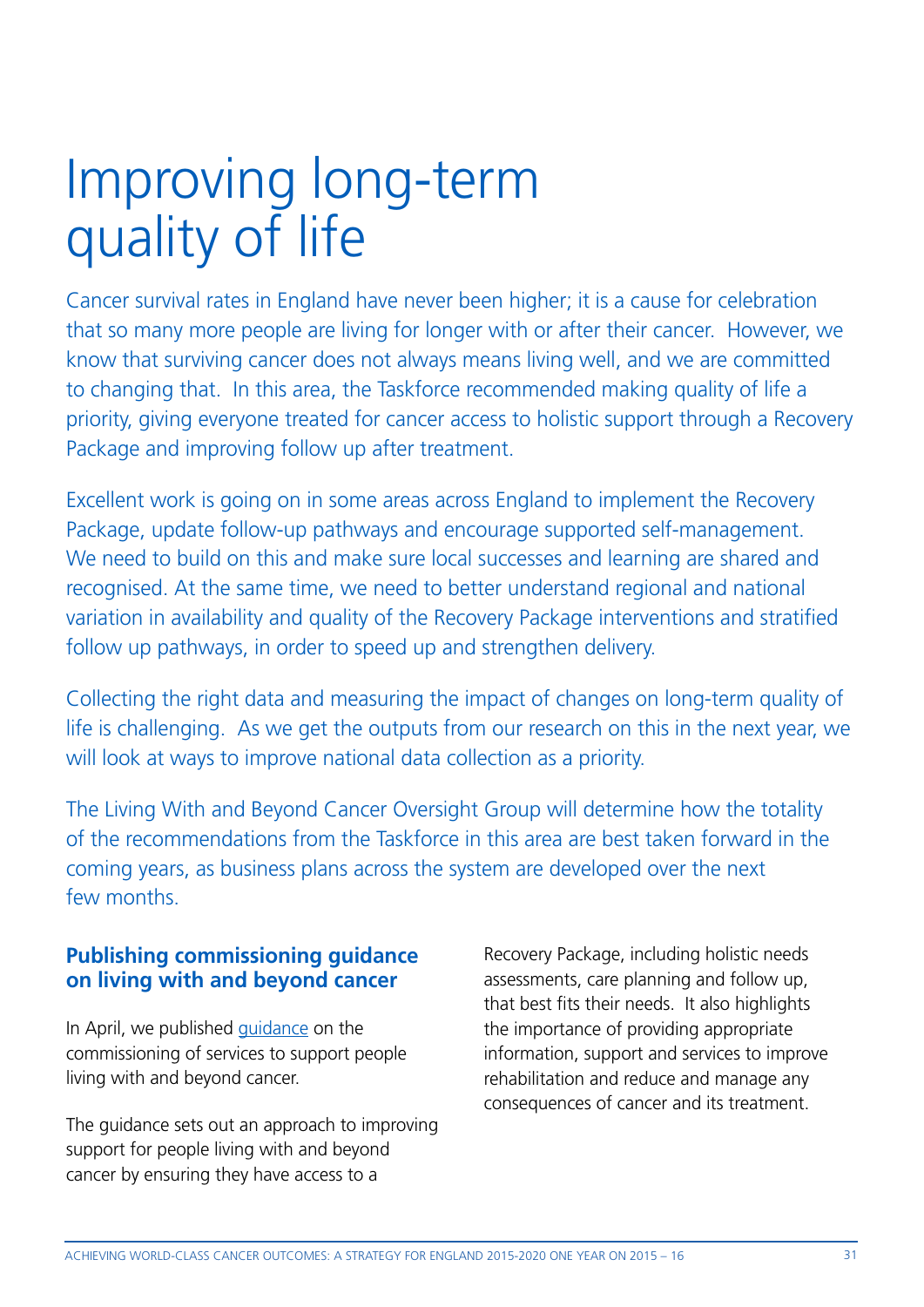### **Developing a new quality of life metric**

Showing long-term quality of life outcomes for people living with and beyond cancer is essential in supporting people beyond their initial cancer diagnosis and treatment.

Working with Macmillan Cancer Support, we have commissioned research to review the best way of introducing a quality of life indicator for cancer patients. This is an exciting piece of work as it is the first time we will measure quality of life in cancer. We will use the indicator to improve support and care for people who may experience longer term impacts from their cancer or treatment.

We will agree the best approach by March 2017, and begin to test this in a number of pilot areas next year. Once successfully piloted we will roll this out across the country and include the indicator in the new Cancer Dashboard. This will signal the importance of quality of life as an outcome for people with cancer.

### **Improving palliative and end of life care**

Supporting people to live as well as possible is important from diagnosis right through to end of life care. We support the Government's commitment to improving end of life care services, as recently outlined in [its response to](https://www.gov.uk/government/uploads/system/uploads/attachment_data/file/536326/choice-response.pdf)  [the Choice Review,](https://www.gov.uk/government/uploads/system/uploads/attachment_data/file/536326/choice-response.pdf) and will ensure alignment between programmes.

There is evidence that good supportive care provided early in a patient's treatment can improve quality of life in patients with advanced cancer, lengthen their survival and reduce the need for aggressive treatments at the very end of life. This year, NHS England is supporting the spread of the Enhanced Supportive Care programme, developed by specialists at The Christie NHS Foundation Trust. At least 21 more cancer centres across England will be able access additional funding through the national CQUIN scheme.

#### **Measuring progress:**

| What do we want to achieve by                          | Do we know what the picture was in                                                                                                    |
|--------------------------------------------------------|---------------------------------------------------------------------------------------------------------------------------------------|
| 2020/21?                                               | 2015?                                                                                                                                 |
| Continuous improvement in long-term<br>quality of life | Indicator in development. We will begin<br>to test a new metric from April 2017, with<br>roll out across the country in future years. |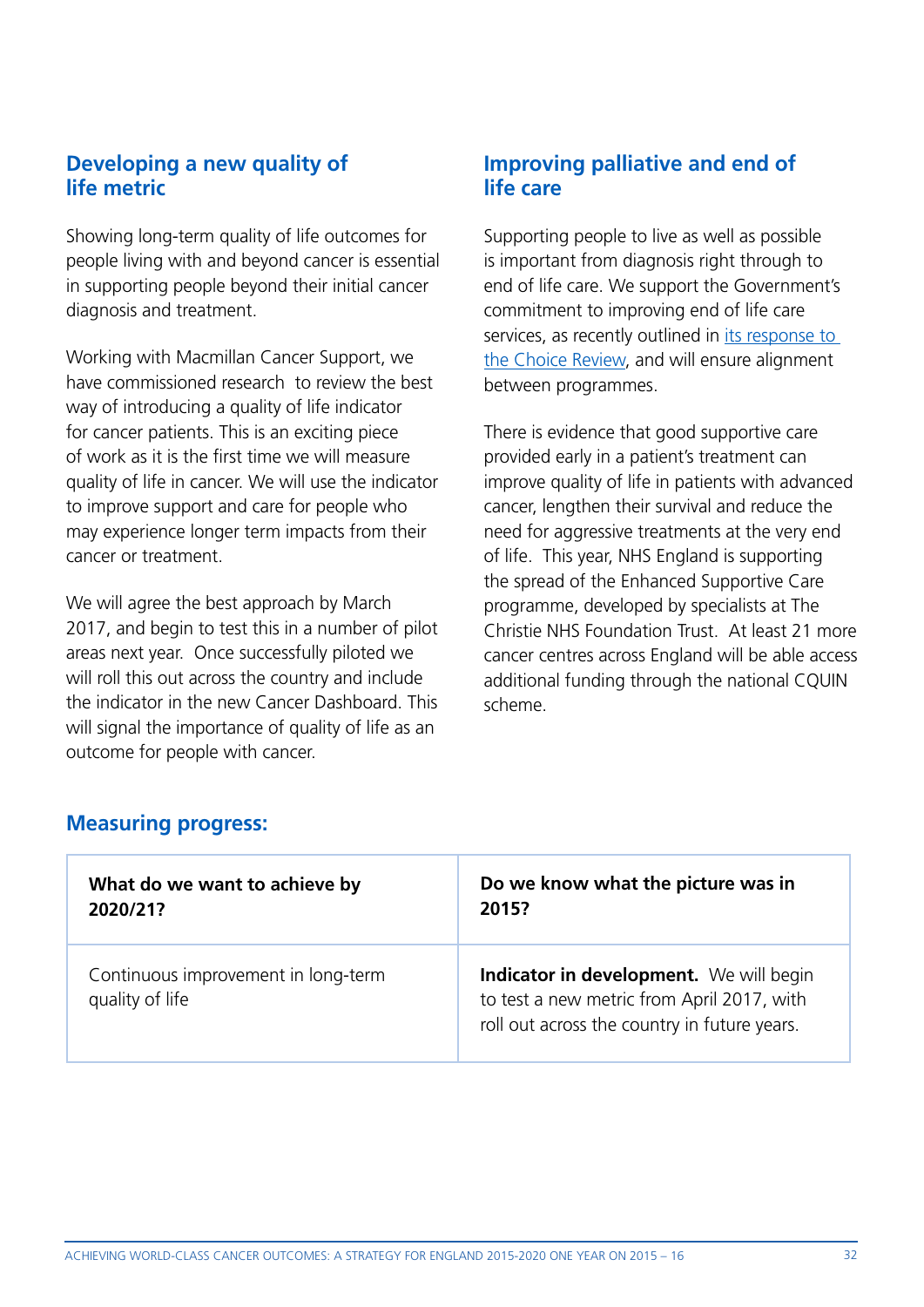## <span id="page-32-0"></span>Investment and savings

Over the last year, we have used national programme funding to begin the delivery of Cancer Taskforce recommendations. Successful implementation will require significant transformation of the way in which we approach prevention and early diagnosis, and commission and provide care for our patients. It will also require investment in a truly modern service which can ensure the best outcomes and best patient experience.

The Cancer Taskforce noted that the cost of cancer in the NHS is likely to grow due to increasing incidence and new technology, and that some of these increases have already been taken into consideration in the Five Year Forward View baseline assumptions. It also commented on the requirement for additional investment including one off capital costs, and that targeting investment correctly will ultimately achieve not only better services for patients but much better value for the NHS.

Cancer Alliances will have a key role in improving quality and value across whole pathways of care. The specific profiling

of investment to achieve the Taskforce recommendations will be determined with Cancer Alliances which are now being established throughout England. The Cancer Alliances, along with the National Cancer Vanguard in London and Manchester, will develop clear and measurable plans to improve speed of access to diagnosis and treatment, a reduction in unwanted variation, and better experience, support and quality of life for patients. They will also have a vital role in achieving much more cost-effective delivery of care through, for example, stratified follow up pathways, more efficient diagnostic models and modern targeted treatments.

Cancer is one of the major national priorities for the NHS and funding has been identified over the next four years to achieve the world class cancer outcomes set out in the Cancer Taskforce Strategy by 2020/21.

| 2017/18 | 2018/19 | 2019/20 | 2020/21 |
|---------|---------|---------|---------|
| £123m   | £140m   | £154m   | £190m   |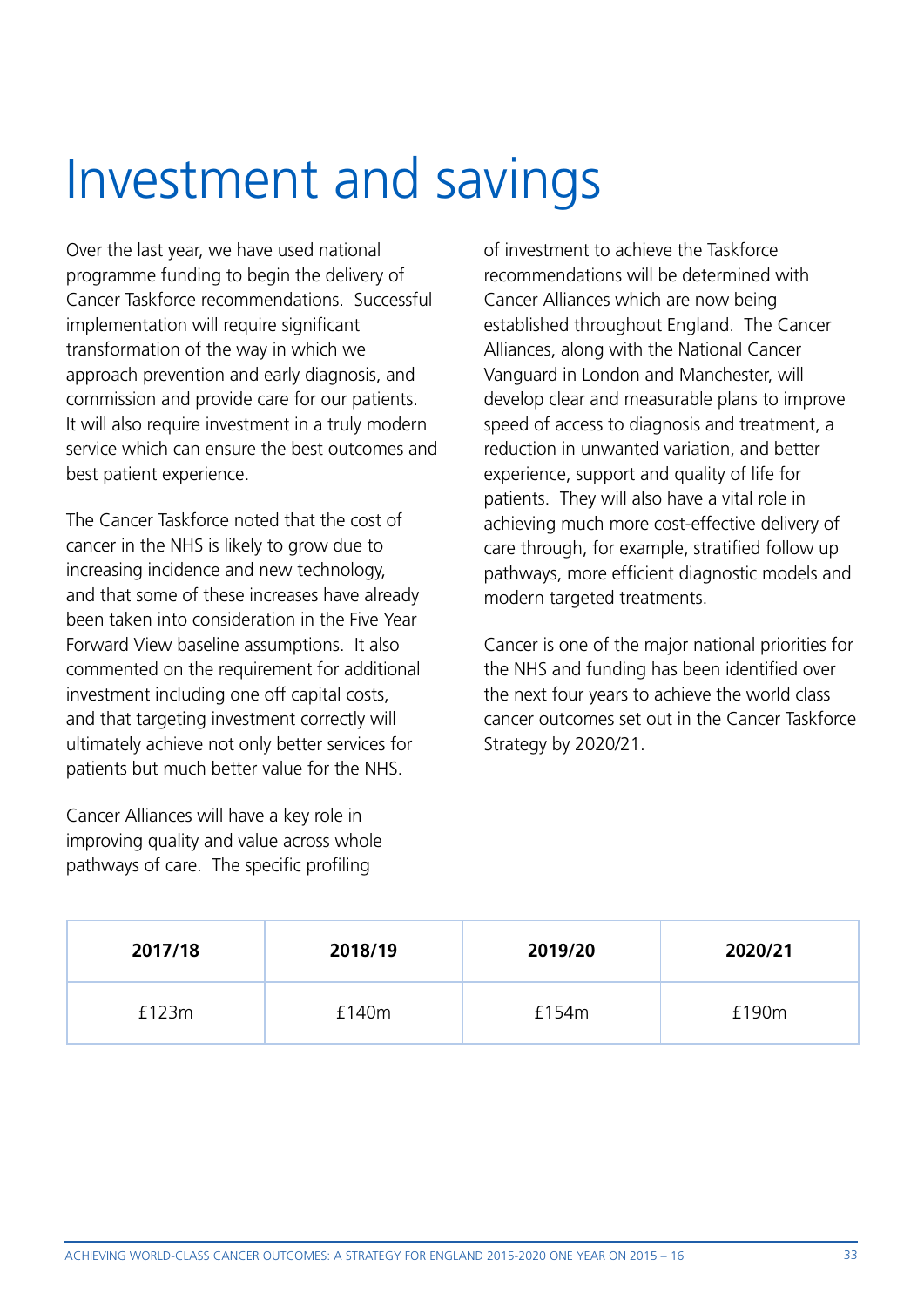## <span id="page-33-0"></span>Commentary from the National Cancer Advisory Group

## **A. Summary**

The NHS is currently under significant strain. The publication of the NHS Cancer Strategy in July 2015 set out a package of measures which, if fully implemented, could radically improve outcomes for cancer patients. As such, it offers a path for reform and an opportunity to demonstrate success in this challenging environment.

The National Cancer Advisory Group comprises representatives from a range of organisations, including charities, professional bodies and patients, with an aim of providing advice and an independent assessment of progress. The Advisory Group notes that much has been achieved in the year since publication: implementation is well under way and significant progress has been made. However, there remain areas where we urgently need to take action in the next year if we are to deliver meaningful change for patients. Foremost amongst these is:

- Meaningful action on prevention, especially on tobacco and obesity
- Initiatives to address the most acute cancer workforce deficits
- Delivery of the capital investment to replace out of date linacs

The appointment of a National Cancer Director in October 2015, and the subsequent establishment of a National Cancer

Transformation Board in early 2016 are welcome developments. Combined with the appointment of the new National Clinical Director for Cancer they represent strong national leadership and oversight of the cancer programme with a collaborative approach, working across NHS Arms Length Bodies and Government, something that was lacking prior to the Strategy.

The publication of an implementation plan by the Transformation Board in May 2016 has established initial priorities and activities. However, it is not exhaustive, and we are pleased that relevant oversight groups - relating to the Strategy's strategic priorities - have been formed, to ensure that all the recommendations are taken forward. These groups will be critical in providing focus and direction over the coming years. They will also play a crucial role in linking the cancer programme to wider activities and initiatives within the NHS. Representation on these oversight groups appears to be well considered. We would encourage each group to ensure expertise and insight available through other routes is optimised. Crucially, this should include sufficient and well-supported patient involvement. There is a need to build more depth into the current structures in this regard.

The national foundations for implementing the Strategy recommendations are in place, and we believe that cancer can truly blaze a trail to improve care. We now need to see changes take effect "on the ground" to deliver improvements in outcomes that matter to patients. Cancer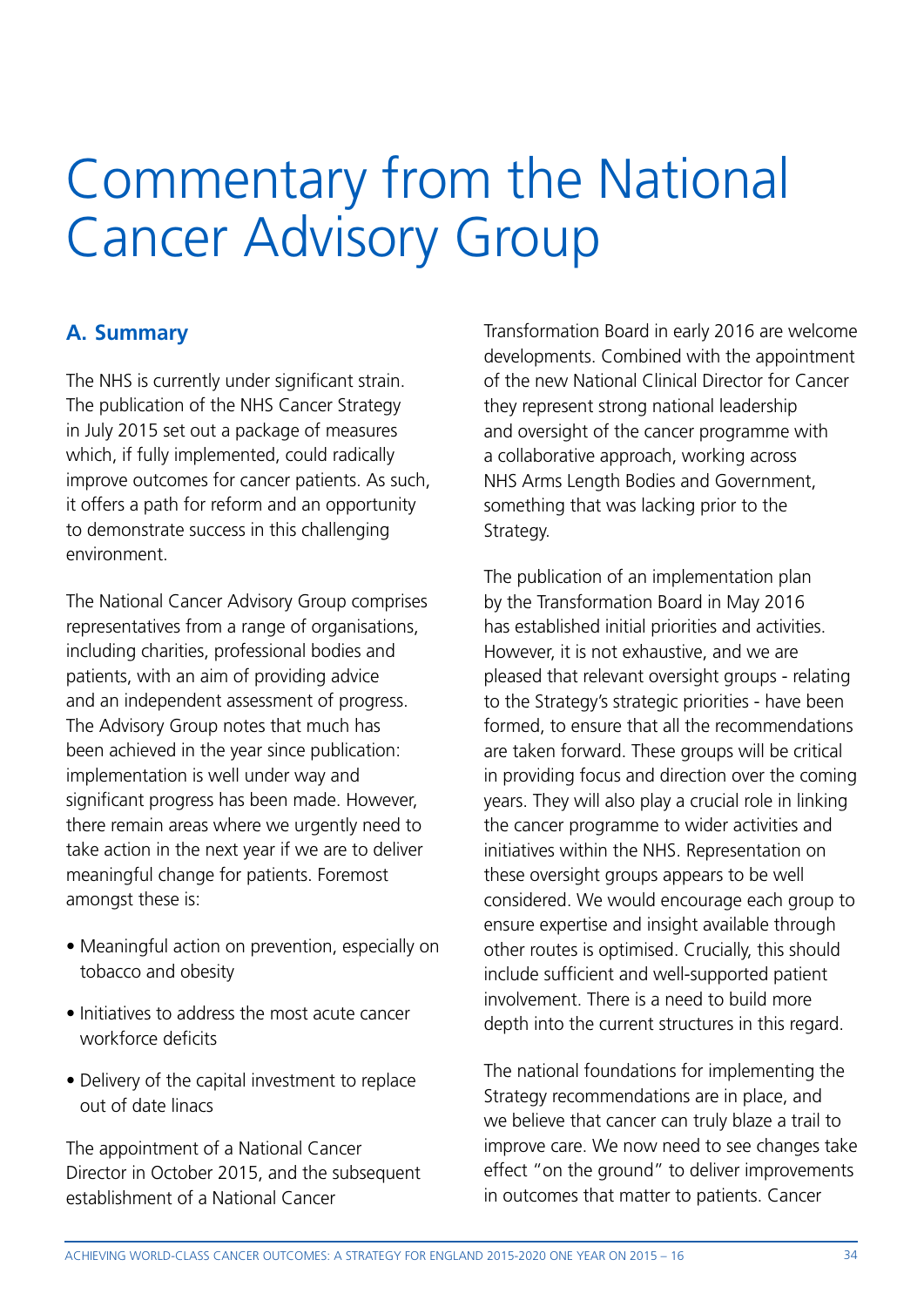Alliances will be critical to this in the next year, and we need to see them taking action. We also need to see measurement of regional and national progress against the ambitions set in the Strategy.

### **B. Progress Against Strategic Priorities**

Our assessment on progress in the first year against each of the six strategic priorities is as follows:

## Overhaul processes for commissioning, accountability and provision

To achieve success, we need to be able to measure progress. Therefore it is positive that the cancer dashboard has been developed to highlight key measures in cancer care, and that it is already being rolled out. We are encouraged that local health economies will be able to use data for their populations to make decisions relevant for them, within the national framework.

As emphasised in the Strategy, access to and optimal use of data has been problematic. We have seen improvement in access to data over the past year. However, planned cuts to NHS Digital's budget by 2020 must not be allowed to reverse this progress. Cancer Research UK and Macmillan Cancer Support have recently published their review of informed choice for cancer registration and associated recommendations, which we would like to see Government and the NHS commit to taking forward.

Cancer Alliances will be crucial to local delivery, using data within the cancer dashboard to ensure health economies are focusing on the elements of cancer services which will

drive the greatest improvements. They now have to align with the 44 footprints of the sustainability and transformation plans (STPs) to unlock transformation funding for cancerrelated initiatives. Alliances are now being established, and with good engagement from the national cancer team the remit of these groups can be further clarified. Given their vital role it is essential that Alliance delivery plans are approved and posts appointed to as a matter of urgency. We recommend that there should be a means of monitoring their ability to deliver effectively to their remit. It is also essential that funding to sustain Alliances for the full five years and beyond is now communicated to them.

In the coming months we would like to see a clearer focus and central expectations for the commissioning of cancer services. For example, if the Recovery Package is to be rolled out to all patients by 2020 we will need to see action from Alliances in the next twelve months. It would be useful to see more detail on how the recommendation regarding the split in commissioning responsibilities is addressed, including the split within elements of common cancer pathways as well commissioning for rare cancers.

The cancer vanguards are piloting various new models of care in three sites across the country, and we have been impressed by the initiatives being taken forward. We would like to see consideration of vanguards in other health economies in the coming years. There is a significant opportunity to transfer the substantial learnings from the vanguards into the work of the Alliances as they are established. However it must be noted that not all aspects will be transferable without huge investment, even accepting the potential savings from working collaboratively. There is therefore a need to consider other mechanisms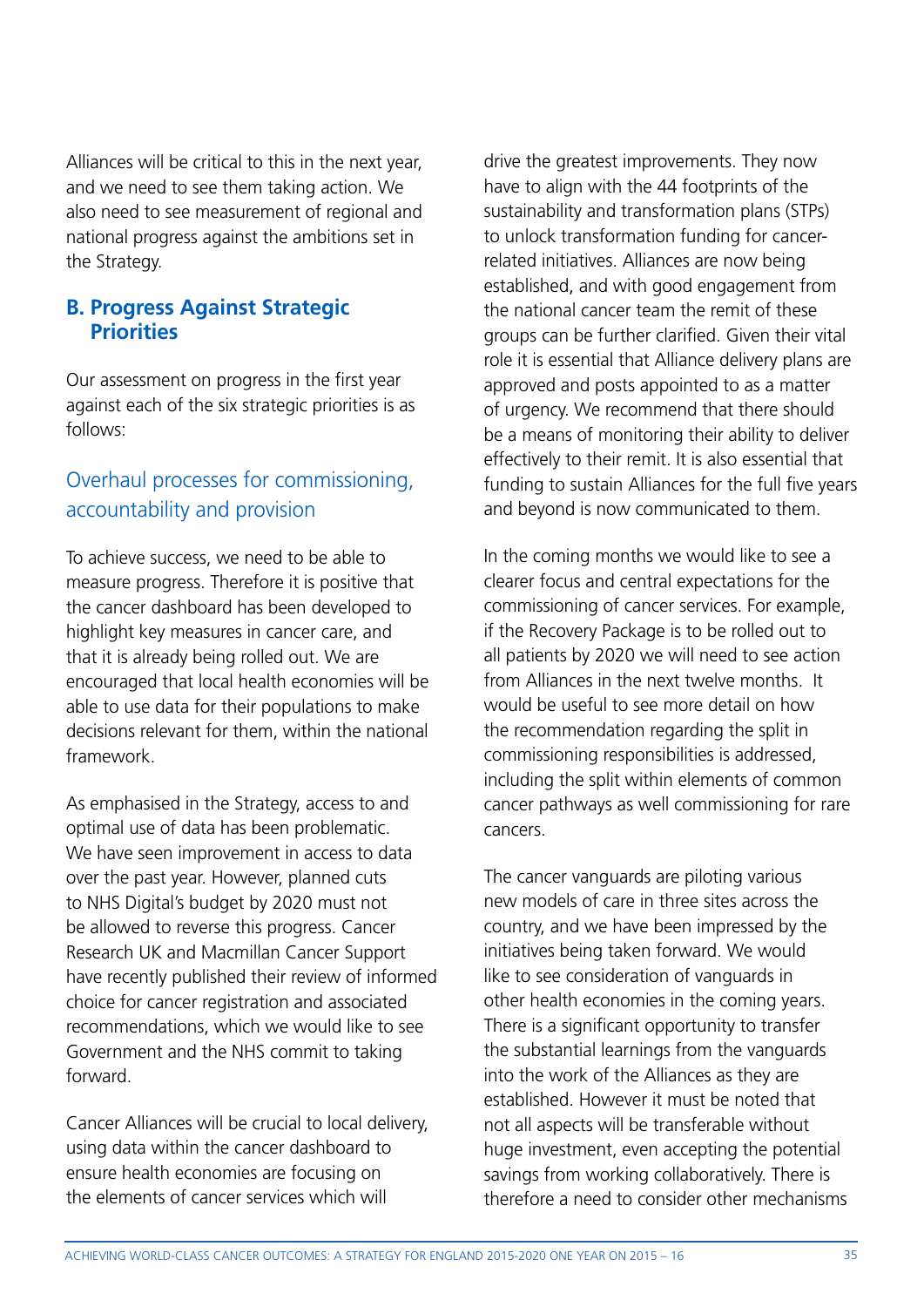for spreading best practice and ensuring all areas of the country are well placed to drive improvements.

## Spearhead a radical upgrade in prevention and public health

Prevention is crucial to reduce incidence, a key theme in both the Five Year Forward View and the Strategy. More than four in ten cases of cancer in the UK are preventable – around 150,000 cases every year. Action to reduce the prevalence of risk factors will play a critical role in reducing the pressures of a growing disease and economic burden of cancer on health services. We are yet to see a strategic approach to any of the three risk factors highlighted in the strategy. In addition, we have seen significant cuts to public health budgets.

The Government committed to publish a tobacco control plan within 2016. We would urge that this be published soon, with ambitious targets and plans to reduce smoking rates over the coming years. The alcohol evidence review is also due to be published in 2016. We need to see a detailed response to this over the next 12 months. With regard to obesity, we welcome the announcement of the soft drinks industry levy: but are very disappointed that the Government's recently published childhood obesity plan missed several opportunities to address this critical risk factor for cancer, particularly the chance for more effective regulation of marketing of unhealthy foods.

## Drive a national ambition to achieve earlier diagnosis

In September 2015 the Government announced that it would invest up to £300m more by 2020 to improve diagnostic capacity. The

implementation plan has outlined some ways in which this funding will be spent, but more detail would be useful – especially how this will link to the recommendations relating to workforce. Furthermore, tracking and transparency of this additional investment is essential, to ensure it is not diverted to other priorities. For example, CCGs have received additional funding during 2016/17 to address diagnostics, reflecting a 7% predicted growth in activity, but there is no means for the National Cancer Team to assess whether this funding is being spent to tackle capacity deficits; provider workforce plans for 2016/17 would suggest not. We would like to see more detail on baseline funding for diagnostics (covering imaging, endoscopy and pathology), and the profile of investment to match the Government commitment of up to £300m extra per annum by 2020.

We welcome the National Diagnostic Capacity Fund, due to run throughout the lifetime of the strategy. Building diagnostic capacity will require a variety of funding approaches for new equipment, workforce planning and training, as well as new models of diagnosis – and it is important that there is a continued commitment to this and we push to fund initiatives that will have the greatest impact.

Work to develop the 'Four-weeks-to-diagnosis' standard is positive: we welcome the 'test and learn' approach currently taking place in five health economies. It will be important to get a sense within the next six months of what the baseline for this standard is, so that each Alliance can understand the scale of improvement needed. Monitoring should encompass performance on the current 2 week wait for breast cancer, to ensure that this is maintained as the new standard is developed.

The Strategy stipulated two specific screening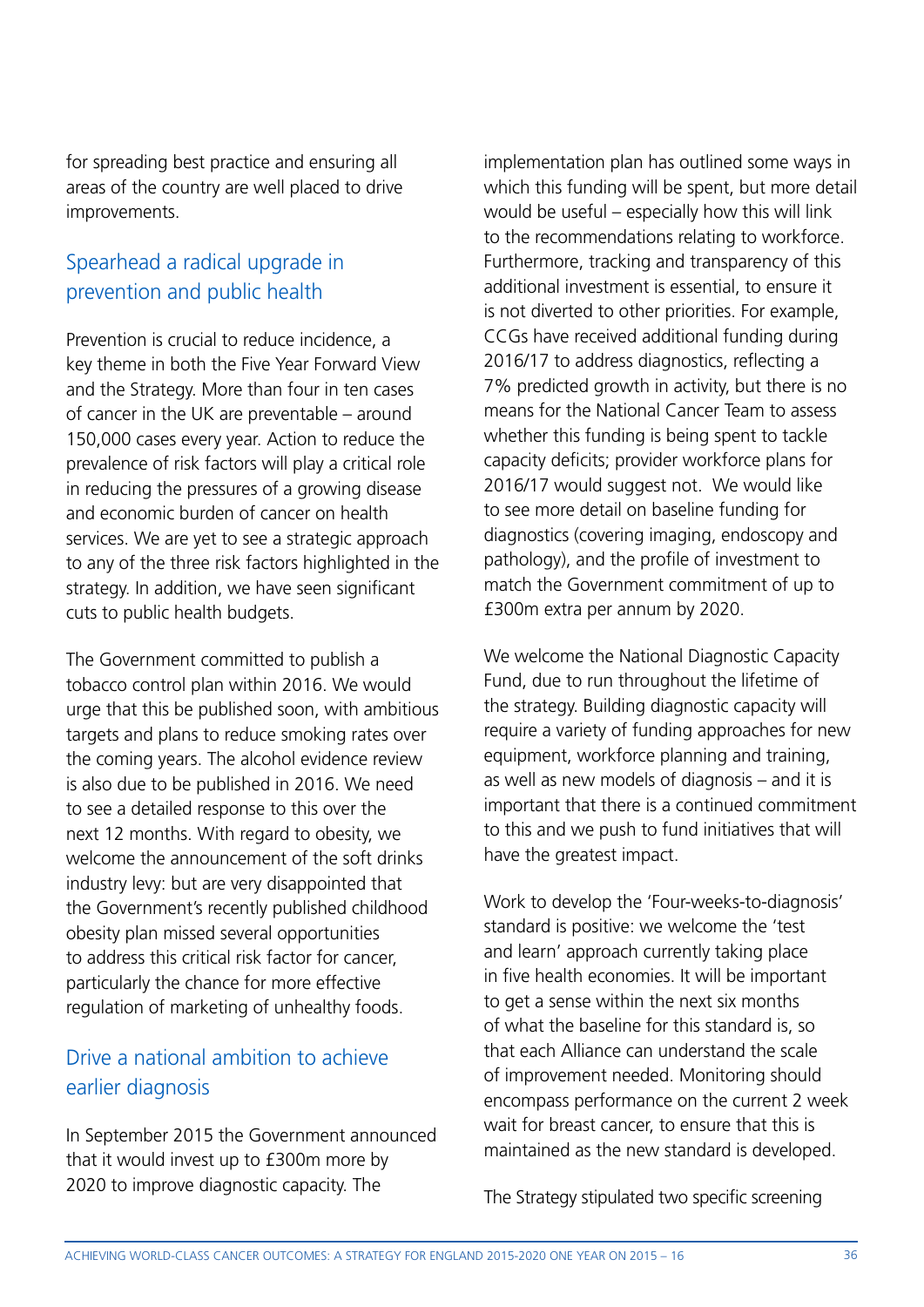changes: that the Faecal Immunochemical Test should replace the Faecal Occult Blood Test in the bowel screening programme and that testing for Human Papilloma Virus is used as the primary test for cervical screening. The NSC recommended these changes in January 2016, and since then Public Health England has been planning how to implement them. We welcome the Government commitment to implement both of these and would encourage rapid roll-out.

We would like to see further progress within the next year on the recommendation to mandate that GPs have direct access to key investigative tests for suspected cancer.

## Establish patient experience as being on a par with clinical effectiveness and safety

We are pleased that work is underway on a metric that would enhance the existing Cancer Patient Experience Measure. Patient experience is being embedded in both the cancer dashboard and the CCG Improvement and Assessment Framework, and we would encourage Alliances to ensure this is given due prominence in discussions.

It is encouraging that access to a CNS or key worker for all patients has been declared a priority, but we would like to see a timeframe and clearer plans around this. It will be important to identify the skills and competences of the key worker role, which should then be open to any health care professional with the relevant skills and experience. We would suggest that it is important to measure the outcomes of this investment.

We're pleased to see a focus on implementing the digital aspects of the strategy, but little progress has been made in the key recommendation of giving patients online access to their cancer test and treatment records. Both because of the potential to improve experience, but also the significant potential to reduce costs, this needs attention. Patient experience can also be enhanced through digital supported self-management tools. This is an area where the NHS can leverage the expertise within charities, and ensure their experience of developing solutions is integrated into the work programme.

## Transform our approach to support people living with and beyond cancer

With more people surviving cancer it is more important than ever to ensure that services tailored to the specific needs of the individual are available for all. Patients need to be fully supported, with care built around what matters to the person. The first year of activity has provided a platform, but we need to see a step change in the coming year to drive improvements.

We welcome the early Government commitment to living with and beyond cancer, with the announcement in September 2015 that all patients would be guaranteed access to a recovery package. We are keen to see further details on how this will be rolled out. It will be important to ensure this include lifestyle advice as well as recurrence symptom recognition training for patients and fast-track/self-referral back into specialist care, in case of worrying symptoms.

A programme of 'Enhanced Supportive Care' is being rolled out across 21 cancer centres, encouraging care teams to address more fully the needs of cancer patients – a welcome development which is proven to reduce emergency admissions.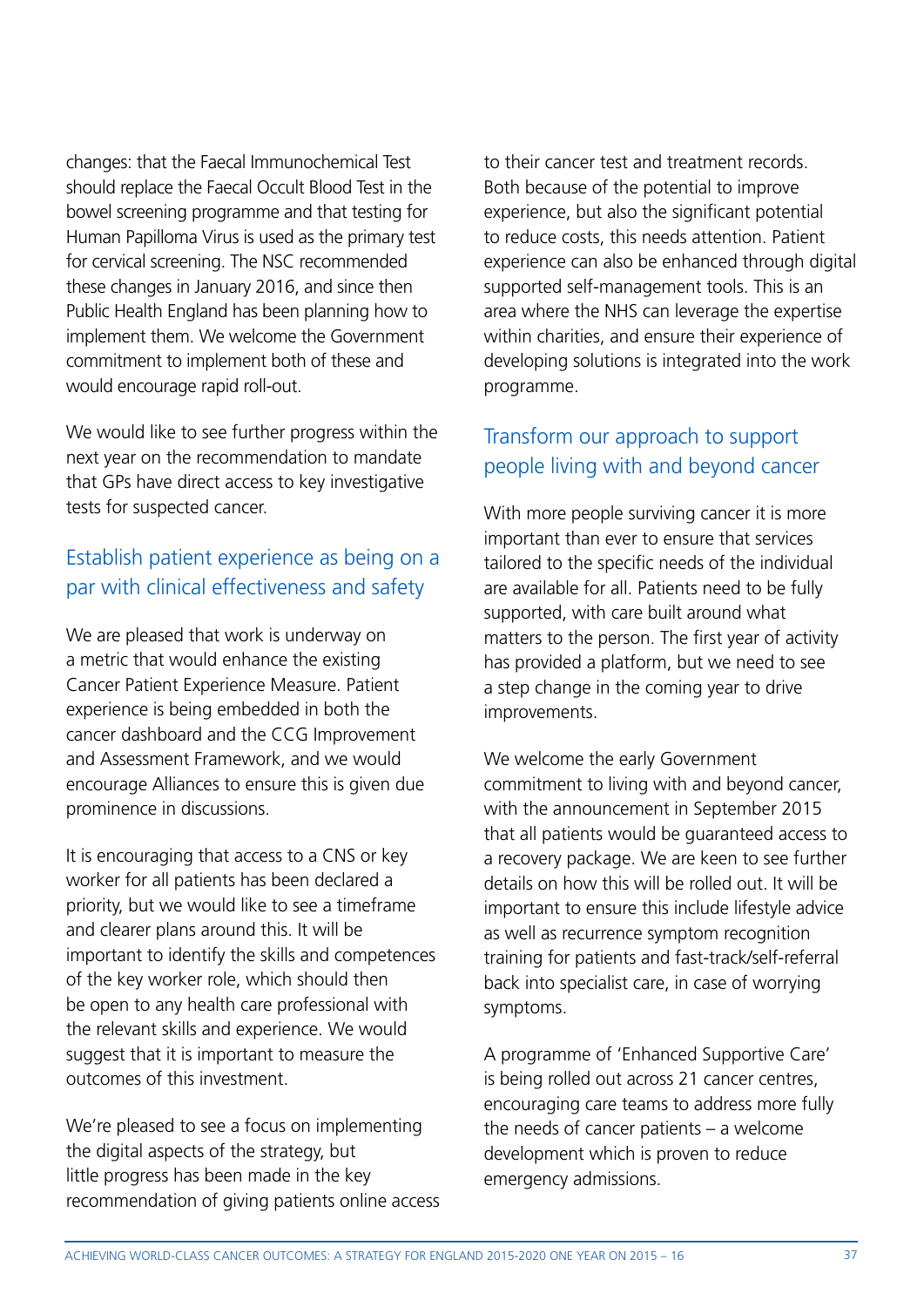We're also pleased to see risk-stratified follow up pathways being implemented, but more information on the timeframe for this would be useful. We already have good evidence on the costs of rolling out stratified pathways for breast cancer, it would be helpful to know where the funding will come from for this if this is starting this year. We would also like to see more detail for the future piloting of colorectal and prostate cancer stratified pathways.

We would like to see more detail on how patients will be supported in managing the side effects of treatment. Men with prostate cancer often experience incontinence, erectile dysfunction and fatigue. 1 in 5 women develop lymphedema as a direct result of breast cancer treatment. It is critical that plans are put in place, potentially by Alliances, to make sure that tailored post-treatment support is made integral to the cancer pathway.

## Make the necessary investments to deliver a modern-high quality service

There are many recommendations in this area that are fundamental to the treatment that cancer patients receive, and the delivery of modern high-quality care. There have been developments in many areas, notably changes to the process for assessing new cancer drugs, which will now need to be closely monitored to ensure they have the desired impact. However there are two key areas that need to be addressed urgently: radiotherapy provision and workforce.

Radiotherapy plays a major role in curing cancer and improving quality of life, but the service needs more support. The Strategy highlighted that many linear accelerators (LINACs), are not only nearing the end of their ten year lifespan but some have far exceeded it. There was an

urgent need to address this a year ago, now even more so. We therefore strongly welcome the announcement to upgrade or replace half of the existing machines within the next two years.

The cancer workforce underpins a patient's journey: without sufficient or appropriately skilled health professionals, all other efforts are undermined and we will not achieve the ambitions of the Strategy. As workforce training is a long term endeavour – in many cases a consultant's training will take over a decade - workforce shortages must be addressed as a matter of urgency: both those faced currently, and those likely to arise in the future. We welcome the commitment in the implementation plan for a cancer workforce review led by Health Education England, and look forward to seeing a detailed plan based on the shared principles agreed by the sector. We understand the significant challenges faced in addressing workforce shortages, and urge action in those areas where priorities are well understood and we can rapidly effect change. At national level, HEE needs to put plans in place urgently to address shortages in the radiology and oncology workforces. We acknowledge that recent changes to bursary schemes mean that the ability of national bodies to take action in some other skill areas is restricted, and recommend innovative thinking to ensure key decision makers in the system understand the importance of the cancer workforce. Proactive international recruitment and better management of scarce resources at local level are key initiatives that should be prioritised in the short-term by Alliances, in parallel with longer-term training.

We feel that more action is needed to support the environment for research within the NHS. Ensuring that there are incentives to maintain the UK's world leading position in cancer studies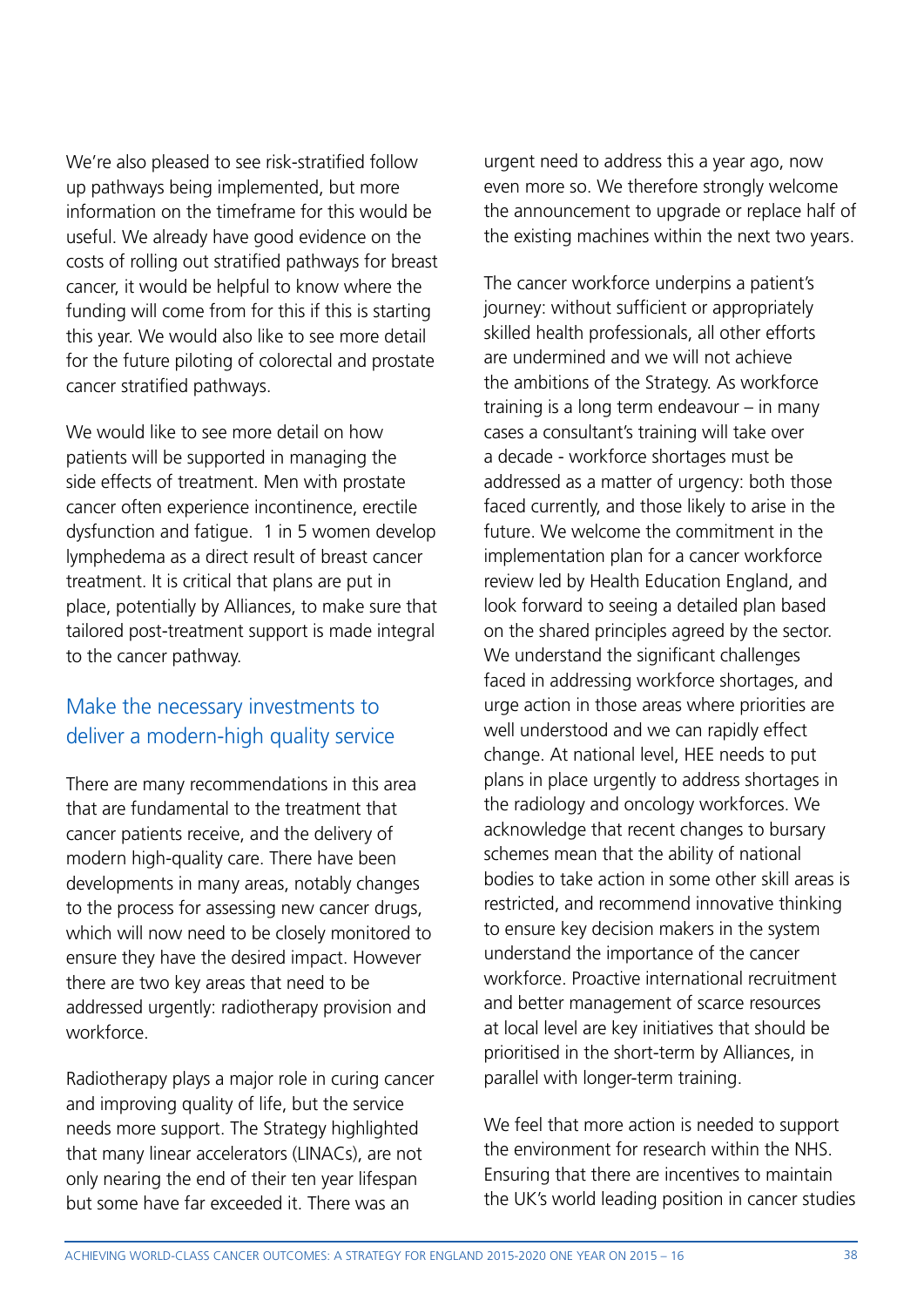and applied health research is crucial for the future. It is also important to ensure that more people take part in clinical trials. Although a commitment has been made, NHS England has yet to publish its 2016/17 research plan, leaving the NHS without an up-to-date strategy for research. Now that the Accelerated Access Review has been published, we hope that the NHS England research plan is also delivered without delay. We would like to see a renewed focus on encouraging all Trusts to play their part in promoting research. The most recent National Cancer Patient Experience Survey points to a fall in patient satisfaction in the percentage of patients who have a conversation about taking part in research. Given the evidence that patients who take part in research report a higher level of satisfaction with their experience and better outcomes this should be prioritised. In addition, it should be noted that there has been no progress towards establishing a national fund for radiotherapy ETCs. ETCs for radiotherapy trials are so prohibitively expensive that they are limiting innovation in this area and must therefore be given national oversight.

We welcome the commitment from NHS England and the Department of Health to providing 20,000 more molecular diagnostic tests by 2020. The planned re-procurement of the genetic lab services, which was meant to be implemented by April 2016 to deliver molecular diagnostic tests in a more coordinated way, has not yet been published. We are already well behind other countries in this arena and so, whilst there has been some notable progress. there still remains more to be done.

### **C. Concluding remarks**

We welcome the work underway on early priorities, notably in early diagnosis, living with and beyond cancer and patient experience. We agree with the initial focus in these areas.

We have highlighted those areas that require significant focus now to ensure that the rest of the strategy can be delivered at pace:

- Preventing cancer has to be a priority. The rhetoric around public health needs to translate into action. If we fail to progress this area it will impact on our ability to adequately treat and care for future cancer patients due to the unsustainable burden on the system.
- Having an adequate workforce is critical. For example, earlier diagnosis of cancer will be impossible if workforce capacity means we cannot report on cancer tests quickly. In the short-term, we will need to work across NHS boundaries to optimise scarce staff resources. We are very disappointed that there hasn't been significant progress in this area, and urge the Transformation Board to prioritise a focus on the cancer workforce in the coming months.

It is essential in implementing the Strategy that the needs of all cancer patients are taken into account. Many of the initiatives set out in the Strategy, if implemented successfully, should have a disproportionately positive impact on rarer or hard to treat cancers. For example, the piloting of Multi-disciplinary Diagnostic Centres through the ACE programme will hopefully ensure we catch more cancers in people presenting with vague symptoms. However, in the communications to the NHS it is essential that the national team highlights the importance of focusing on rarer cancers, cancers which are harder to treat, paediatric cancers and secondary cancers.

We are of course aware of the wider financial context and challenges faced by the Government and the NHS. When the Strategy was published, it was made clear that achieving world-class cancer outcomes would require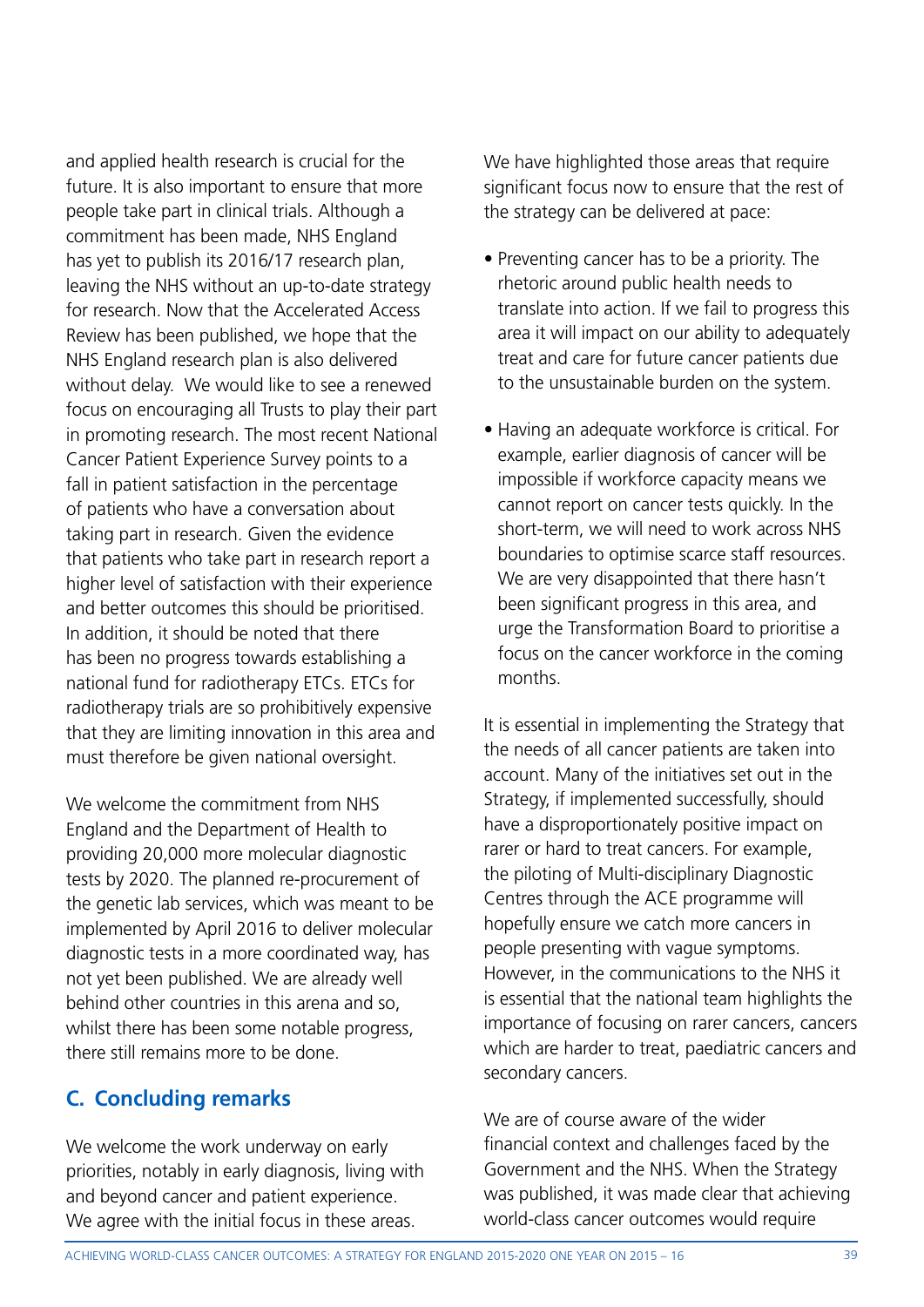investment, but that investment upfront would deliver downstream savings. The Strategy set out that early investment was required to ensure England's cancer outcomes didn't fall further behind other countries and to prevent the incidence of cancer continuing to rise unchecked. We welcome the announcement of funding for the lifespan of the strategy and reiterate the need to ensure this investment is front-loaded. Full implementation of the recommendations in the Strategy should contribute substantially to the projected £22bn funding gap set out in the NHS Five Year Forward View.

Much of the success of the Strategy will be reliant on how well priorities and new initiatives are communicated to the service, especially given the wider pressures. We strongly recommend a radical upgrading of communication and engagement. Patients need to be made aware of developments and progress so that they can engage appropriately. Furthermore, better communication is also necessary with the wider group of health professionals where current awareness and understanding is low. Alliances, once established, will have a critical role in this. However, there is also a need for the Transformation Board to consider and optimise other communication routes to ensure commissioners, providers, healthcare professionals and patients are able to play their part in driving change.

National cancer strategies focus and drive improvements in cancer services. They set direction and make the best use of resources over a long time period to reduce cancer incidence and mortality and enable patients to live well with and after cancer. Achieving world-class cancer outcomes is a multi-faceted challenge. No one initiative will fix all the

problems or address all the opportunities. To continue to improve cancer outcomes, and to make our outcomes among the best in the world in the coming years, the Strategy needs to be fully implemented.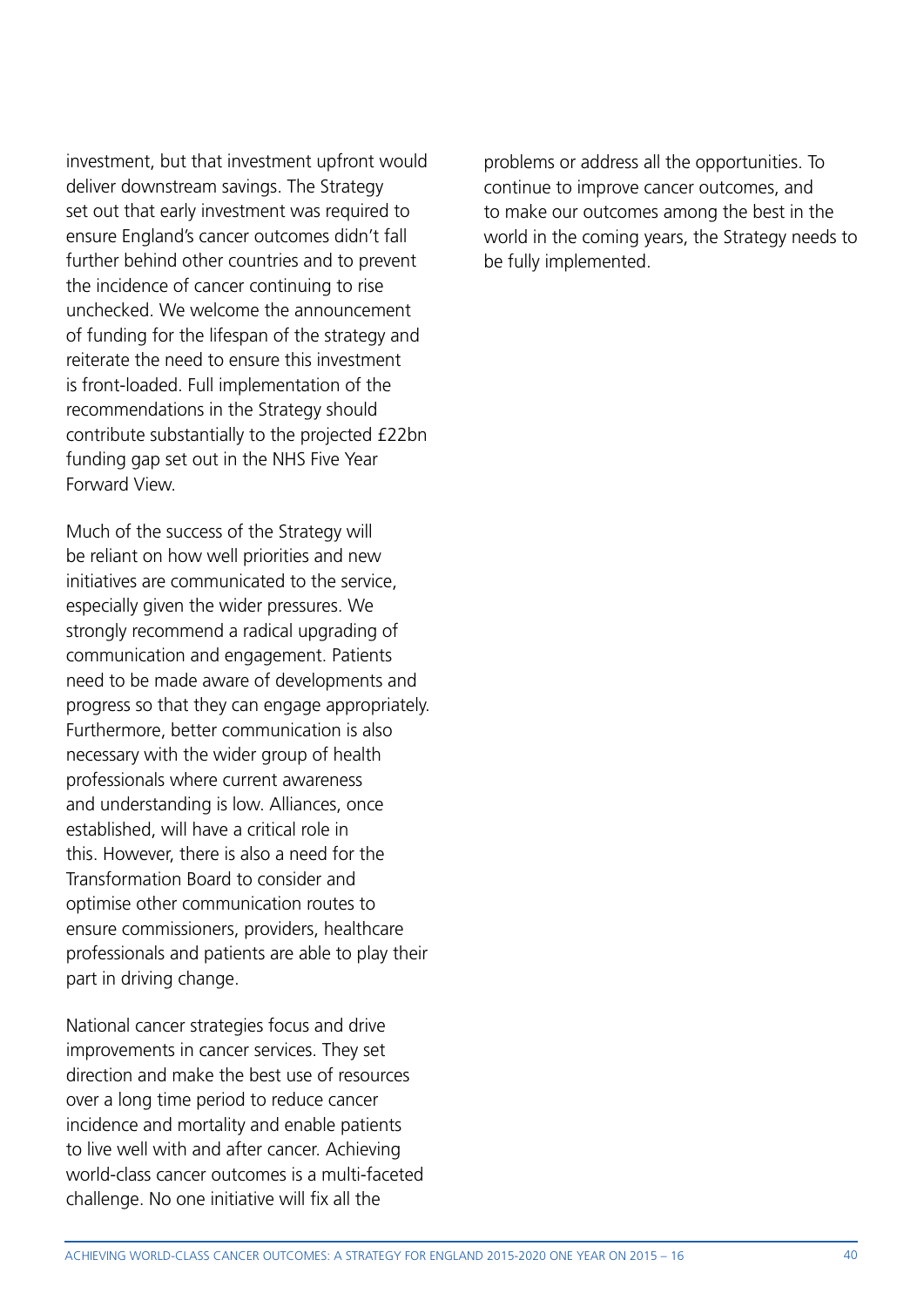# <span id="page-40-0"></span>Appendices

A: Governance and collaboration

## **The National Cancer Transformation Board**

The Board is chaired by the National Cancer Director, Cally Palmer, and consists of senior representatives from all seven organisations behind the Five Year Forward View, the Department, NHS Clinical Commissioners, senior clinicians and charity representatives. The Board provides strategic leadership to the implementation of the Cancer Taskforce report.

## **The National Cancer Advisory Group**

The National Cancer Transformation Board is advised by the National Cancer Advisory Group. This Group is chaired by Sir Harpal Kumar, Chief Executive of Cancer Research UK, and consists of patients and representatives from the Royal Colleges, other clinicians and charities.

## **Workstream Oversight Groups**

Oversight Groups have been established to oversee delivery in each of the six implementation workstreams. Oversight Groups are comprised of representatives from the Five Year Forward View organisations, clinicians, commissioners, charities and patients. A senior sponsor has been appointed to lead each Oversight Group, as follows:

• Prevention: Jem Rashbass, National Director for Disease Registration and Cancer Analysis, Public Health England.

- Early Diagnosis: Celia Ingham Clark, Medical Director for Clinical Effectiveness, NHS England.
- Patient Experience: Neil Churchill, Director for Patient Experience, NHS England.
- Living With and Beyond Cancer: Shelley Dolan, Executive Director of Nursing and Midwifery, King's College Hospital NHS Foundation Trust.
- High-Quality Modern Services, specialised commissioning: Cathy Edwards, National Operational Delivery Director, NHS England.
- High-Quality Modern Services, workforce: Rob Smith, Interim Director of Strategy, Health Education England.
- Commissioning, Provision and Accountability: Kathy Mclean, Medical Director, NHS Improvement.

## **Senior Management Team**

A Senior Management Team, chaired by the National Cancer Director and comprised of the workstream sponsors, advises the National Cancer Transformation Board on delivery of the strategy implementation programme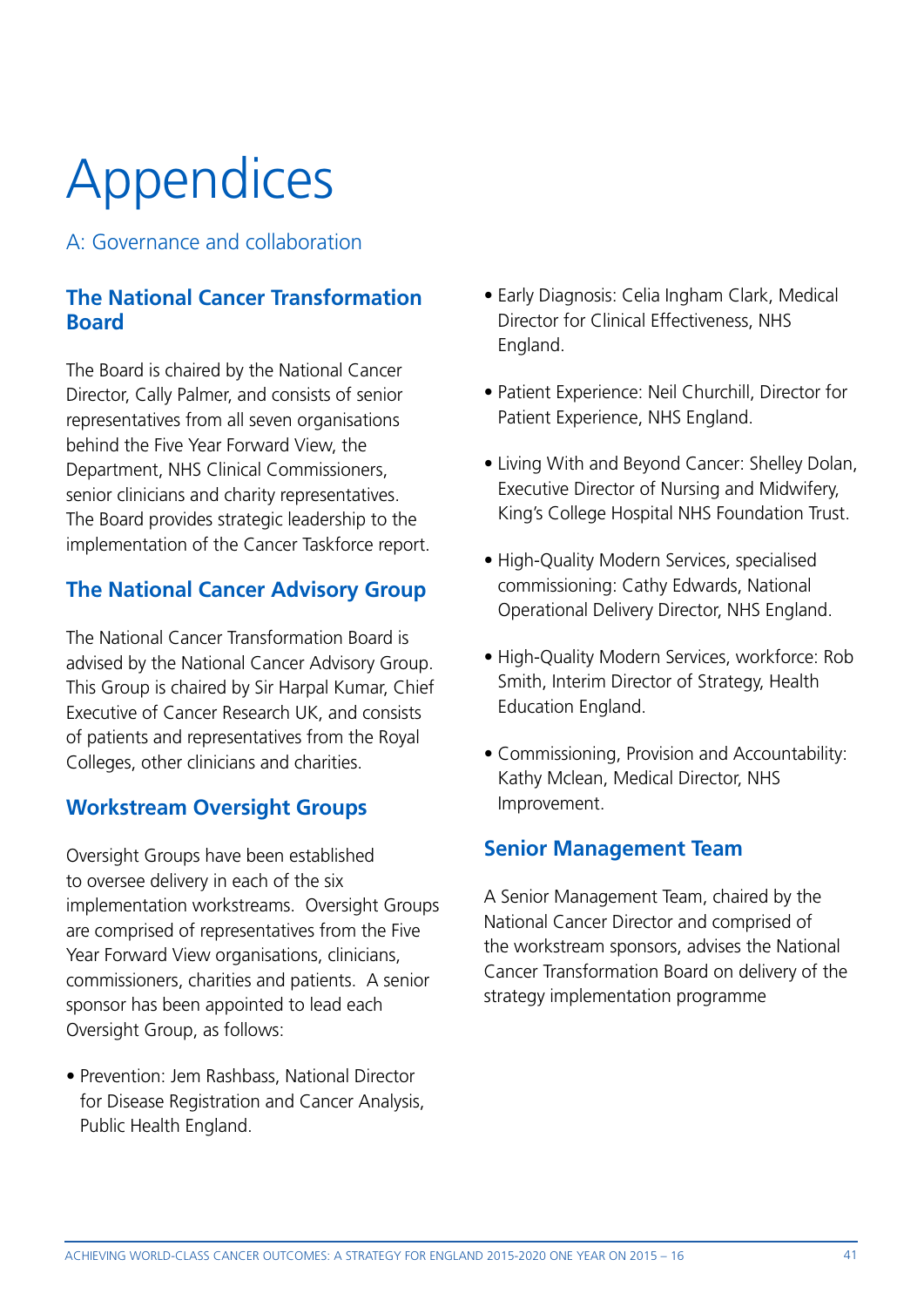## B: Cancer Alliance and National Cancer Vanguard geographies

| <b>North</b>                                                              |                                                                                                                                                          |                   |             |
|---------------------------------------------------------------------------|----------------------------------------------------------------------------------------------------------------------------------------------------------|-------------------|-------------|
| <b>Cancer Alliance</b>                                                    | <b>STP coverage</b>                                                                                                                                      | <b>Population</b> | <b>CCGs</b> |
| North East and<br>Cumbria                                                 | Spans 3 STPs:<br>• Northumberland, Tyne and Wear<br>. West, North and East Cumbria<br>· Durham, Darlington, Tees, Hambleton,<br>Richmondshire and Whitby | 3 million         | 12          |
| Lancashire and South<br>Cumbria                                           | Spans 1 STP:<br>• Lancashire and South Cumbria                                                                                                           | 1.6 million       | 9           |
| Cheshire and<br>Merseyside                                                | Spans 1 STP:<br>• Cheshire & Merseyside                                                                                                                  | 2.4 million       | 12          |
| West Yorkshire                                                            | Spans 1 STP:<br>• West Yorkshire                                                                                                                         | 2.5 million       | 11          |
| Humber, Coast<br>and Vale                                                 | Spans 1 STP:<br>• Humber Coast and Vale                                                                                                                  | 1.4 million       | 6           |
| South Yorkshire,<br>Bassetlaw, North<br>Derbyshire and<br><b>Hardwick</b> | Spans 2 STPs*:<br>• South Yorkshire and Bassetlaw<br>• Derbyshire (only North Derbyshire and<br>Hardwick CCGs)                                           | 1.8 million       | 7           |
| <b>National</b><br><b>Cancer Vanguard:</b><br><b>Greater Manchester</b>   | Spans 1 STP:<br>• Greater Manchester                                                                                                                     | 2.8 million       | 12          |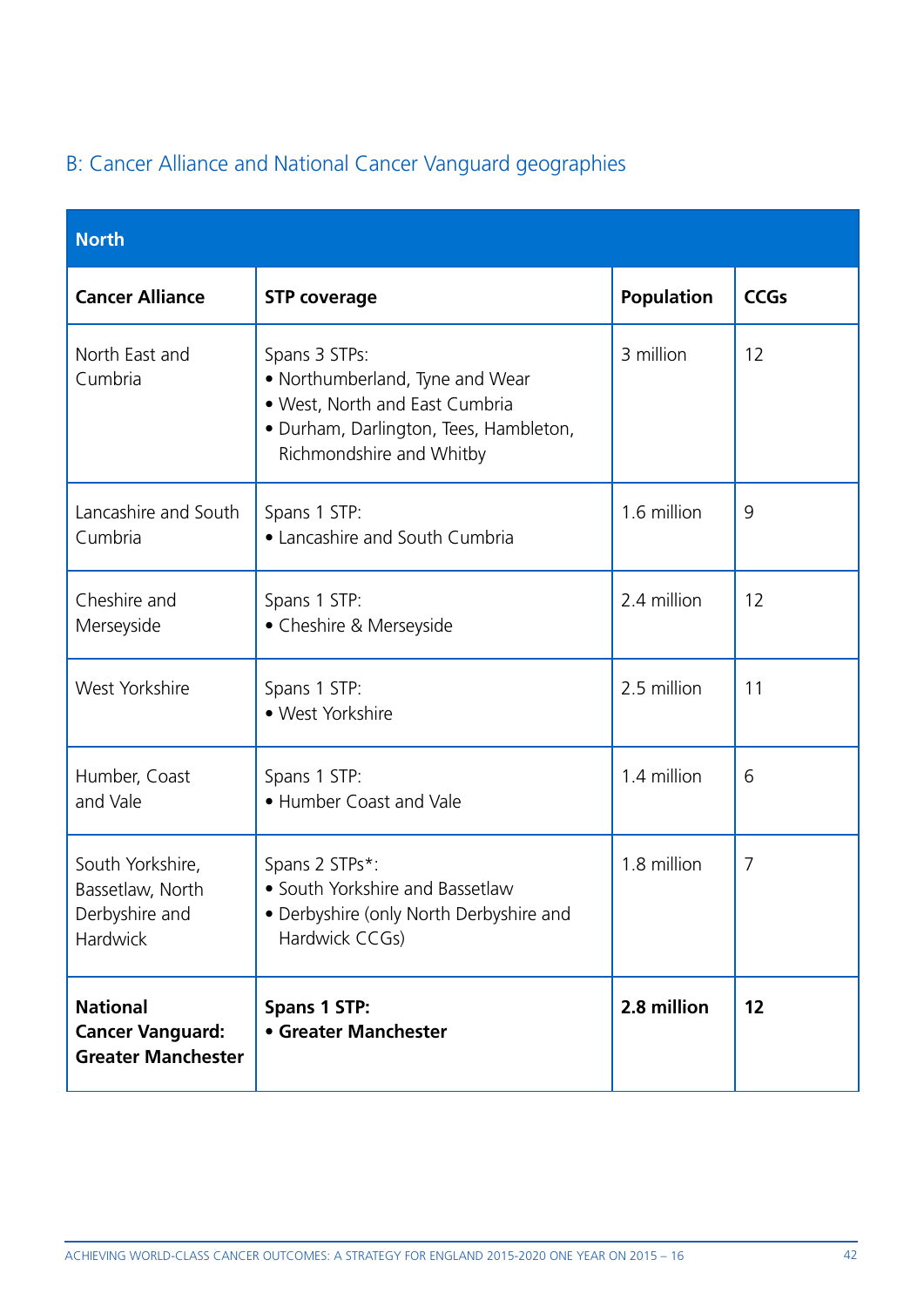| <b>Midlands and East</b> |                                                                                                                                                                                        |                   |             |
|--------------------------|----------------------------------------------------------------------------------------------------------------------------------------------------------------------------------------|-------------------|-------------|
| <b>Cancer Alliance</b>   | <b>STP coverage</b>                                                                                                                                                                    | <b>Population</b> | <b>CCGs</b> |
| <b>West Midlands</b>     | Spans 6 STPs:<br>• Shropshire<br>• Staffordshire<br>. West Birmingham & Black Country<br>• Birmingham and Solihull<br>• Coventry & Warwickshire<br>• Herefordshire & Worcestershire    | 5.7 million       | 22          |
| East Midlands            | Spans 5 STPs*:<br>• Lincolnshire<br>• Derbyshire (only Erewash and Southern<br>Derbyshire CCGs)<br>• Leicestershire<br>• Northamptonshire<br>• Nottinghamshire                         | 4.1 million       | 17          |
| East of England          | Spans 6 STPs:<br>• Mid & South Essex<br>• N E Essex & Suffolk<br>• Norfolk<br>• Cambridgeshire & Peterborough<br>· Milton Keynes, Bedfordshire & Luton<br>• Hertfordshire & West Essex | 6.3 million       | 20          |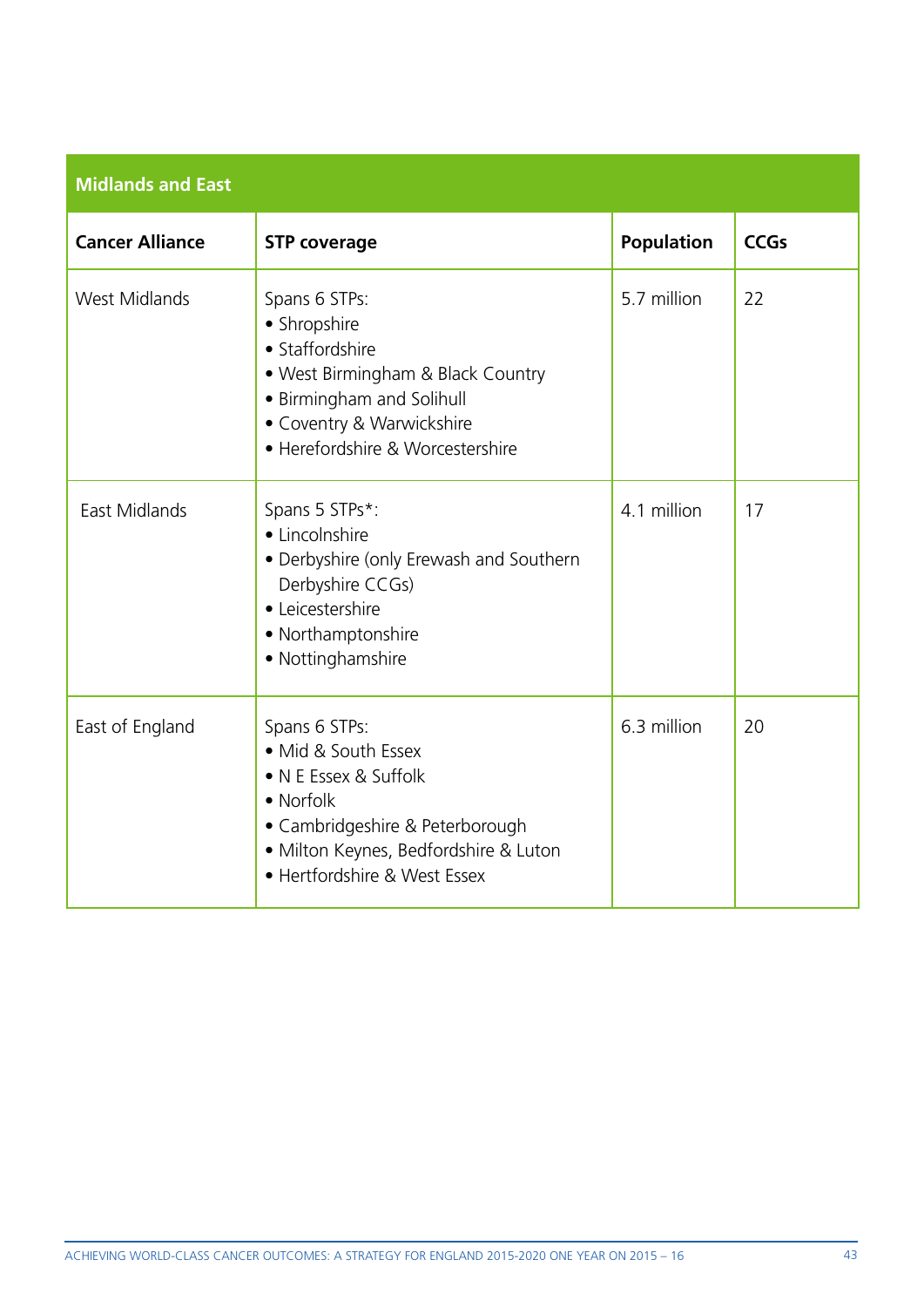| London                                                                                      |                                                                       |                   |             |
|---------------------------------------------------------------------------------------------|-----------------------------------------------------------------------|-------------------|-------------|
| <b>Cancer Alliance</b>                                                                      | <b>STP coverage</b>                                                   | <b>Population</b> | <b>CCGs</b> |
| South East London                                                                           | Spans 1 STP:<br>• South East London                                   | 1.7 million       | 6           |
| <b>National</b><br><b>Cancer Vanguard:</b><br>North West and<br>South West London           | <b>Spans 2 STPs:</b><br>• North West London<br>• South West London    | 3.5 million       | 14          |
| <b>National Cancer</b><br>Vanguard:<br><b>North Central and</b><br><b>North East London</b> | <b>Spans 2 STPs:</b><br>• North Central London<br>• North East London | 3.3 million       | 12          |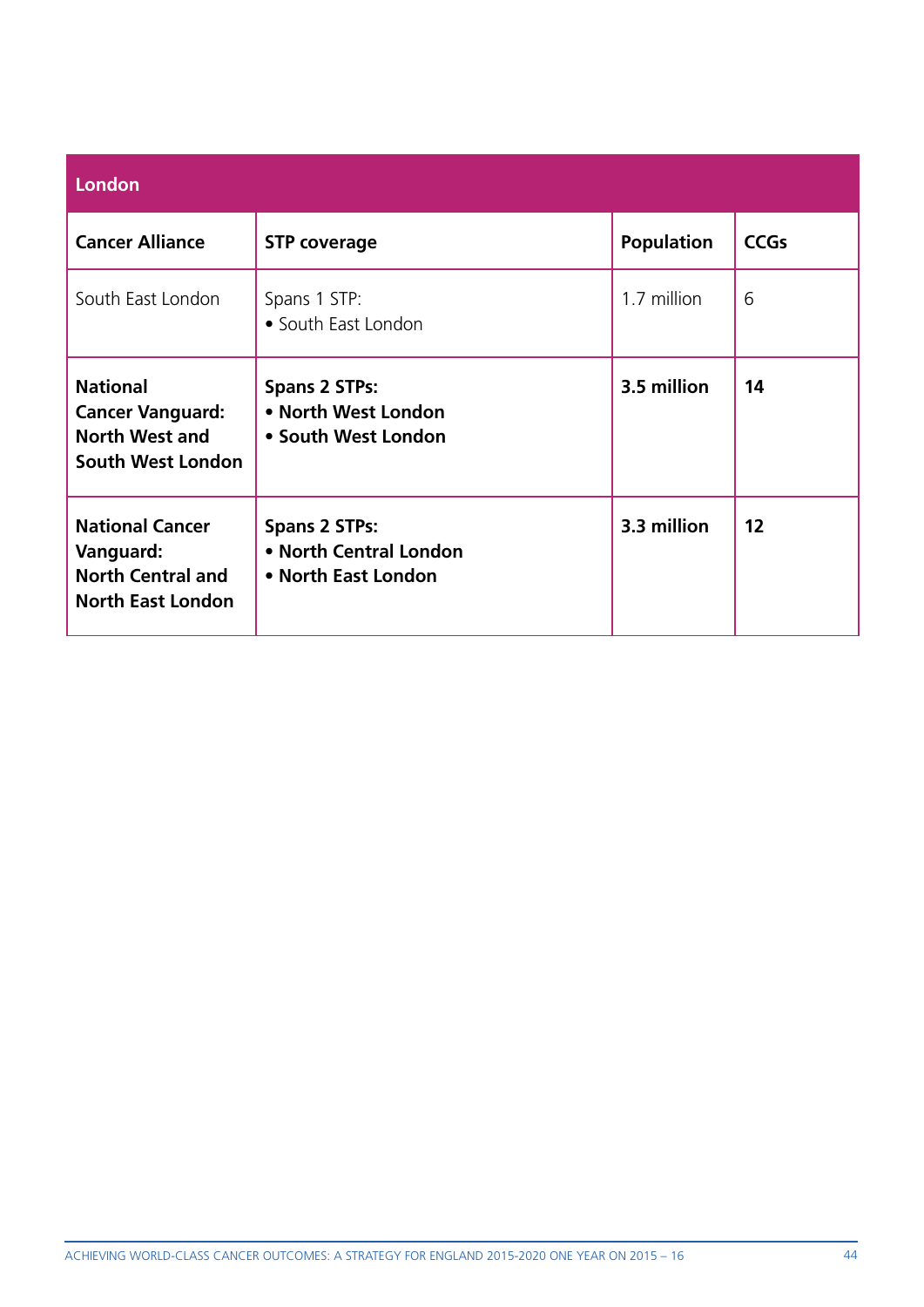| <b>South</b>                                      |                                                                                                                                                                                                                                                 |                   |             |
|---------------------------------------------------|-------------------------------------------------------------------------------------------------------------------------------------------------------------------------------------------------------------------------------------------------|-------------------|-------------|
| <b>Cancer Alliance</b>                            | <b>STP coverage</b>                                                                                                                                                                                                                             | <b>Population</b> | <b>CCGs</b> |
| Thames Valley                                     | Spans 3 STPs*:<br>• Buckinghamshire, Oxfordshire and<br><b>Berkshire West</b><br>• Bath, Swindon and Wiltshire (Swindon<br>CCG only)<br>• Frimley Health (Slough CCG, Windsor,<br>Ascot and Maidenhead CCG and<br>Bracknell and Ascot CCG only) | 2.3 million       | 11          |
| Kent & Medway                                     | Spans 1 STP:<br>• Kent and Medway                                                                                                                                                                                                               | 1.8 million       | 8           |
| Surrey & Sussex                                   | Spans 4 STPs*:<br>• Frimley Health (Surrey Heath CCG, North<br>East Hampshire and Farnham CCG only)<br>• Sussex and East Surrey<br>• Surrey Heartlands                                                                                          | 3.0 million       | 13          |
| Somerset,<br>Wiltshire, Avon &<br>Gloucestershire | Spans 4 STPs*:<br>• Somerset<br>• Bath, Swindon and Wiltshire (minus<br>Swindon CCG)<br>• Bristol, North Somerset and<br>South Gloucestershire<br>• Gloucestershire                                                                             | 2.7 million       | 7           |
| Peninsula                                         | Spans 2 STPs:<br>• Devon<br>• Cornwall and the Isles of Scilly                                                                                                                                                                                  | 1.7 million       | 3           |
| Wessex                                            | Spans 2 STPs:<br>• Dorset<br>• Hampshire and Isle of Wight                                                                                                                                                                                      | 2.5 million       | 8           |

\*Not fully co-terminous with all STP footprints, as indicated.